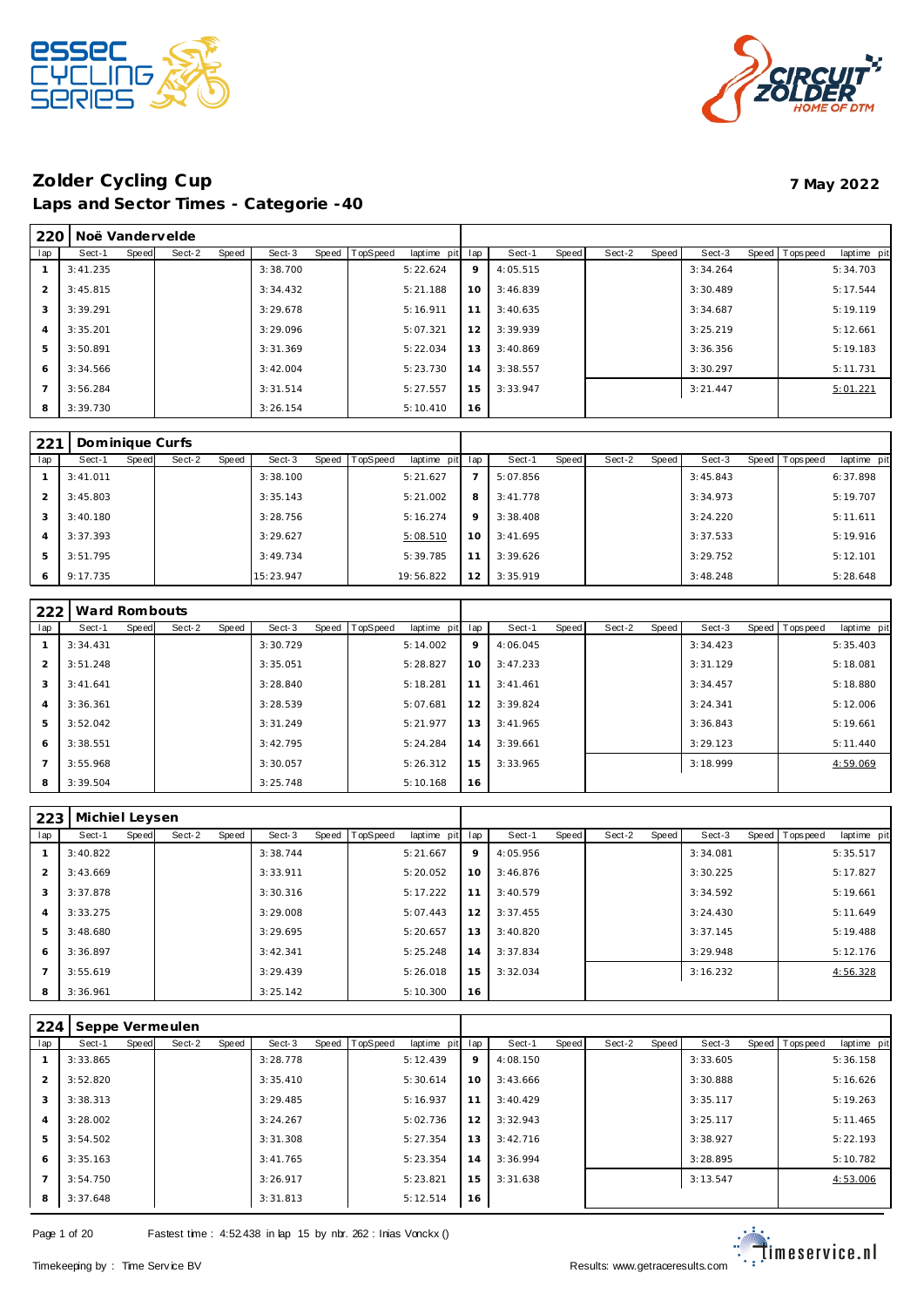| 225            | Tijs Ferson |       |        |       |          |       |          |             |     |          |       |        |       |          |                |             |
|----------------|-------------|-------|--------|-------|----------|-------|----------|-------------|-----|----------|-------|--------|-------|----------|----------------|-------------|
| lap            | Sect-1      | Speed | Sect-2 | Speed | Sect-3   | Speed | TopSpeed | laptime pit | lap | Sect-1   | Speed | Sect-2 | Speed | Sect-3   | Speed Topspeed | laptime pit |
|                | 3:39.795    |       |        |       | 3:39.694 |       |          | 5:21.385    | 9   | 4:02.746 |       |        |       | 3:32.261 |                | 5:32.884    |
| $\overline{2}$ | 3:43.995    |       |        |       | 3:34.911 |       |          | 5:20.925    | 10  | 3:48.300 |       |        |       | 3:31.304 |                | 5:20.743    |
| 3              | 3:38.219    |       |        |       | 3:29.264 |       |          | 5:16.239    | 11  | 3:40.225 |       |        |       | 3:32.991 |                | 5:18.035    |
| $\overline{4}$ | 3:34.108    |       |        |       | 3:29.129 |       |          | 5:07.416    | 12  | 3:33.895 |       |        |       | 3:25.821 |                | 5:13.092    |
| 5              | 3:49.732    |       |        |       | 3:27.353 |       |          | 5:18.605    | 13  | 3:42.194 |       |        |       | 3:38.293 |                | 5:21.279    |
| 6              | 3:36.954    |       |        |       | 3:41.559 |       |          | 5:23.969    | 14  | 3:37.927 |       |        |       | 3:29.247 |                | 5:11.743    |
| $\overline{7}$ | 3:57.621    |       |        |       | 3:30.904 |       |          | 5:27.254    | 15  | 3:32.521 |       |        |       | 3:13.813 |                | 4:54.263    |
| 8              | 3:35.951    |       |        |       | 3:26.619 |       |          | 5:11.225    | 16  |          |       |        |       |          |                |             |

| 226            | Filip Corten |       |        |       |          |       |          |             |     |          |       |        |       |          |                |             |
|----------------|--------------|-------|--------|-------|----------|-------|----------|-------------|-----|----------|-------|--------|-------|----------|----------------|-------------|
| lap            | Sect-1       | Speed | Sect-2 | Speed | Sect-3   | Speed | TopSpeed | laptime pit | lap | Sect-1   | Speed | Sect-2 | Speed | Sect-3   | Speed Topspeed | laptime pit |
|                | 3:38.308     |       |        |       | 3:36.339 |       |          | 5:19.211    | 9   | 4:05.551 |       |        |       | 3:34.264 |                | 5:35.510    |
| $\overline{2}$ | 3:45.540     |       |        |       | 3:34.581 |       |          | 5:22.132    | 10  | 3:47.762 |       |        |       | 3:30.675 |                | 5:18.562    |
| 3              | 3:39.380     |       |        |       | 3:29.755 |       |          | 5:17.192    | 11  | 3:41.180 |       |        |       | 3:34.591 |                | 5:19.348    |
| 4              | 3:34.535     |       |        |       | 3:28.716 |       |          | 5:07.468    | 12  | 3:38.180 |       |        |       | 3:24.755 |                | 5:12.090    |
| 5              | 3:48.737     |       |        |       | 3:31.216 |       |          | 5:21.536    | 13  | 3:40.650 |       |        |       | 3:36.503 |                | 5:19.157    |
| 6              | 3:38.605     |       |        |       | 3:42.656 |       |          | 5:24.632    | 14  | 3:38.364 |       |        |       | 3:30.293 |                | 5:12.088    |
|                | 3:54.210     |       |        |       | 3:28.891 |       |          | 5:25.008    | 15  | 3:32.524 |       |        |       | 3:19.183 |                | 4:59.691    |
| 8              | 3:38.005     |       |        |       | 3:24.836 |       |          | 5:10.728    | 16  |          |       |        |       |          |                |             |

| 227            | Sooi Wuyts |       |        |       |          |       |          |                 |    |          |       |        |       |          |                |             |
|----------------|------------|-------|--------|-------|----------|-------|----------|-----------------|----|----------|-------|--------|-------|----------|----------------|-------------|
| lap            | Sect-1     | Speed | Sect-2 | Speed | Sect-3   | Speed | TopSpeed | laptime pit lap |    | Sect-1   | Speed | Sect-2 | Speed | Sect-3   | Speed Topspeed | laptime pit |
|                | 3:43.097   |       |        |       | 3:38.199 |       |          | 5:23.563        | 9  | 4:04.487 |       |        |       | 3:33.513 |                | 5:34.448    |
| $\overline{2}$ | 3:43.973   |       |        |       | 3:34.091 |       |          | 5:21.005        | 10 | 3:46.209 |       |        |       | 3:30.687 |                | 5:18.380    |
| 3              | 3:37.709   |       |        |       | 3:31.905 |       |          | 5:17.321        | 11 | 3:39.885 |       |        |       | 3:35.893 |                | 5:19.635    |
| 4              | 3:33.594   |       |        |       | 3:28.891 |       |          | 5:07.377        | 12 | 3:36.520 |       |        |       | 3:24.244 |                | 5:11.417    |
| 5              | 3:47.671   |       |        |       | 3:28.992 |       |          | 5:19.871        | 13 | 3:40.279 |       |        |       | 3:34.681 |                | 5:16.819    |
| 6              | 3:38.119   |       |        |       | 3:42.204 |       |          | 5:25.818        | 14 | 3:39.004 |       |        |       | 3:30.245 |                | 5:14.064    |
|                | 3:49.523   |       |        |       | 3:27.724 |       |          | 5:22.707        | 15 | 3:33.921 |       |        |       | 3:14.969 |                | 4:56.518    |
| 8              | 3:39.897   |       |        |       | 3:26.173 |       |          | 5:14.108        | 16 |          |       |        |       |          |                |             |

| 228           | Nathan yan Daal |       |        |       |          |       |          |             |     |          |       |        |       |          |                |             |
|---------------|-----------------|-------|--------|-------|----------|-------|----------|-------------|-----|----------|-------|--------|-------|----------|----------------|-------------|
| lap           | Sect-1          | Speed | Sect-2 | Speed | Sect-3   | Speed | TopSpeed | laptime pit | lap | Sect-1   | Speed | Sect-2 | Speed | Sect-3   | Speed Topspeed | laptime pit |
|               | 3:41.071        |       |        |       | 3:38.106 |       |          | 5:21.747    | 9   | 4:05.587 |       |        |       | 3:34.225 |                | 5:35.165    |
| $\mathcal{P}$ | 3:44.388        |       |        |       | 3:33.492 |       |          | 5:20.582    | 10  | 3:43.231 |       |        |       | 3:28.634 |                | 5:15.678    |
| 3             | 3:37.722        |       |        |       | 3:29.968 |       |          | 5:15.838    | 11  | 3:41.829 |       |        |       | 3:37.827 |                | 5:21.534    |
| 4             | 3:33.751        |       |        |       | 3:29.311 |       |          | 5:08.613    | 12  | 3:34.285 |       |        |       | 3:24.360 |                | 5:11.413    |
| 5             | 3:48.993        |       |        |       | 3:30.827 |       |          | 5:21.650    | 13  | 3:40.554 |       |        |       | 3:35.335 |                | 5:17.119    |
| 6             | 3:38.225        |       |        |       | 3:39.405 |       |          | 5:22.082    | 14  | 3:38.972 |       |        |       | 3:29.311 |                | 5:13.870    |
|               | 3:56.056        |       |        |       | 3:30.640 |       |          | 5:27.770    | 15  | 3:33.084 |       |        |       | 3:13.817 |                | 4:54.841    |
| 8             | 3:37.164        |       |        |       | 3:25.797 |       |          | 5:11.349    | 16  |          |       |        |       |          |                |             |

| 229 |          |       | Jelle Schuermans |       |          |                |             |     |          |       |        |       |          |                |             |
|-----|----------|-------|------------------|-------|----------|----------------|-------------|-----|----------|-------|--------|-------|----------|----------------|-------------|
| lap | Sect-1   | Speed | Sect-2           | Speed | Sect-3   | Speed TopSpeed | laptime pit | lap | Sect-1   | Speed | Sect-2 | Speed | Sect-3   | Speed Topspeed | laptime pit |
|     | 3:42.296 |       |                  |       | 3:39.928 |                | 5:23.998    | 9   | 4:03.496 |       |        |       | 3:34.014 |                | 5:35.303    |
| フ   | 3:41.737 |       |                  |       | 3:31.530 |                | 5:16.755    | 10  | 3:49.145 |       |        |       | 3:31.900 |                | 5:19.452    |
| 3   | 3:38.552 |       |                  |       | 3:28.747 |                | 5:16.920    |     | 3:39.282 |       |        |       | 3:33.286 |                | 5:17.804    |
| 4   | 3:29.149 |       |                  |       | 3:30.266 |                | 5:09.088    | 12  | 3:35.925 |       |        |       | 3:25.475 |                | 5:12.369    |
| 5   | 3:48.407 |       |                  |       | 3:30.281 |                | 5:20.972    | 3   | 3:40.885 |       |        |       | 3:37.822 |                | 5:19.500    |

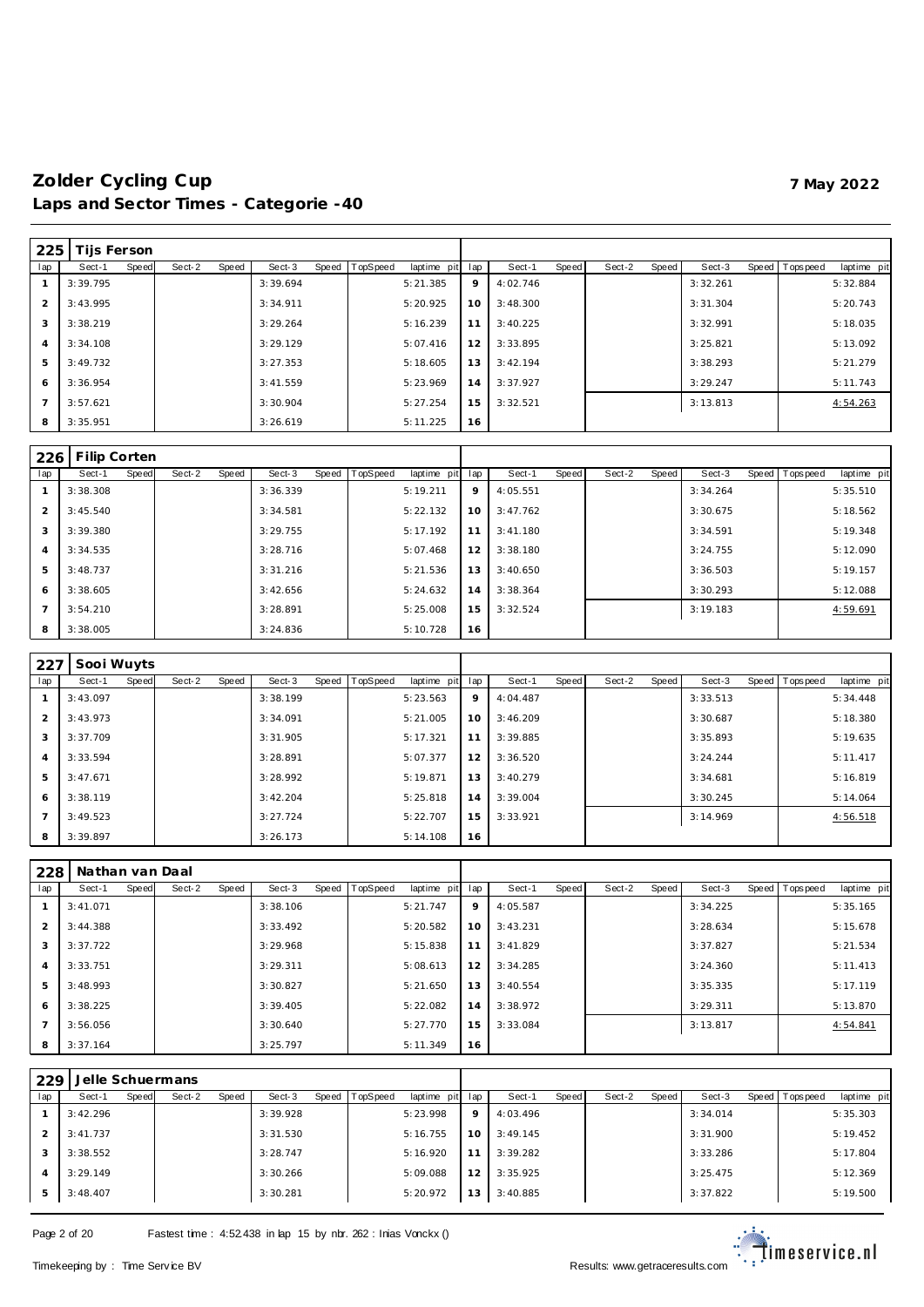|   | 3:36.304 | 3:42.286 | 5:24.283 | 14 | 3:37.721      | 3:30.429 | 5:11.961 |
|---|----------|----------|----------|----|---------------|----------|----------|
|   | 3:53.479 | 3:27.358 | 5:23.452 |    | $15$ 3:33.787 | 3:17.428 | 4:58.581 |
| 8 | 3:37.327 | 3:25.792 | 5:13.288 | 16 |               |          |          |

| 230            | Cedric Babin |       |        |       |           |       |          |                 |             |          |       |        |       |          |                |             |
|----------------|--------------|-------|--------|-------|-----------|-------|----------|-----------------|-------------|----------|-------|--------|-------|----------|----------------|-------------|
| lap            | Sect-1       | Speed | Sect-2 | Speed | Sect-3    | Speed | TopSpeed | laptime pit lap |             | Sect-1   | Speed | Sect-2 | Speed | Sect-3   | Speed Topspeed | laptime pit |
|                | 3:40.872     |       |        |       | 3:38.407  |       |          | 5:21.871        | $\mathsf Q$ | 4:04.301 |       |        |       | 3:33.550 |                | 5:34.787    |
| $\mathcal{P}$  | 3:43.330     |       |        |       | 3:33.707  |       |          | 5:19.831        | 10          | 3:44.676 |       |        |       | 3:29.852 |                | 5:17.570    |
| 3              | 3:36.790     |       |        |       | 3:29.080  |       |          | 5:16.193        | 11          | 3:40.529 |       |        |       | 3:34.230 |                | 5:17.928    |
| $\overline{4}$ | 3:33.718     |       |        |       | 3:29.145  |       |          | 5:08.299        | 12          | 3:37.124 |       |        |       | 3:24.646 |                | 5:14.140    |
| 5              | 3:48.362     |       |        |       | 3:27.707  |       |          | 5:19.333        | 13          | 3:40.987 |       |        |       | 3:35.599 |                | 5:17.505    |
| 6              | 3:38.242     |       |        |       | 3: 41.420 |       |          | 5:25.514        | 14          | 3:40.694 |       |        |       | 3:30.819 |                | 5:15.094    |
| $\mathcal{L}$  | 3:55.186     |       |        |       | 3:27.806  |       |          | 5:25.196        | 15          | 3:32.774 |       |        |       | 3:16.267 |                | 4:56.834    |
| 8              | 3:37.375     |       |        |       | 3:26.204  |       |          | 5:12.079        | 16          |          |       |        |       |          |                |             |

| 231            | Cyril Babin |       |        |       |          |       |          |                 |    |          |       |        |       |          |                |             |
|----------------|-------------|-------|--------|-------|----------|-------|----------|-----------------|----|----------|-------|--------|-------|----------|----------------|-------------|
| lap            | Sect-1      | Speed | Sect-2 | Speed | Sect-3   | Speed | TopSpeed | laptime pit lap |    | Sect-1   | Speed | Sect-2 | Speed | Sect-3   | Speed Topspeed | laptime pit |
|                | 3:40.516    |       |        |       | 3:38.395 |       |          | 5:21.569        | 9  | 4:04.692 |       |        |       | 3:33.572 |                | 5:35.095    |
| $\overline{2}$ | 3:43.273    |       |        |       | 3:33.681 |       |          | 5:19.774        | 10 | 3:47.086 |       |        |       | 3:30.770 |                | 5:18.409    |
| 3              | 3:38.368    |       |        |       | 3:33.963 |       |          | 5:17.617        | 11 | 3:39.494 |       |        |       | 3:35.326 |                | 5:19.556    |
| $\overline{4}$ | 3:34.110    |       |        |       | 3:29.674 |       |          | 5:07.874        | 12 | 3:37.535 |       |        |       | 3:25.017 |                | 5:12.158    |
| 5              | 3:48.479    |       |        |       | 3:29.956 |       |          | 5:20.784        | 13 | 3:40.150 |       |        |       | 3:37.817 |                | 5:19.842    |
| 6              | 3:36.389    |       |        |       | 3:41.009 |       |          | 5:23.975        | 14 | 3:36.207 |       |        |       | 3:29.746 |                | 5:10.716    |
|                | 3:53.586    |       |        |       | 3:29.382 |       |          | 5:25.867        | 15 | 3:33.534 |       |        |       | 3:15.826 |                | 4:56.644    |
| 8              | 3:35.902    |       |        |       | 3:26.314 |       |          | 5:11.240        | 16 |          |       |        |       |          |                |             |

| 232            | I an de Coster |       |        |       |          |       |          |             |         |          |       |        |       |          |                |             |
|----------------|----------------|-------|--------|-------|----------|-------|----------|-------------|---------|----------|-------|--------|-------|----------|----------------|-------------|
| lap            | Sect-1         | Speed | Sect-2 | Speed | Sect-3   | Speed | TopSpeed | laptime pit | lap     | Sect-1   | Speed | Sect-2 | Speed | Sect-3   | Speed Topspeed | laptime pit |
|                | 3:40.645       |       |        |       | 3:38.299 |       |          | 5:21.815    | $\circ$ | 4:06.445 |       |        |       | 3:33.862 |                | 5:35.386    |
| $\overline{2}$ | 3:44.806       |       |        |       | 3:34.532 |       |          | 5:20.732    | 10      | 3:47.170 |       |        |       | 3:30.627 |                | 5:18.085    |
| 3              | 3:38.705       |       |        |       | 3:29.379 |       |          | 5:16.753    | 11      | 3:41.108 |       |        |       | 3:34.393 |                | 5:18.928    |
| $\overline{4}$ | 3:33.796       |       |        |       | 3:28.961 |       |          | 5:07.144    | 12      | 3:37.593 |       |        |       | 3:24.447 |                | 5:11.833    |
| 5              | 3:51.110       |       |        |       | 3:30.537 |       |          | 5:21.959    | 13      | 3:40.727 |       |        |       | 3:37.608 |                | 5:19.682    |
| 6              | 3:38.819       |       |        |       | 3:42.332 |       |          | 5:24.351    | 14      | 3:37.575 |       |        |       | 3:29.478 |                | 5:11.390    |
| $\overline{ }$ | 3:55.552       |       |        |       | 3:29.399 |       |          | 5:26.129    | 15      | 3:31.999 |       |        |       | 3:13.489 |                | 4:54.246    |
| 8              | 3:40.277       |       |        |       | 3:25.275 |       |          | 5:10.622    | 16      |          |       |        |       |          |                |             |

|                | 234      |       | Marnix van Hoeck |       |          |       |          |             |         |          |       |        |       |          |                |             |
|----------------|----------|-------|------------------|-------|----------|-------|----------|-------------|---------|----------|-------|--------|-------|----------|----------------|-------------|
| lap            | Sect-1   | Speed | Sect-2           | Speed | Sect-3   | Speed | TopSpeed | laptime pit | lap     | Sect-1   | Speed | Sect-2 | Speed | Sect-3   | Speed Topspeed | laptime pit |
|                | 3:40.491 |       |                  |       | 3:39.945 |       |          | 5:21.890    | $\circ$ | 3:36.910 |       |        |       | 3:27.799 |                | 5:10.311    |
| $\overline{2}$ | 3:43.822 |       |                  |       | 3:31.224 |       |          | 5:17.332    | 10      | 3:45.669 |       |        |       | 3:29.730 |                | 5:19.447    |
| 3              | 3:38.271 |       |                  |       | 3:35.961 |       |          | 5:17.348    | 11      | 3:47.400 |       |        |       | 3:34.868 |                | 5:25.552    |
| $\overline{4}$ | 3:32.663 |       |                  |       | 3:30.097 |       |          | 5:09.022    | 12      | 3:52.369 |       |        |       | 3:40.404 |                | 5:31.955    |
| 5              | 3:48.808 |       |                  |       | 3:28.488 |       |          | 5:19.982    | 13      | 3:41.195 |       |        |       | 3:37.795 |                | 5:20.604    |
| 6              | 3:38.069 |       |                  |       | 3:42.416 |       |          | 5:25.647    | 14      | 3:37.467 |       |        |       | 3:30.358 |                | 5:11.662    |
| $\overline{ }$ | 3:55.323 |       |                  |       | 3:32.298 |       |          | 5:26.368    | 15      | 3:33.421 |       |        |       | 3:11.245 |                | 4:52.470    |
| 8              | 3:34.973 |       |                  |       | 3:22.437 |       |          | 5:07.655    | 16      |          |       |        |       |          |                |             |

| 235 | Yannick Steurs |       |        |       |          |       |          |                 |     |            |              |        |       |          |                 |             |
|-----|----------------|-------|--------|-------|----------|-------|----------|-----------------|-----|------------|--------------|--------|-------|----------|-----------------|-------------|
| lap | Sect-1         | Speed | Sect-2 | Speed | Sect-3   | Speed | TopSpeed | laptime pit lap |     | Sect-1     | <b>Speed</b> | Sect-2 | Speed | Sect-3   | Speed Tops peed | laptime pit |
|     | 3:41.262       |       |        |       | 3:42.932 |       |          | 5:22.614        | 8 I | 3:38.764   |              |        |       | 3:25.904 |                 | 5:13.888    |
|     | 3:44.137       |       |        |       | 3:33.799 |       |          | 5:19.735        |     | 9 4:00.897 |              |        |       | 3:34.187 |                 | 5:33.726    |

Page 3 of 20 Fastest time : 4:52.438 in lap 15 by nbr. 262 : Inias Vonckx ()

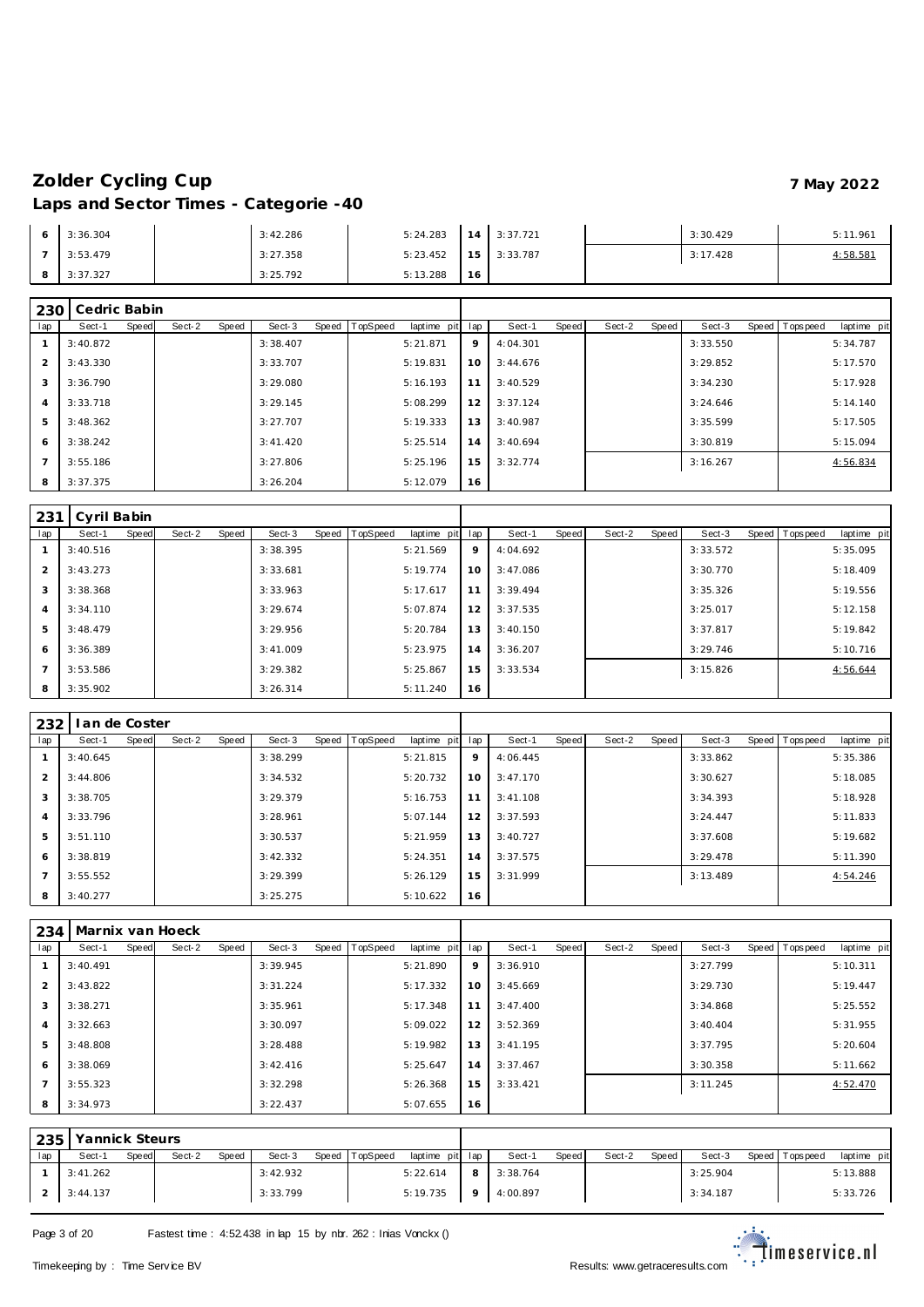| 3              | 3:36.429 | 3:20.547  | 5:05.485 | 10 <sub>1</sub> | 3:43.895 | 3:27.752 | 5:15.134 |
|----------------|----------|-----------|----------|-----------------|----------|----------|----------|
| $\overline{A}$ | 3:42.830 | 3:27.641  | 5:17.600 | 11              | 3:42.911 | 3:37.278 | 5:21.241 |
| 5              | 3:50.996 | 3:30.948  | 5:23.614 | 12              | 3:38.495 | 3:26.001 | 5:13.937 |
| 6              | 3:35.798 | 3: 41.174 | 5:23.006 | 13              | 3:41.781 | 3:38.782 | 5:20.844 |
|                | 3:41.475 | 3:28.822  | 5:23.994 | 14              | 3:37.963 | 3:29.641 | 5:11.952 |

| 236            |          |       | Timothy Dewaele |       |          |                |             |     |          |       |        |       |          |                |             |
|----------------|----------|-------|-----------------|-------|----------|----------------|-------------|-----|----------|-------|--------|-------|----------|----------------|-------------|
| lap            | Sect-1   | Speed | Sect-2          | Speed | Sect-3   | Speed TopSpeed | laptime pit | lap | Sect-1   | Speed | Sect-2 | Speed | Sect-3   | Speed Topspeed | laptime pit |
|                | 3:40.337 |       |                 |       | 3:37.990 |                | 5:20.905    | 9   | 4:00.953 |       |        |       | 3:33.759 |                | 5:33.331    |
| 2              | 3:43.394 |       |                 |       | 3:33.525 |                | 5:19.639    | 10  | 3:43.262 |       |        |       | 3:29.441 |                | 5:16.498    |
| 3              | 3:38.690 |       |                 |       | 3:38.105 |                | 5:18.381    | 11  | 3:43.525 |       |        |       | 3:37.353 |                | 5:22.635    |
| $\overline{4}$ | 3:33.700 |       |                 |       | 3:28.627 |                | 5:07.272    | 12  | 3:37.810 |       |        |       | 3:24.986 |                | 5:12.312    |
| 5              | 3:46.764 |       |                 |       | 3:30.766 |                | 5:20.675    | 13  | 3:40.717 |       |        |       | 3:38.484 |                | 5:20.749    |
| 6              | 3:37.061 |       |                 |       | 3:42.596 |                | 5:25.297    | 14  | 3:38.927 |       |        |       | 3:29.070 |                | 5:11.353    |
|                | 3:53.385 |       |                 |       | 3:25.624 |                | 5:23.532    | 15  | 3:33.273 |       |        |       | 3:16.678 |                | 4:57.056    |
| 8              | 3:38.156 |       |                 |       | 3:26.551 |                | 5:13.164    | 16  |          |       |        |       |          |                |             |

|     | 237 Dries Schoors |       |        |       |          |           |          |                 |          |       |        |       |          |                 |             |
|-----|-------------------|-------|--------|-------|----------|-----------|----------|-----------------|----------|-------|--------|-------|----------|-----------------|-------------|
| lap | Sect-1            | Speed | Sect-2 | Speed | Sect-3   | Speed   T | TopSpeed | laptime pit lap | Sect-1   | Speed | Sect-2 | Speed | Sect-3   | Speed Tops peed | laptime pit |
|     | 3:40.475          |       |        |       | 3:38.757 |           |          | 5:21.713        | 3:37.889 |       |        |       | 3:29.641 |                 | 5:09.041    |
|     | 3:46.655          |       |        |       | 3:35.150 |           |          | 5:20.984        | 3:52.135 |       |        |       | 3:34.595 |                 | 5:23.941    |
|     | 3:40.243          |       |        |       | 3:28.029 |           |          | 5:15.604        |          |       |        |       |          |                 |             |

| 239            |          |       | <b>Brent Vanwesemael</b> |       |          |       |          |             |     |          |       |        |       |          |                |             |
|----------------|----------|-------|--------------------------|-------|----------|-------|----------|-------------|-----|----------|-------|--------|-------|----------|----------------|-------------|
| lap            | Sect-1   | Speed | Sect-2                   | Speed | Sect-3   | Speed | TopSpeed | laptime pit | lap | Sect-1   | Speed | Sect-2 | Speed | Sect-3   | Speed Topspeed | laptime pit |
|                | 3:39.578 |       |                          |       | 3:37.803 |       |          | 5:20.496    | 9   | 4:06.418 |       |        |       | 3:34.474 |                | 5:35.915    |
| $\overline{2}$ | 3:44.652 |       |                          |       | 3:34.525 |       |          | 5:21.255    | 10  | 3:46.699 |       |        |       | 3:29.691 |                | 5:16.651    |
| 3              | 3:38.904 |       |                          |       | 3:29.273 |       |          | 5:17.151    | 11  | 3:41.320 |       |        |       | 3:35.011 |                | 5:20.050    |
| $\overline{4}$ | 3:34.890 |       |                          |       | 3:28.216 |       |          | 5:07.300    | 12  | 3:37.854 |       |        |       | 3:24.648 |                | 5:11.940    |
| 5              | 3:49.741 |       |                          |       | 3:30.322 |       |          | 5:20.910    | 13  | 3:40.811 |       |        |       | 3:36.490 |                | 5:19.049    |
| 6              | 3:38.034 |       |                          |       | 3:41.030 |       |          | 5:23.690    | 14  | 3:38.836 |       |        |       | 3:30.075 |                | 5:12.717    |
| $\overline{7}$ | 3:56.623 |       |                          |       | 3:30.515 |       |          | 5:27.276    | 15  | 3:31.125 |       |        |       | 3:12.761 |                | 4:53.013    |
| 8              | 3:38.440 |       |                          |       | 3:25.128 |       |          | 5:10.362    | 16  |          |       |        |       |          |                |             |

| 240            | Bas van Assche |       |        |       |          |       |          |             |     |          |       |        |       |          |                |             |
|----------------|----------------|-------|--------|-------|----------|-------|----------|-------------|-----|----------|-------|--------|-------|----------|----------------|-------------|
| lap            | Sect-1         | Speed | Sect-2 | Speed | Sect-3   | Speed | TopSpeed | laptime pit | lap | Sect-1   | Speed | Sect-2 | Speed | Sect-3   | Speed Topspeed | laptime pit |
|                | 3:39.188       |       |        |       | 3:33.233 |       |          | 5:15.287    | 9   | 4:03.584 |       |        |       | 3:30.343 |                | 5:32.867    |
| $\overline{2}$ | 3:46.269       |       |        |       | 3:35.806 |       |          | 5:25.358    | 10  | 3:45.201 |       |        |       | 3:28.752 |                | 5:16.994    |
| 3              | 3:38.977       |       |        |       | 3:32.841 |       |          | 5:17.945    | 11  | 3:42.003 |       |        |       | 3:39.716 |                | 5:22.550    |
| $\overline{4}$ | 3:34.449       |       |        |       | 3:29.306 |       |          | 5:07.623    | 12  | 3:37.739 |       |        |       | 3:25.008 |                | 5:12.832    |
| 5              | 3:53.024       |       |        |       | 3:31.359 |       |          | 5:22.957    | 13  | 3:40.396 |       |        |       | 3:36.375 |                | 5:18.736    |
| 6              | 3:35.395       |       |        |       | 3:39.505 |       |          | 5:20.587    | 14  | 3:38.444 |       |        |       | 3:30.331 |                | 5:12.024    |
| $\overline{7}$ | 3:50.678       |       |        |       | 3:30.604 |       |          | 5:27.408    | 15  | 3:35.516 |       |        |       | 3:21.082 |                | 5:01.669    |
| 8              | 3:38.314       |       |        |       | 3:24.403 |       |          | 5:11.053    | 16  |          |       |        |       |          |                |             |

| 241 | Evert Groenen |       |        |       |          |       |          |                 |        |       |        |       |        |                   |             |
|-----|---------------|-------|--------|-------|----------|-------|----------|-----------------|--------|-------|--------|-------|--------|-------------------|-------------|
| lap | Sect-1        | Speed | Sect-2 | Speed | Sect-3   | Speed | TopSpeed | laptime pit lap | Sect-1 | Speed | Sect-2 | Speed | Sect-3 | Speed   Tops peed | laptime pit |
|     | 3:41.139      |       |        |       | 3:38.062 |       |          | 5:21.010        |        |       |        |       |        |                   |             |

|     | 242 Seppe Kopecky |       |        |       |          |                |                 |   |          |       |        |       |          |                 |             |
|-----|-------------------|-------|--------|-------|----------|----------------|-----------------|---|----------|-------|--------|-------|----------|-----------------|-------------|
| lap | Sect-             | Speed | Sect-2 | Speed | Sect-3   | Speed TopSpeed | laptime pit lap |   | Sect-1   | Speed | Sect-2 | Speed | Sect-3   | Speed Tops peed | laptime pit |
|     | 3:41.955          |       |        |       | 3:36.954 |                | 5:21.014        | 9 | 4:04.548 |       |        |       | 3:33.592 |                 | 5:35.124    |

Page 4 of 20 Fastest time : 4:52.438 in lap 15 by nbr. 262 : Inias Vonckx ()

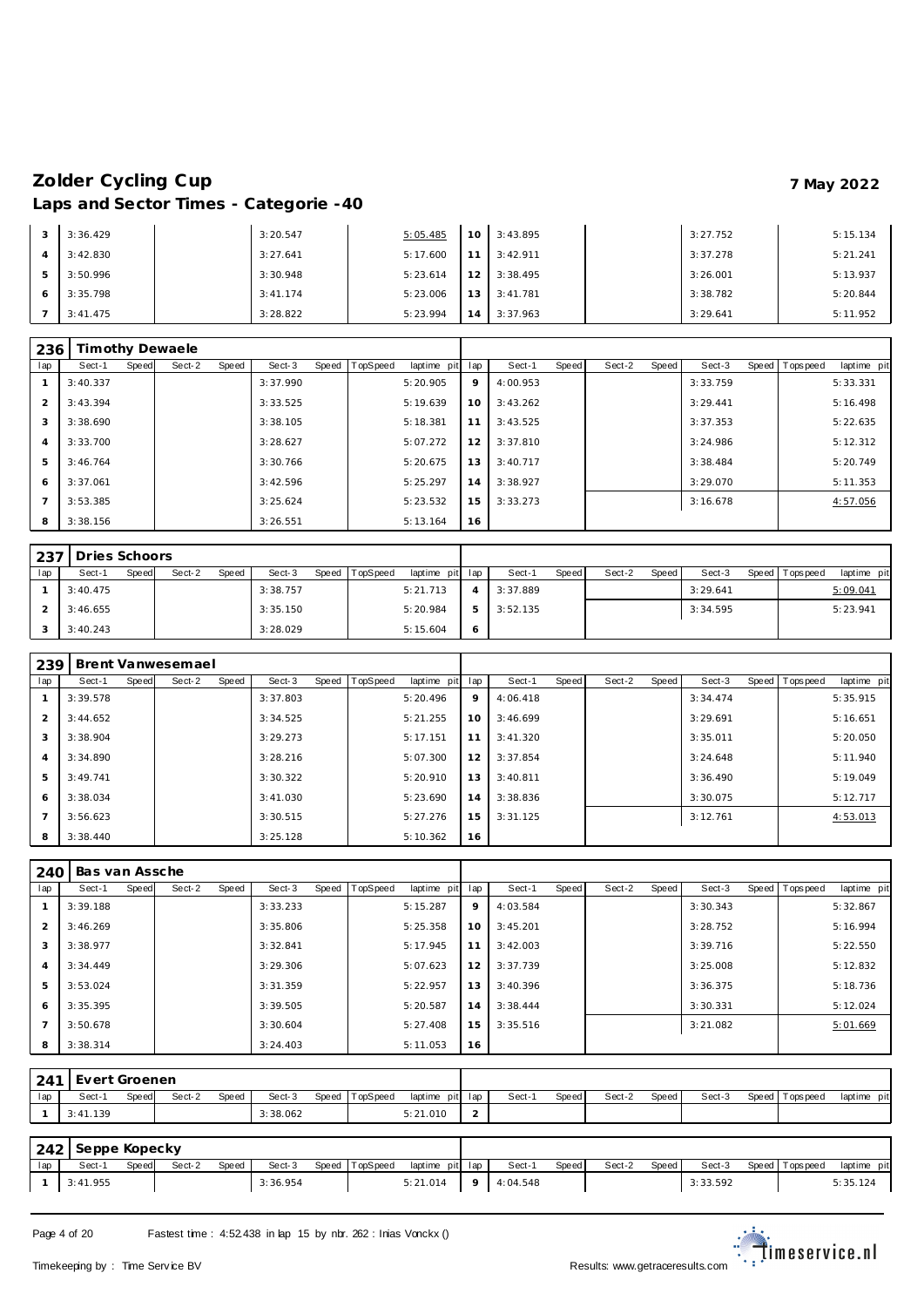| 2              | 3:44.555 | 3:33.964 | 5:22.328 | 10 | 3:45.401 | 3:30.363 | 5:17.564 |
|----------------|----------|----------|----------|----|----------|----------|----------|
| 3              | 3:40.147 | 3:30.496 | 5:18.462 | 11 | 3:40.413 | 3:34.200 | 5:18.617 |
| $\overline{A}$ | 3:33.433 | 3:29.090 | 5:07.037 | 12 | 3:36.174 | 3:26.347 | 5:12.919 |
| 5              | 3:47.418 | 3:30.152 | 5:20.497 | 13 | 3:40.056 | 3:37.332 | 5:19.329 |
| 6              | 3:35.359 | 3:40.381 | 5:22.392 | 14 | 3:37.963 | 3:30.271 | 5:11.587 |
|                | 3:55.698 | 3:30.461 | 5:28.168 | 15 | 3:32.857 | 3:15.118 | 4:55.839 |
| 8              | 3:37.331 | 3:25.309 | 5:11.129 | 16 |          |          |          |

| 243            | ⊺om Swartelé |       |        |       |          |           |                 |             |     |          |       |        |       |          |                |             |
|----------------|--------------|-------|--------|-------|----------|-----------|-----------------|-------------|-----|----------|-------|--------|-------|----------|----------------|-------------|
| lap            | Sect-1       | Speed | Sect-2 | Speed | Sect-3   | Speed   T | <b>TopSpeed</b> | laptime pit | lap | Sect-1   | Speed | Sect-2 | Speed | Sect-3   | Speed Topspeed | laptime pit |
|                | 3:40.624     |       |        |       | 3:33.632 |           |                 | 5:17.749    | 9   | 4:06.159 |       |        |       | 3:34.977 |                | 5:36.213    |
| 2              | 3:46.950     |       |        |       | 3:34.408 |           |                 | 5:24.133    | 10  | 3:45.079 |       |        |       | 3:29.476 |                | 5:16.673    |
| 3              | 3:36.991     |       |        |       | 3:18.421 |           |                 | 5:06.199    | 11  | 3:40.759 |       |        |       | 3:35.386 |                | 5:20.057    |
| $\overline{4}$ | 3:44.361     |       |        |       | 3:29.336 |           |                 | 5:18.901    | 12  | 3:34.315 |       |        |       | 3:24.388 |                | 5:11.869    |
| 5              | 3:50.195     |       |        |       | 3:30.030 |           |                 | 5:21.757    | 13  | 3:40.507 |       |        |       | 3:37.461 |                | 5:19.310    |
| 6              | 3:37.786     |       |        |       | 3:40.699 |           |                 | 5:23.133    | 14  | 3:38.222 |       |        |       | 3:27.279 |                | 5:08.187    |
| $\overline{7}$ | 3:54.509     |       |        |       | 3:29.100 |           |                 | 5:26.608    | 15  | 3:38.842 |       |        |       | 3:20.640 |                | 5:05.978    |
| 8              | 3:34.527     |       |        |       | 3:30.406 |           |                 | 5:10.441    | 16  |          |       |        |       |          |                |             |

| 244            | Vincent Jacobs |       |        |       |          |                |             |     |          |       |        |       |          |                   |             |
|----------------|----------------|-------|--------|-------|----------|----------------|-------------|-----|----------|-------|--------|-------|----------|-------------------|-------------|
| lap            | Sect-1         | Speed | Sect-2 | Speed | Sect-3   | Speed TopSpeed | laptime pit | lap | Sect-1   | Speed | Sect-2 | Speed | Sect-3   | Speed   Tops peed | laptime pit |
|                | 3:41.874       |       |        |       | 3:38.502 |                | 5:22.354    | 9   | 4:03.371 |       |        |       | 3:35.564 |                   | 5:34.054    |
| $\mathcal{P}$  | 3:43.205       |       |        |       | 3:32.727 |                | 5:17.980    | 10  | 3:44.584 |       |        |       | 3:28.410 |                   | 5:16.179    |
| 3              | 3:40.751       |       |        |       | 3:31.861 |                | 5:19.488    | 11  | 3:42.347 |       |        |       | 3:36.350 |                   | 5:20.282    |
| $\overline{4}$ | 3:35.681       |       |        |       | 3:29.365 |                | 5:07.905    | 12  | 3:38.711 |       |        |       | 3:25.737 |                   | 5:13.726    |
| 5              | 3:50.158       |       |        |       | 3:31.168 |                | 5:21.959    | 13  | 3:41.645 |       |        |       | 3:37.735 |                   | 5:20.052    |
| 6              | 3:36.973       |       |        |       | 3:35.119 |                | 5:17.028    | 14  | 3:38.655 |       |        |       | 3:28.539 |                   | 5:11.567    |
| $\overline{ }$ | 4:01.265       |       |        |       | 3:33.485 |                | 5:32.238    | 15  | 3:32.158 |       |        |       | 3:15.368 |                   | 4:55.432    |
| 8              | 3:39.145       |       |        |       | 3:24.906 |                | 5:10.846    | 16  |          |       |        |       |          |                   |             |

| 245            | Kristof Flebus |       |        |       |          |       |          |             |     |          |       |        |       |          |                   |             |
|----------------|----------------|-------|--------|-------|----------|-------|----------|-------------|-----|----------|-------|--------|-------|----------|-------------------|-------------|
| lap            | Sect-1         | Speed | Sect-2 | Speed | Sect-3   | Speed | TopSpeed | laptime pit | lap | Sect-1   | Speed | Sect-2 | Speed | Sect-3   | Speed   Tops peed | laptime pit |
|                | 3:40.452       |       |        |       | 3:37.765 |       |          | 5:21.121    | 9   | 4:05.210 |       |        |       | 3:33.708 |                   | 5:35.154    |
| 2              | 3:44.941       |       |        |       | 3:34.942 |       |          | 5:21.444    | 10  | 3:46.429 |       |        |       | 3:29.827 |                   | 5:17.505    |
| 3              | 3:37.930       |       |        |       | 3:28.938 |       |          | 5:16.008    | 11  | 3:41.261 |       |        |       | 3:35.504 |                   | 5:20.482    |
| $\overline{4}$ | 3:33.560       |       |        |       | 3:27.759 |       |          | 5:05.919    | 12  | 3:37.110 |       |        |       | 3:24.394 |                   | 5:11.560    |
| 5              | 3:49.645       |       |        |       | 3:30.529 |       |          | 5:22.250    | 13  | 3:41.855 |       |        |       | 3:37.400 |                   | 5:19.818    |
| 6              | 3:38.070       |       |        |       | 3:41.387 |       |          | 5:24.150    | 14  | 3:39.011 |       |        |       | 3:30.088 |                   | 5:12.203    |
|                | 3:55.981       |       |        |       | 3:29.831 |       |          | 5:26.262    | 15  | 3:31.979 |       |        |       | 3:12.873 |                   | 4:53.748    |
| 8              | 3:37.975       |       |        |       | 3:25.004 |       |          | 5:10.772    | 16  |          |       |        |       |          |                   |             |

| 246            | Siebe Smeyers |       |        |       |          |                |             |     |          |       |        |       |          |                |             |
|----------------|---------------|-------|--------|-------|----------|----------------|-------------|-----|----------|-------|--------|-------|----------|----------------|-------------|
| lap            | Sect-1        | Speed | Sect-2 | Speed | Sect-3   | Speed TopSpeed | laptime pit | lap | Sect-1   | Speed | Sect-2 | Speed | Sect-3   | Speed Topspeed | laptime pit |
|                | 3:43.886      |       |        |       | 3:40.380 |                | 5:25.551    | 9   | 4:07.629 |       |        |       | 3:33.905 |                | 5:35.960    |
| 2              | 3:44.893      |       |        |       | 3:34.811 |                | 5:21.106    | 10  | 3:46.917 |       |        |       | 3:29.726 |                | 5:17.215    |
| 3              | 3:38.381      |       |        |       | 3:27.267 |                | 5:15.310    | 11  | 3:41.158 |       |        |       | 3:34.956 |                | 5:19.597    |
| $\overline{4}$ | 3:36.682      |       |        |       | 3:29.651 |                | 5:08.524    | 12  | 3:37.123 |       |        |       | 3:24.228 |                | 5:11.569    |
| 5              | 3:50.200      |       |        |       | 3:30.206 |                | 5:21.129    | 13  | 3:41.922 |       |        |       | 3:37.132 |                | 5:19.822    |
| 6              | 3:35.305      |       |        |       | 3:41.553 |                | 5:23.292    | 14  | 3:38.870 |       |        |       | 3:29.429 |                | 5:12.030    |
|                | 3:56.538      |       |        |       | 3:29.347 |                | 5:27.192    | 15  | 3:31.604 |       |        |       | 3:12.925 |                | 4:52.948    |
| 8              | 3:38.877      |       |        |       | 3:24.697 |                | 5:10.506    | 16  |          |       |        |       |          |                |             |

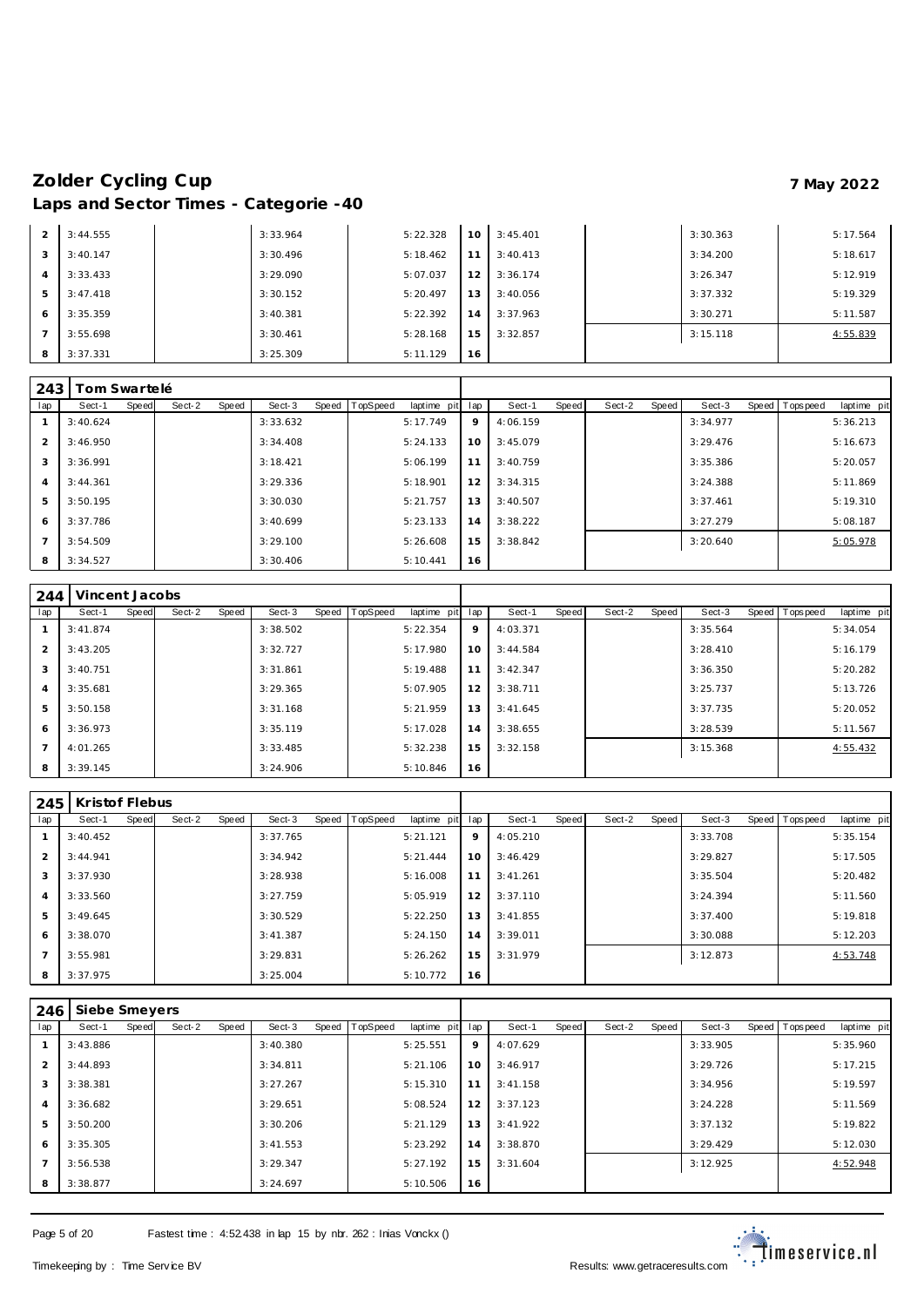| 247 |             |       | Thomas Haesbrouck. |       |          |       |          |             |     |          |       |        |       |          |       |                |             |
|-----|-------------|-------|--------------------|-------|----------|-------|----------|-------------|-----|----------|-------|--------|-------|----------|-------|----------------|-------------|
| lap | Sect-1      | Speed | Sect-2             | Speed | Sect-3   | Speed | TopSpeed | laptime pit | lap | Sect-1   | Speed | Sect-2 | Speed | Sect-3   | Speed | Topspeed       | laptime pit |
|     | 3:40.742    |       |                    |       | 3:38.074 |       |          | 5:22.267    | 2   | 3:45.494 |       |        |       | 3:35.064 |       |                | 5:21.927    |
|     |             |       |                    |       |          |       |          |             |     |          |       |        |       |          |       |                |             |
| 248 | Robin Donné |       |                    |       |          |       |          |             |     |          |       |        |       |          |       |                |             |
| lap | Sect-1      | Speed | Sect-2             | Speed | Sect-3   | Speed | TopSpeed | laptime pit | lap | Sect-1   | Speed | Sect-2 | Speed | Sect-3   |       | Speed Topspeed | laptime pit |
|     | 3:40.600    |       |                    |       | 3:38.963 |       |          | 5:21.873    | 9   | 4:05.213 |       |        |       | 3:33.604 |       |                | 5:34.960    |
| 2   | 3:43.179    |       |                    |       | 3:33.768 |       |          | 5:19.563    | 10  | 3:43.868 |       |        |       | 3:29.834 |       |                | 5:17.070    |
| 3   | 3:38.644    |       |                    |       | 3:29.354 |       |          | 5:17.153    | 11  | 3:41.109 |       |        |       | 3:36.130 |       |                | 5:20.532    |
| 4   | 3:32.838    |       |                    |       | 3:29.201 |       |          | 5:07.305    | 12  | 3:37.549 |       |        |       | 3:25.082 |       |                | 5:12.210    |
| 5   | 3:49.040    |       |                    |       | 3:30.127 |       |          | 5:21.664    | 13  | 3:39.225 |       |        |       | 3:37.128 |       |                | 5:19.262    |
| 6   | 3:37.068    |       |                    |       | 3:41.815 |       |          | 5:24.403    | 14  | 3:38.172 |       |        |       | 3:29.929 |       |                | 5:11.801    |
|     | 3:53.494    |       |                    |       | 3:28.210 |       |          | 5:24.897    | 15  | 3:33.074 |       |        |       | 3:14.141 |       |                | 4:55.034    |
| 8   | 3:35.245    |       |                    |       | 3:25.750 |       |          | 5:10.969    | 16  |          |       |        |       |          |       |                |             |

|    | 249 Carsten Bakker |       |        |       |          |                |                 |          |       |        |       |          |                 |             |
|----|--------------------|-------|--------|-------|----------|----------------|-----------------|----------|-------|--------|-------|----------|-----------------|-------------|
| 1a | Sect-′             | Speed | Sect-2 | Speed | Sect-3   | Speed TopSpeed | laptime pit lap | Sect-1   | Speed | Sect-2 | Speed | Sect-3   | Speed Tops peed | laptime pit |
|    | 3:40.236           |       |        |       | 3:37.883 |                | 5:21.555        | 3:43.509 |       |        |       | 3:34.445 |                 | 5:20.465    |

| 250            | Jarne Aerts |       |        |       |          |                |             |     |          |       |        |       |          |                |             |
|----------------|-------------|-------|--------|-------|----------|----------------|-------------|-----|----------|-------|--------|-------|----------|----------------|-------------|
| lap            | Sect-1      | Speed | Sect-2 | Speed | Sect-3   | Speed TopSpeed | laptime pit | lap | Sect-1   | Speed | Sect-2 | Speed | Sect-3   | Speed Topspeed | laptime pit |
|                | 3:40.909    |       |        |       | 3:38.807 |                | 5:21.508    | 9   | 4:06.276 |       |        |       | 3:34.004 |                | 5:35.689    |
| 2              | 3:44.000    |       |        |       | 3:35.479 |                | 5:21.261    | 10  | 3:46.645 |       |        |       | 3:30.175 |                | 5:17.525    |
| 3              | 3:39.683    |       |        |       | 3:29.023 |                | 5:16.710    | 11  | 3:39.971 |       |        |       | 3:33.766 |                | 5:18.658    |
| $\overline{4}$ | 3:36.089    |       |        |       | 3:29.594 |                | 5:07.630    | 12  | 3:36.549 |       |        |       | 3:25.489 |                | 5:12.775    |
| 5              | 3:51.507    |       |        |       | 3:30.984 |                | 5:21.974    | 13  | 3:40.158 |       |        |       | 3:36.879 |                | 5:19.722    |
| 6              | 3:35.996    |       |        |       | 3:42.147 |                | 5:23.673    | 14  | 3:39.260 |       |        |       | 3:30.167 |                | 5:12.530    |
| $\overline{7}$ | 3:53.320    |       |        |       | 3:29.211 |                | 5:24.961    | 15  | 3:35.158 |       |        |       | 3:33.883 |                | 5:12.916    |
| 8              | 3:37.014    |       |        |       | 3:25.471 |                | 5:10.566    | 16  |          |       |        |       |          |                |             |

| 252 | Lorenz Tubex |       |        |       |          |                |             |     |          |       |        |       |          |                |             |
|-----|--------------|-------|--------|-------|----------|----------------|-------------|-----|----------|-------|--------|-------|----------|----------------|-------------|
| lap | Sect-1       | Speed | Sect-2 | Speed | Sect-3   | Speed TopSpeed | laptime pit | lap | Sect-1   | Speed | Sect-2 | Speed | Sect-3   | Speed Topspeed | laptime pit |
|     | 3:39.155     |       |        |       | 3:37.265 |                | 5:20.625    | 9   | 4:06.656 |       |        |       | 3:34.430 |                | 5:35.953    |
| 2   | 3:44.009     |       |        |       | 3:33.820 |                | 5:20.461    | 10  | 3:47.238 |       |        |       | 3:30.656 |                | 5:17.827    |
| 3   | 3:40.002     |       |        |       | 3:28.643 |                | 5:17.453    | 11  | 3:41.661 |       |        |       | 3:34.505 |                | 5:19.245    |
| 4   | 3:35.028     |       |        |       | 3:28.800 |                | 5:07.940    | 12  | 3:37.839 |       |        |       | 3:24.555 |                | 5:12.036    |
| 5   | 3:50.225     |       |        |       | 3:30.874 |                | 5:20.969    | 13  | 3:41.865 |       |        |       | 3:37.418 |                | 5:20.183    |
| 6   | 3:38.176     |       |        |       | 3:42.963 |                | 5:25.074    | 14  | 3:38.955 |       |        |       | 3:29.046 |                | 5:11.367    |
|     | 3:54.943     |       |        |       | 3:28.510 |                | 5:24.595    | 15  | 3:32.443 |       |        |       | 3:14.233 |                | 4:54.908    |
| 8   | 3:38.678     |       |        |       | 3:25.302 |                | 5:10.972    | 16  |          |       |        |       |          |                |             |

| 253 |          |       | Lennert Verluyten |              |          |                |                 |                |          |       |        |       |          |                 |             |
|-----|----------|-------|-------------------|--------------|----------|----------------|-----------------|----------------|----------|-------|--------|-------|----------|-----------------|-------------|
| lap | Sect-1   | Speed | Sect-2            | <b>Speed</b> | Sect-3   | Speed TopSpeed | laptime pit lap |                | Sect-1   | Speed | Sect-2 | Speed | Sect-3   | Speed Tops peed | laptime pit |
|     | 3:40.504 |       |                   |              | 3:38.779 |                | 5:21.339        | $\overline{4}$ | 3:36.868 |       |        |       | 3:31.088 |                 | 5:09.720    |
|     | 3:45.456 |       |                   |              | 3:35.018 |                | 5:21.474        | 5              | 3:50.803 |       |        |       | 3:36.556 |                 | 5:25.036    |
|     | 3:39.682 |       |                   |              | 3:28.436 |                | 5:15.337        | O              |          |       |        |       |          |                 |             |

| 255 | Glenn Verlaecke |       |        |              |          |       |          |             |                 |          |       |        |       |          |                 |             |
|-----|-----------------|-------|--------|--------------|----------|-------|----------|-------------|-----------------|----------|-------|--------|-------|----------|-----------------|-------------|
| lap | Sect-1          | Speed | Sect-2 | <b>Speed</b> | Sect-3   | Speed | TopSpeed | laptime pit | lap             | Sect-1   | Speed | Sect-2 | Speed | Sect-3   | Speed Tops peed | laptime pit |
|     | 3:40.333        |       |        |              | 3:38.815 |       |          | 5:21.415    | $\circ$         | 4:04.308 |       |        |       | 3:32.563 |                 | 5:34.418    |
|     | 3:43.728        |       |        |              | 3:33.753 |       |          | 5:20.222    | 10              | 3:46.497 |       |        |       | 3:30.624 |                 | 5:18.332    |
|     | 3:37.592        |       |        |              | 3:29.441 |       |          | 5:16.779    | 11 <sub>1</sub> | 3:40.791 |       |        |       | 3:35.119 |                 | 5:19.960    |
|     | 3:31.789        |       |        |              | 3:29.014 |       |          | 5:07.181    | 12              | 3:37.820 |       |        |       | 3:24.873 |                 | 5:12.131    |

Page 6 of 20 Fastest time : 4:52.438 in lap 15 by nbr. 262 : Inias Vonckx ()

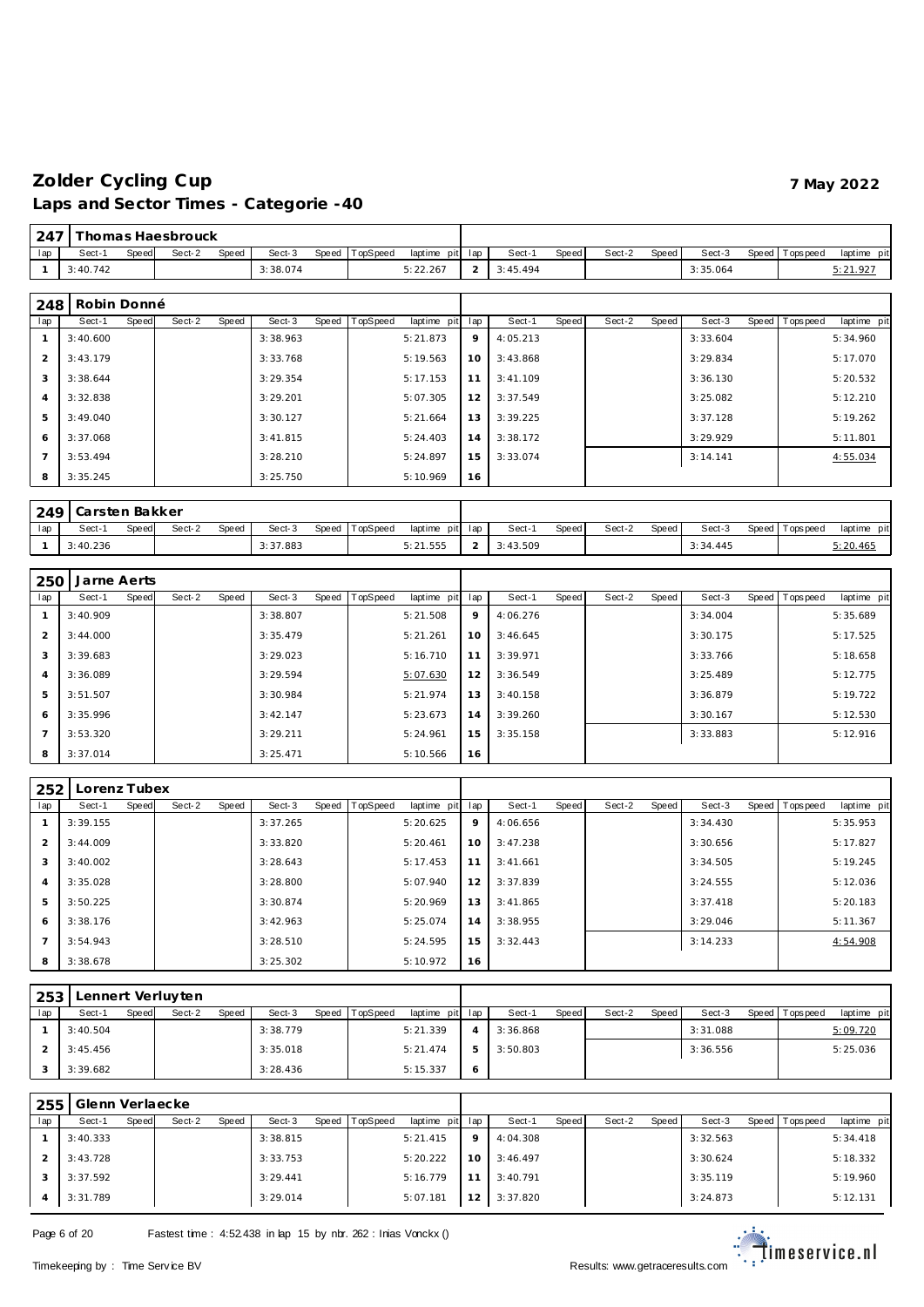| 5. | 3:49.974 | 3:30.503 | 5:22.414 | $13 \mid$ .     | 3:39.867 | 3:37.040 | 5:19.278 |
|----|----------|----------|----------|-----------------|----------|----------|----------|
|    | 3:37.873 | 3:42.082 | 5:24.391 | 14              | 3:37.527 | 3:29.562 | 5:11.640 |
|    | 3:54.643 | 3:29.132 | 5:25.903 | 15 <sub>1</sub> | 3:32.493 | 3:14.315 | 4:55.106 |
|    | 3:37.630 | 3:24.991 | 5:10.285 | 16              |          |          |          |

| 258            | Jochem Royer |       |        |       |          |       |          |             |     |          |       |        |       |          |                |             |
|----------------|--------------|-------|--------|-------|----------|-------|----------|-------------|-----|----------|-------|--------|-------|----------|----------------|-------------|
| lap            | Sect-1       | Speed | Sect-2 | Speed | Sect-3   | Speed | TopSpeed | laptime pit | lap | Sect-1   | Speed | Sect-2 | Speed | Sect-3   | Speed Topspeed | laptime pit |
|                | 3:42.129     |       |        |       | 3:31.417 |       |          | 5:15.814    | 9   | 4:00.808 |       |        |       | 3:33.343 |                | 5:34.702    |
| $\overline{2}$ | 3:50.587     |       |        |       | 3:33.561 |       |          | 5:27.129    | 10  | 3:43.503 |       |        |       | 3:26.313 |                | 5:14.015    |
| 3              | 3:37.069     |       |        |       | 3:28.240 |       |          | 5:16.081    | 11  | 3:44.294 |       |        |       | 3:38.590 |                | 5:24.139    |
| 4              | 3:33.187     |       |        |       | 3:28.153 |       |          | 5:07.728    | 12  | 3:31.764 |       |        |       | 3:25.988 |                | 5:11.689    |
| 5              | 3:41.272     |       |        |       | 3:23.687 |       |          | 5:16.796    | 13  | 3:40.874 |       |        |       | 3:36.791 |                | 5:16.155    |
| 6              | 3:42.432     |       |        |       | 3:44.163 |       |          | 5:30.034    | 14  | 3:40.535 |       |        |       | 3:30.825 |                | 5:15.227    |
|                | 3:53.460     |       |        |       | 3:28.898 |       |          | 5:22.038    | 15  | 3:33.517 |       |        |       | 3:18.976 |                | 4:59.338    |
| 8              | 3:39.342     |       |        |       | 3:25.331 |       |          | 5:14.627    | 16  |          |       |        |       |          |                |             |

|     | 260 Seppe Croon |       |        |       |          |       |          |                 |   |          |       |        |         |          |                 |             |
|-----|-----------------|-------|--------|-------|----------|-------|----------|-----------------|---|----------|-------|--------|---------|----------|-----------------|-------------|
| lap | Sect-1          | Speed | Sect-2 | Speed | Sect-3   | Speed | TopSpeed | laptime pit lap |   | Sect-1   | Speed | Sect-2 | Speed I | Sect-3   | Speed Tops peed | laptime pit |
|     | 3:41.704        |       |        |       | 3:38.477 |       |          | 5:22.351        | 5 | 3:51.380 |       |        |         | 3:30.664 |                 | 5:22.949    |
|     | 3:43.564        |       |        |       | 3:33.714 |       |          | 5:20.364        | 6 | 3:37.106 |       |        |         | 3:42.013 |                 | 5:23.655    |
|     | 3:38.354        |       |        |       | 3:30.612 |       |          | 5:17.448        |   | 3:55.705 |       |        |         | 3:29.586 |                 | 5:26.281    |
|     | 3:33.178        |       |        |       | 3:29.654 |       |          | 5:07.490        | 8 |          |       |        |         |          |                 |             |

| 261 | Giovanni Philipsen |       |        |       |          |       |          |                 |          |       |        |       |          |                 |             |
|-----|--------------------|-------|--------|-------|----------|-------|----------|-----------------|----------|-------|--------|-------|----------|-----------------|-------------|
| lap | Sect-1             | Speed | Sect-2 | Speed | Sect-3   | Speed | TopSpeed | laptime pit lap | Sect-1   | Speed | Sect-2 | Speed | Sect-3   | Speed Tops peed | laptime pit |
|     | 3:41.273           |       |        |       | 3:30.096 |       |          | 5:14.129        | 3:27.887 |       |        |       | 3:26.257 |                 | 5:03.931    |
|     | 3:52.897           |       |        |       | 3:34.433 |       |          | 5:29.479        | 3:51.859 |       |        |       | 3:27.972 |                 | 5:22.596    |
|     | 3:38.501           |       |        |       | 3:29.663 |       |          | 5:17.202        |          |       |        |       |          |                 |             |

| 262            | nias Vonckx |              |        |       |          |                  |             |     |          |       |        |       |          |                |             |
|----------------|-------------|--------------|--------|-------|----------|------------------|-------------|-----|----------|-------|--------|-------|----------|----------------|-------------|
| lap            | Sect-1      | <b>Speed</b> | Sect-2 | Speed | Sect-3   | Speed   TopSpeed | laptime pit | lap | Sect-1   | Speed | Sect-2 | Speed | Sect-3   | Speed Topspeed | laptime pit |
|                | 3:40.357    |              |        |       | 3:38.334 |                  | 5:20.988    | 9   | 4:05.517 |       |        |       | 3:32.650 |                | 5:33.636    |
| $\mathcal{P}$  | 3:43.293    |              |        |       | 3:34.196 |                  | 5:20.174    | 10  | 3:45.327 |       |        |       | 3:29.467 |                | 5:17.984    |
| 3              | 3:34.048    |              |        |       | 3:20.044 |                  | 5:05.197    | 11  | 3:40.853 |       |        |       | 3:35.788 |                | 5:19.558    |
| $\overline{4}$ | 3:42.010    |              |        |       | 3:27.357 |                  | 5:15.942    | 12  | 3:36.574 |       |        |       | 3:25.284 |                | 5:13.823    |
| 5              | 3:45.459    |              |        |       | 3:23.571 |                  | 5:17.804    | 13  | 3:40.880 |       |        |       | 3:37.437 |                | 5:20.020    |
| 6              | 3:43.518    |              |        |       | 3:42.298 |                  | 5:31.382    | 14  | 3:38.109 |       |        |       | 3:30.815 |                | 5:12.303    |
| $\overline{ }$ | 3:49.967    |              |        |       | 3:30.141 |                  | 5:22.589    | 15  | 3:32.270 |       |        |       | 3:12.180 |                | 4:52.438    |
| 8              | 3:39.922    |              |        |       | 3:24.975 |                  | 5:13.652    | 16  |          |       |        |       |          |                |             |

| 263            | Jari Lemmens |       |        |       |          |       |                 |             |     |          |       |        |       |          |                |             |
|----------------|--------------|-------|--------|-------|----------|-------|-----------------|-------------|-----|----------|-------|--------|-------|----------|----------------|-------------|
| lap            | Sect-1       | Speed | Sect-2 | Speed | Sect-3   | Speed | <b>TopSpeed</b> | laptime pit | lap | Sect-1   | Speed | Sect-2 | Speed | Sect-3   | Speed Topspeed | laptime pit |
|                | 3:40.969     |       |        |       | 3:38.562 |       |                 | 5:21.922    | 9   | 4:05.447 |       |        |       | 3:33.571 |                | 5:35.053    |
| $\overline{2}$ | 3:43.800     |       |        |       | 3:34.488 |       |                 | 5:20.474    | 10  | 3:46.077 |       |        |       | 3:29.704 |                | 5:16.787    |
| 3              | 3:37.283     |       |        |       | 3:29.197 |       |                 | 5:15.656    | 11  | 3:40.064 |       |        |       | 3:32.353 |                | 5:17.168    |
| 4              | 3:33.601     |       |        |       | 3:29.250 |       |                 | 5:08.172    | 12  | 3:38.782 |       |        |       | 3:26.245 |                | 5:15.287    |
| 5              | 3:50.977     |       |        |       | 3:28.303 |       |                 | 5:20.236    | 13  | 3:40.462 |       |        |       | 3:37.115 |                | 5:19.517    |
| 6              | 3:39.045     |       |        |       | 3:42.331 |       |                 | 5:25.848    | 14  | 3:35.390 |       |        |       | 3:27.873 |                | 5:10.039    |
|                | 3:55.771     |       |        |       | 3:29.962 |       |                 | 5:26.548    | 15  | 3:34.594 |       |        |       | 3:14.072 |                | 4:56.319    |
| 8              | 3:37.105     |       |        |       | 3:25.138 |       |                 | 5:10.171    | 16  |          |       |        |       |          |                |             |

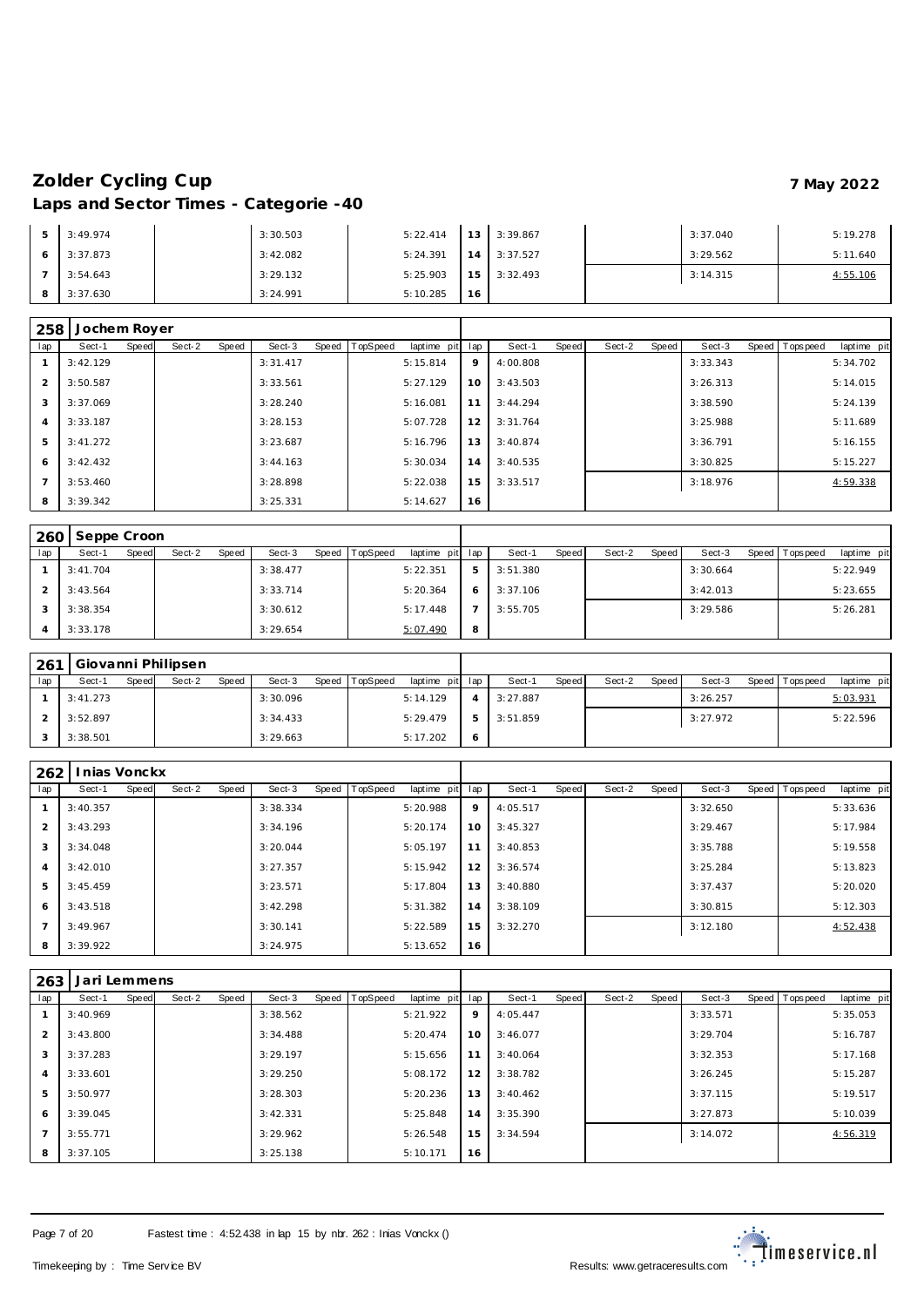| 264            |          |       | Wessel Zennipman |       |          |       |          |                 |    |          |       |        |       |          |                |             |
|----------------|----------|-------|------------------|-------|----------|-------|----------|-----------------|----|----------|-------|--------|-------|----------|----------------|-------------|
| lap            | Sect-1   | Speed | Sect-2           | Speed | Sect-3   | Speed | TopSpeed | laptime pit lap |    | Sect-1   | Speed | Sect-2 | Speed | Sect-3   | Speed Topspeed | laptime pit |
|                | 3:43.644 |       |                  |       | 3:38.650 |       |          | 5:23.983        | 9  | 4:00.973 |       |        |       | 3:31.902 |                | 5:30.689    |
|                | 3:44.289 |       |                  |       | 3:33.988 |       |          | 5:20.858        | 10 | 3:44.812 |       |        |       | 3:30.534 |                | 5:19.352    |
| 3              | 3:33.257 |       |                  |       | 3:36.771 |       |          | 5:16.747        | 11 | 3:41.624 |       |        |       | 3:34.277 |                | 5:19.534    |
| $\overline{A}$ | 3:30.658 |       |                  |       | 3:27.127 |       |          | 5:05.126        | 12 | 3:34.775 |       |        |       | 3:22.604 |                | 5:09.259    |
| 5              | 3:50.954 |       |                  |       | 3:24.784 |       |          | 5:18.539        | 13 | 3:44.521 |       |        |       | 3:37.974 |                | 5:24.347    |
| 6              | 3:42.833 |       |                  |       | 3:44.923 |       |          | 5:30.932        | 14 | 3:34.251 |       |        |       | 3:29.916 |                | 5:09.856    |
|                | 3:55.693 |       |                  |       | 3:28.208 |       |          | 5:26.502        | 15 | 3:33.652 |       |        |       | 3:14.728 |                | 4:55.484    |
| 8              | 3:39.462 |       |                  |       | 3:25.498 |       |          | 5:10.814        | 16 |          |       |        |       |          |                |             |

| 265            |          |       | Wouter Vervloessem |       |          |       |          |             |     |          |       |        |       |          |                  |             |
|----------------|----------|-------|--------------------|-------|----------|-------|----------|-------------|-----|----------|-------|--------|-------|----------|------------------|-------------|
| lap            | Sect-1   | Speed | Sect-2             | Speed | Sect-3   | Speed | TopSpeed | laptime pit | lap | Sect-1   | Speed | Sect-2 | Speed | Sect-3   | Speed   Topspeed | laptime pit |
|                | 3:40.261 |       |                    |       | 3:38.870 |       |          | 5:21.729    | 9   | 4:04.402 |       |        |       | 3:33.513 |                  | 5:34.376    |
| 2              | 3:42.356 |       |                    |       | 3:31.977 |       |          | 5:17.898    | 10  | 3:43.433 |       |        |       | 3:28.363 |                  | 5:15.511    |
| 3              | 3:38.885 |       |                    |       | 3:30.038 |       |          | 5:17.930    | 11  | 3:41.368 |       |        |       | 3:36.819 |                  | 5:20.732    |
| $\overline{4}$ | 3:33.033 |       |                    |       | 3:29.587 |       |          | 5:08.274    | 12  | 3:34.618 |       |        |       | 3:24.446 |                  | 5:11.600    |
| 5              | 3:50.580 |       |                    |       | 3:29.536 |       |          | 5:21.159    | 13  | 3:42.104 |       |        |       | 3:38.328 |                  | 5:21.591    |
| 6              | 3:35.161 |       |                    |       | 3:34.486 |       |          | 5:16.972    | 14  | 3:37.764 |       |        |       | 3:28.693 |                  | 5:11.062    |
| $\overline{7}$ | 3:50.155 |       |                    |       | 3:41.987 |       |          | 5:33.907    | 15  | 3:32.417 |       |        |       | 3:14.442 |                  | 4:55.442    |
| 8              | 3:40.556 |       |                    |       | 3:24.682 |       |          | 5:11.273    | 16  |          |       |        |       |          |                  |             |

| 266            | Yentel Bakker |       |        |       |          |       |          |             |     |          |       |        |       |          |                 |             |
|----------------|---------------|-------|--------|-------|----------|-------|----------|-------------|-----|----------|-------|--------|-------|----------|-----------------|-------------|
| lap            | Sect-1        | Speed | Sect-2 | Speed | Sect-3   | Speed | TopSpeed | laptime pit | lap | Sect-1   | Speed | Sect-2 | Speed | Sect-3   | Speed Tops peed | laptime pit |
|                | 3:40.811      |       |        |       | 3:38.204 |       |          | 5:21.756    | 9   | 4:05.514 |       |        |       | 3:34.408 |                 | 5:35.339    |
| 2              | 3:43.705      |       |        |       | 3:34.077 |       |          | 5:20.561    | 10  | 3:46.250 |       |        |       | 3:30.499 |                 | 5:18.145    |
| 3              | 3:36.816      |       |        |       | 3:31.400 |       |          | 5:16.548    | 11  | 3:41.794 |       |        |       | 3:35.511 |                 | 5:20.320    |
| $\overline{4}$ | 3:29.873      |       |        |       | 3:25.557 |       |          | 5:04.041    | 12  | 3:35.433 |       |        |       | 3:24.670 |                 | 5:11.557    |
| 5              | 3:51.850      |       |        |       | 3:30.840 |       |          | 5:24.464    | 13  | 3:40.900 |       |        |       | 3:38.146 |                 | 5:19.986    |
| 6              | 3:37.407      |       |        |       | 3:41.649 |       |          | 5:24.062    | 14  | 3:39.730 |       |        |       | 3:29.878 |                 | 5:12.548    |
| $\overline{7}$ | 3:56.477      |       |        |       | 3:30.976 |       |          | 5:27.164    | 15  | 3:31.151 |       |        |       | 3:12.571 |                 | 4:52.528    |
| 8              | 3:33.359      |       |        |       | 3:28.523 |       |          | 5:09.348    | 16  |          |       |        |       |          |                 |             |

| 267            | Yoric Dammen |       |        |       |          |       |                 |             |     |          |       |        |       |          |                |             |
|----------------|--------------|-------|--------|-------|----------|-------|-----------------|-------------|-----|----------|-------|--------|-------|----------|----------------|-------------|
| lap            | Sect-1       | Speed | Sect-2 | Speed | Sect-3   | Speed | <b>TopSpeed</b> | laptime pit | lap | Sect-1   | Speed | Sect-2 | Speed | Sect-3   | Speed Topspeed | laptime pit |
|                | 3:42.056     |       |        |       | 3:38.955 |       |                 | 5:22.649    | 9   | 4:02.846 |       |        |       | 3:32.271 |                | 5:33.389    |
| 2              | 3:42.117     |       |        |       | 3:32.724 |       |                 | 5:18.431    | 10  | 3:46.436 |       |        |       | 3:32.148 |                | 5:19.545    |
| 3              | 3:35.151     |       |        |       | 3:36.179 |       |                 | 5:17.537    | 11  | 3:39.868 |       |        |       | 3:33.455 |                | 5:18.009    |
| $\overline{4}$ | 3:32.785     |       |        |       | 3:28.375 |       |                 | 5:08.042    | 12  | 3:32.949 |       |        |       | 3:24.632 |                | 5:12.820    |
| 5              | 3:48.758     |       |        |       | 3:29.584 |       |                 | 5:21.599    | 13  | 3:42.049 |       |        |       | 3:38.434 |                | 5:20.360    |
| 6              | 3:36.717     |       |        |       | 3:42.183 |       |                 | 5:25.034    | 14  | 3:38.622 |       |        |       | 3:32.617 |                | 5:12.674    |
| $\overline{7}$ | 3:54.482     |       |        |       | 3:31.853 |       |                 | 5:25.409    | 15  | 3:32.612 |       |        |       | 3:12.528 |                | 4:53.255    |
| 8              | 3:31.245     |       |        |       | 3:30.995 |       |                 | 5:11.105    | 16  |          |       |        |       |          |                |             |

| 268            | Jan Zimmermann |       |        |       |          |       |          |             |     |          |       |        |       |          |                 |             |
|----------------|----------------|-------|--------|-------|----------|-------|----------|-------------|-----|----------|-------|--------|-------|----------|-----------------|-------------|
| lap            | Sect-1         | Speed | Sect-2 | Speed | Sect-3   | Speed | TopSpeed | laptime pit | lap | Sect-1   | Speed | Sect-2 | Speed | Sect-3   | Speed Tops peed | laptime pit |
|                | 3:41.913       |       |        |       | 3:36.891 |       |          | 5:20.456    | 9   | 4:01.438 |       |        |       | 3:33.043 |                 | 5:33.864    |
| $\mathcal{P}$  | 3:39.182       |       |        |       | 3:34.723 |       |          | 5:17.486    | 10  | 3:45.450 |       |        |       | 3:31.690 |                 | 5:18.950    |
| 3              | 3:42.899       |       |        |       | 3:38.833 |       |          | 5:23.185    | 11  | 3:41.885 |       |        |       | 3:36.523 |                 | 5:21.326    |
| $\overline{4}$ | 3:38.556       |       |        |       | 3:29.483 |       |          | 5:08.546    | 12  | 3:36.046 |       |        |       | 3:24.131 |                 | 5:10.572    |
| 5              | 3:52.087       |       |        |       | 3:31.411 |       |          | 5:21.778    | 13  | 3:38.755 |       |        |       | 3:37.539 |                 | 5:19.027    |
| 6              | 3:35.102       |       |        |       | 3:41.548 |       |          | 5:22.220    | 14  | 3:35.927 |       |        |       | 3:27.723 |                 | 5:11.348    |

Page 8 of 20 Fastest time : 4:52.438 in lap 15 by nbr. 262 : Inias Vonckx ()

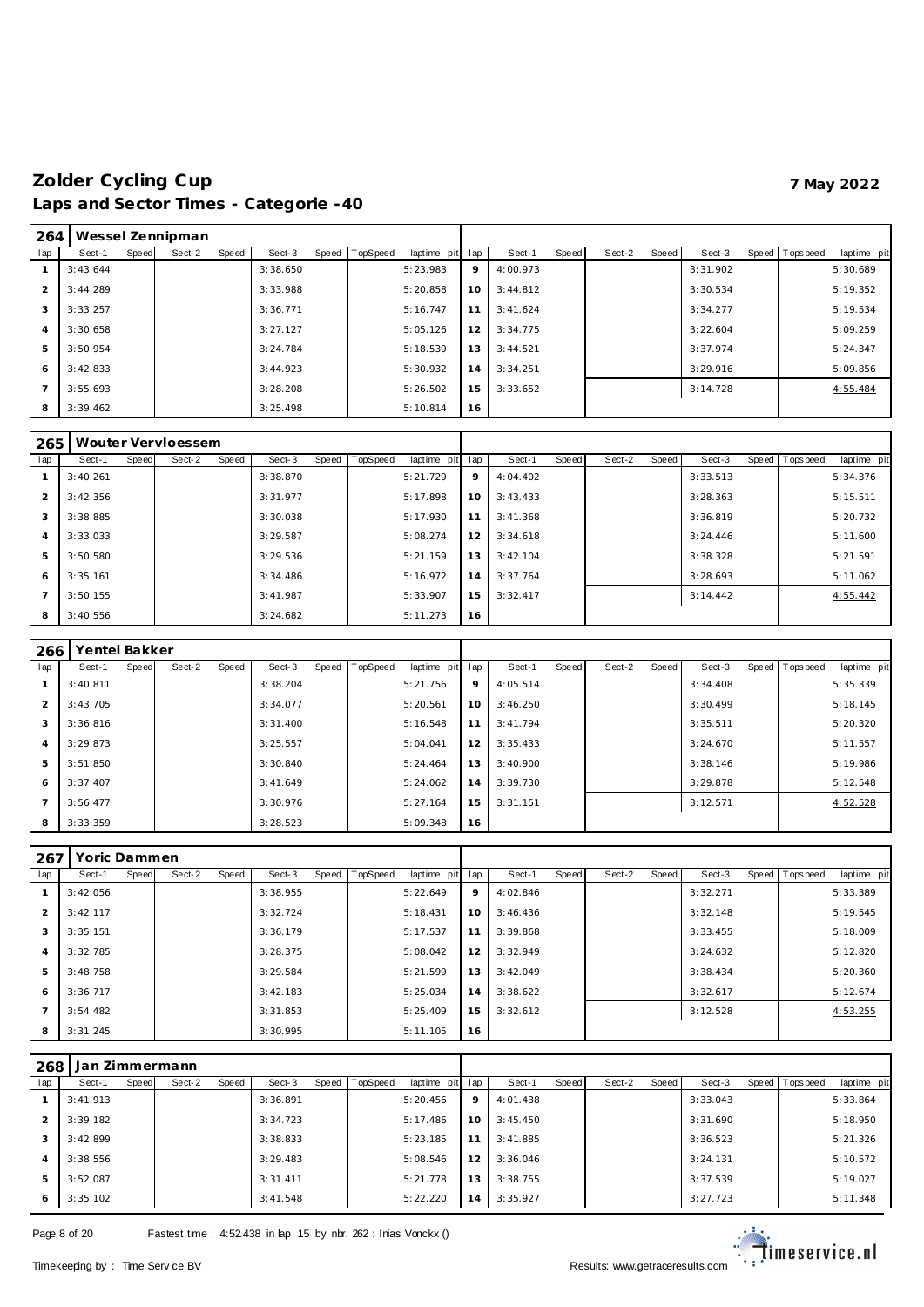| 3:54.725 | 3:29.123 | 5:26.283 | 15 <sub>1</sub><br>ັ | 3:37.489 | 3:18.952 |  |
|----------|----------|----------|----------------------|----------|----------|--|
| 3:35.878 | 3:24.227 | 5:09.137 | $\overline{0}$       |          |          |  |

# **Benjamin Mev is**

| lap            | Sect-1   | Speed | Sect-2 | Speed | Sect-3   | Speed | TopSpeed | laptime pit | lap | Sect-1   | Speed | Sect-2 | Speed | Sect-3   | Speed   Topspeed | laptime pit |  |
|----------------|----------|-------|--------|-------|----------|-------|----------|-------------|-----|----------|-------|--------|-------|----------|------------------|-------------|--|
|                | 3:40.337 |       |        |       | 3:36.597 |       |          | 5:19.952    | 9   | 4:06.338 |       |        |       | 3:33.348 |                  | 5:35.061    |  |
| $\overline{2}$ | 3:44.396 |       |        |       | 3:34.127 |       |          | 5:21.462    | 10  | 3:46.362 |       |        |       | 3:30.223 |                  | 5:17.725    |  |
| 3              | 3:38.957 |       |        |       | 3:29.978 |       |          | 5:17.846    | 11  | 3:41.472 |       |        |       | 3:34.161 |                  | 5:19.069    |  |
| $\overline{A}$ | 3:34.604 |       |        |       | 3:29.316 |       |          | 5:07.875    | 12  | 3:37.607 |       |        |       | 3:25.355 |                  | 5:12.656    |  |
| .5             | 3:48.516 |       |        |       | 3:30.743 |       |          | 5:21.307    | 13  | 3:41.472 |       |        |       | 3:37.176 |                  | 5:19.694    |  |
| 6              | 3:38.296 |       |        |       | 3:43.158 |       |          | 5:25.156    | 14  | 3:38.003 |       |        |       | 3:30.091 |                  | 5:11.864    |  |
|                | 3:54.867 |       |        |       | 3:29.319 |       |          | 5:25.169    | 15  | 3:32.031 |       |        |       | 3:15.078 |                  | 4:55.167    |  |
| 8              | 3:38.709 |       |        |       | 3:25.109 |       |          | 5:10.673    | 16  |          |       |        |       |          |                  |             |  |

|     | ∟270   Maarten Devleeschouwer |       |        |       |          |                |                 |       |       |        |       |        |                 |             |
|-----|-------------------------------|-------|--------|-------|----------|----------------|-----------------|-------|-------|--------|-------|--------|-----------------|-------------|
| lap | Sect-                         | Speed | Sect-2 | Speed | Sect-3   | Speed TopSpeed | laptime pit lap | Sect- | Speed | Sect-2 | Speed | Sect-3 | Speed Tops peed | laptime pit |
|     | 3:42.015                      |       |        |       | 3:40.743 |                | 5:23.815        |       |       |        |       |        |                 |             |

| 271            |           |       | Vincent Molderez |       |          |       |          |             |     |          |       |        |       |          |                |             |
|----------------|-----------|-------|------------------|-------|----------|-------|----------|-------------|-----|----------|-------|--------|-------|----------|----------------|-------------|
| lap            | Sect-1    | Speed | Sect-2           | Speed | Sect-3   | Speed | TopSpeed | laptime pit | lap | Sect-1   | Speed | Sect-2 | Speed | Sect-3   | Speed Topspeed | laptime pit |
|                | 3: 41.420 |       |                  |       | 3:38.307 |       |          | 5:21.991    | 9   | 4:05.132 |       |        |       | 3:33.392 |                | 5:34.977    |
| 2              | 3:43.038  |       |                  |       | 3:34.522 |       |          | 5:20.017    | 10  | 3:46.777 |       |        |       | 3:30.345 |                | 5:18.166    |
| 3              | 3:38.187  |       |                  |       | 3:28.274 |       |          | 5:15.798    | 11  | 3:39.021 |       |        |       | 3:34.617 |                | 5:18.694    |
| $\overline{4}$ | 3:34.259  |       |                  |       | 3:28.522 |       |          | 5:08.518    | 12  | 3:36.978 |       |        |       | 3:25.142 |                | 5:12.530    |
| $\overline{5}$ | 3:48.913  |       |                  |       | 3:28.464 |       |          | 5:20.022    | 13  | 3:40.265 |       |        |       | 3:37.709 |                | 5:19.932    |
| 6              | 3:39.021  |       |                  |       | 3:40.865 |       |          | 5:24.946    | 14  | 3:37.699 |       |        |       | 3:30.381 |                | 5:11.950    |
| $\overline{7}$ | 3:55.615  |       |                  |       | 3:28.878 |       |          | 5:25.849    | 15  | 3:31.978 |       |        |       | 3:13.849 |                | 4:55.088    |
| 8              | 3:38.077  |       |                  |       | 3:26.042 |       |          | 5:12.583    | 16  |          |       |        |       |          |                |             |

| 272                      | Olivier Symoens |       |        |       |          |       |                 |             |     |          |       |        |       |          |                |             |
|--------------------------|-----------------|-------|--------|-------|----------|-------|-----------------|-------------|-----|----------|-------|--------|-------|----------|----------------|-------------|
| lap                      | Sect-1          | Speed | Sect-2 | Speed | Sect-3   | Speed | <b>TopSpeed</b> | laptime pit | lap | Sect-1   | Speed | Sect-2 | Speed | Sect-3   | Speed Topspeed | laptime pit |
|                          | 3:42.355        |       |        |       | 3:42.572 |       |                 | 5:22.800    | 9   | 4:05.621 |       |        |       | 3:34.128 |                | 5:36.121    |
| $\overline{2}$           | 3:43.006        |       |        |       | 3:33.611 |       |                 | 5:20.350    | 10  | 3:44.146 |       |        |       | 3:28.934 |                | 5:16.262    |
| 3                        | 3:33.878        |       |        |       | 3:29.233 |       |                 | 5:16.044    | 11  | 3:41.118 |       |        |       | 3:35.681 |                | 5:20.259    |
| $\overline{4}$           | 3:34.507        |       |        |       | 3:29.400 |       |                 | 5:08.911    | 12  | 3:36.348 |       |        |       | 3:24.654 |                | 5:11.773    |
| 5                        | 3:50.094        |       |        |       | 3:29.781 |       |                 | 5:21.784    | 13  | 3:41.528 |       |        |       | 3:38.830 |                | 5:19.704    |
| 6                        | 3:34.754        |       |        |       | 3:34.860 |       |                 | 5:16.380    | 14  | 3:38.388 |       |        |       | 3:30.197 |                | 5:12.981    |
| $\overline{\phantom{a}}$ | 3:49.858        |       |        |       | 3:40.552 |       |                 | 5:32.229    | 15  | 3:31.899 |       |        |       | 3:14.391 |                | 4:55.089    |
| 8                        | 3:38.254        |       |        |       | 3:24.756 |       |                 | 5:11.354    | 16  |          |       |        |       |          |                |             |

| 274            | Wouter Schoofs |       |        |       |          |                |             |     |          |       |        |       |          |       |           |             |
|----------------|----------------|-------|--------|-------|----------|----------------|-------------|-----|----------|-------|--------|-------|----------|-------|-----------|-------------|
| lap            | Sect-1         | Speed | Sect-2 | Speed | Sect-3   | Speed TopSpeed | laptime pit | lap | Sect-1   | Speed | Sect-2 | Speed | Sect-3   | Speed | Tops peed | laptime pit |
|                | 3:42.972       |       |        |       | 3:38.733 |                | 5:23.144    | 9   | 4:04.784 |       |        |       | 3:31.474 |       |           | 5:32.735    |
| 2              | 3:43.206       |       |        |       | 3:33.152 |                | 5:20.236    | 10  | 3:46.788 |       |        |       | 3:29.321 |       |           | 5:17.932    |
| 3              | 3:38.165       |       |        |       | 3:32.489 |                | 5:17.793    | 11  | 3:42.726 |       |        |       | 3:39.078 |       |           | 5:22.455    |
| $\overline{4}$ | 3:31.375       |       |        |       | 3:27.227 |                | 5:05.460    | 12  | 3:35.101 |       |        |       | 3:23.541 |       |           | 5:10.982    |
| 5              | 3:42.982       |       |        |       | 3:24.516 |                | 5:17.219    | 13  | 3:41.315 |       |        |       | 3:33.003 |       |           | 5:16.164    |
| 6              | 3:43.366       |       |        |       | 3:41.408 |                | 5:30.236    | 14  | 3:42.143 |       |        |       | 3:30.699 |       |           | 5:16.153    |
| $\overline{7}$ | 3:55.316       |       |        |       | 3:34.280 |                | 5:26.890    | 15  | 3:32.544 |       |        |       | 3:14.040 |       |           | 4:53.823    |
| 8              | 3:34.894       |       |        |       | 3:25.766 |                | 5:10.266    | 16  |          |       |        |       |          |       |           |             |

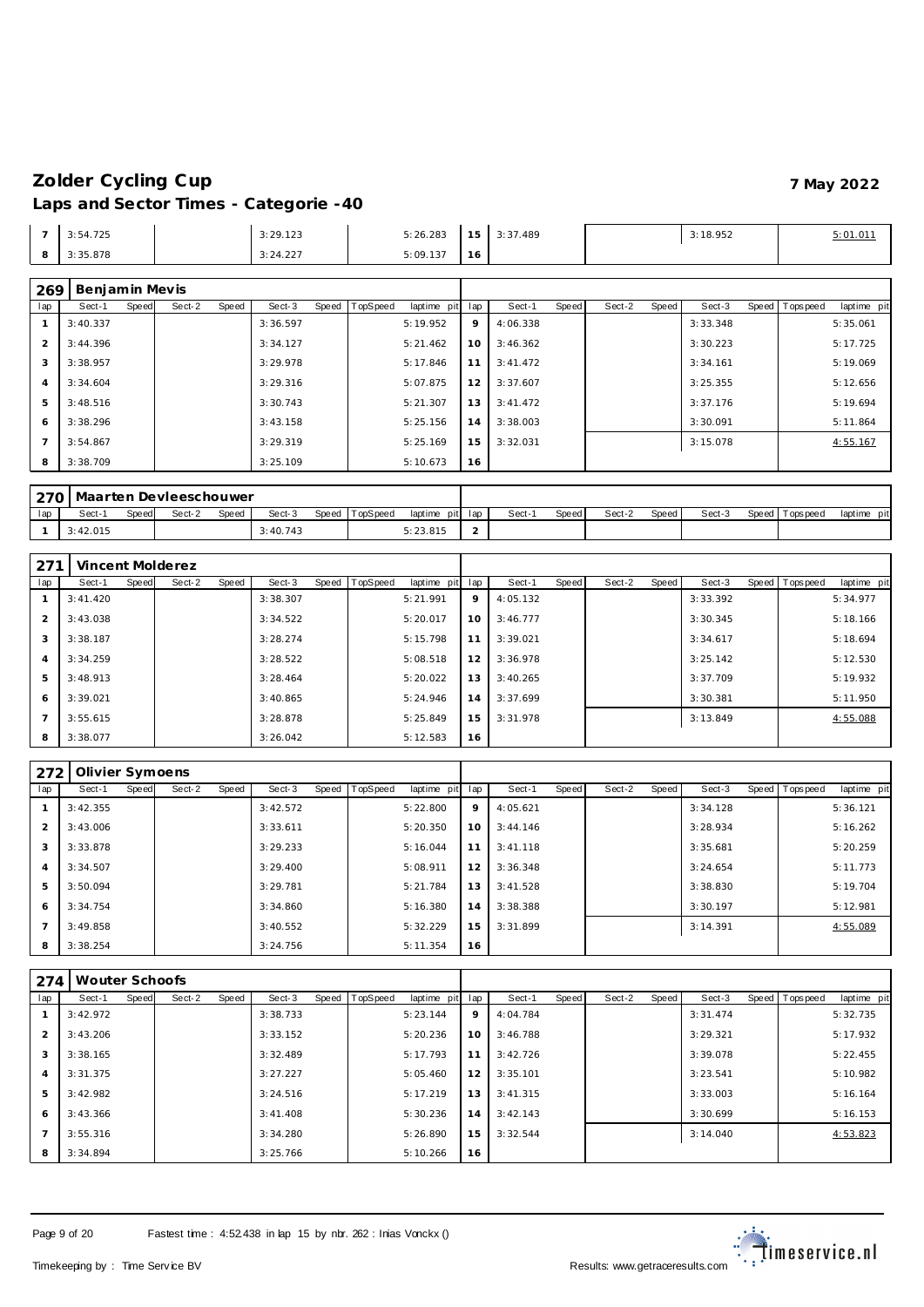| 275            | Julian Nicolaes |       |        |       |          |                |             |     |          |       |        |       |          |                |             |
|----------------|-----------------|-------|--------|-------|----------|----------------|-------------|-----|----------|-------|--------|-------|----------|----------------|-------------|
| lap            | Sect-1          | Speed | Sect-2 | Speed | Sect-3   | Speed TopSpeed | laptime pit | lap | Sect-1   | Speed | Sect-2 | Speed | Sect-3   | Speed Topspeed | laptime pit |
|                | 3:40.359        |       |        |       | 3:36.527 |                | 5:20.457    | 9   | 4:03.818 |       |        |       | 3:32.426 |                | 5:33.927    |
| 2              | 3:41.805        |       |        |       | 3:35.665 |                | 5:21.509    | 10  | 3:44.393 |       |        |       | 3:28.758 |                | 5:16.299    |
| 3              | 3:40.607        |       |        |       | 3:29.692 |                | 5:18.407    | 11  | 3:40.943 |       |        |       | 3:36.326 |                | 5:20.509    |
| $\overline{4}$ | 3:33.716        |       |        |       | 3:28.488 |                | 5:06.755    | 12  | 3:36.060 |       |        |       | 3:25.960 |                | 5:12.188    |
| 5              | 3:51.946        |       |        |       | 3:30.563 |                | 5:22.300    | 13  | 3:41.929 |       |        |       | 3:37.758 |                | 5:20.962    |
| 6              | 3:36.744        |       |        |       | 3:41.182 |                | 5:22.230    | 14  | 3:40.156 |       |        |       | 3:29.648 |                | 5:12.793    |
|                | 3:55.138        |       |        |       | 3:31.287 |                | 5:26.705    | 15  | 3:31.435 |       |        |       | 3:16.840 |                | 4:56.998    |
| 8              | 3:38.801        |       |        |       | 3:25.420 |                | 5:11.270    | 16  |          |       |        |       |          |                |             |

| 276            |          |       | Sebastiaan Haneca |       |          |       |         |             |     |          |       |        |       |          |       |           |             |
|----------------|----------|-------|-------------------|-------|----------|-------|---------|-------------|-----|----------|-------|--------|-------|----------|-------|-----------|-------------|
| lap            | Sect-1   | Speed | Sect-2            | Speed | Sect-3   | Speed | opSpeed | laptime pit | lap | Sect-1   | Speed | Sect-2 | Speed | Sect-3   | Speed | Tops peed | laptime pit |
|                | 3:40.708 |       |                   |       | 3:38.126 |       |         | 5:21.185    | 9   | 4:05.588 |       |        |       | 3:34.609 |       |           | 5:35.661    |
| $\mathcal{P}$  | 3:44.355 |       |                   |       | 3:34.255 |       |         | 5:20.925    | 10  | 3:46.523 |       |        |       | 3:30.125 |       |           | 5:17.869    |
| 3              | 3:36.952 |       |                   |       | 3:32.450 |       |         | 5:17.070    | 11  | 3:40.210 |       |        |       | 3:35.173 |       |           | 5:19.387    |
| $\overline{4}$ | 3:31.712 |       |                   |       | 3:27.712 |       |         | 5:06.186    | 12  | 3:37.058 |       |        |       | 3:25.118 |       |           | 5:12.242    |
| 5              | 3:50.657 |       |                   |       | 3:29.756 |       |         | 5:22.542    | 13  | 3:40.628 |       |        |       | 3:36.839 |       |           | 5:18.920    |
| 6              | 3:35.602 |       |                   |       | 3:40.009 |       |         | 5:22.453    | 14  | 3:38.689 |       |        |       | 3:30.793 |       |           | 5:11.987    |
|                | 3:57.576 |       |                   |       | 3:29.334 |       |         | 5:27.021    | 15  | 3:32.694 |       |        |       | 3:13.211 |       |           | 4:54.279    |
| 8              | 3:35.251 |       |                   |       | 3:31.828 |       |         | 5:11.350    | 16  |          |       |        |       |          |       |           |             |

| 277            | Lander Sels |       |        |       |          |       |          |             |     |          |       |        |       |          |                |             |
|----------------|-------------|-------|--------|-------|----------|-------|----------|-------------|-----|----------|-------|--------|-------|----------|----------------|-------------|
| lap            | Sect-1      | Speed | Sect-2 | Speed | Sect-3   | Speed | TopSpeed | laptime pit | lap | Sect-1   | Speed | Sect-2 | Speed | Sect-3   | Speed Topspeed | laptime pit |
|                | 3:40.309    |       |        |       | 3:38.337 |       |          | 5:21.043    | 9   | 4:02.842 |       |        |       | 3:33.590 |                | 5:35.191    |
| 2              | 3:43.121    |       |        |       | 3:33.646 |       |          | 5:19.814    | 10  | 3:44.383 |       |        |       | 3:29.023 |                | 5:16.547    |
| 3              | 3:37.762    |       |        |       | 3:28.508 |       |          | 5:16.892    | 11  | 3:40.870 |       |        |       | 3:36.360 |                | 5:20.269    |
| $\overline{4}$ | 3:31.965    |       |        |       | 3:26.793 |       |          | 5:05.722    | 12  | 3:33.732 |       |        |       | 3:24.138 |                | 5:10.981    |
| 5              | 3:50.434    |       |        |       | 3:29.794 |       |          | 5:23.668    | 13  | 3:42.451 |       |        |       | 3:37.408 |                | 5:21.259    |
| 6              | 3:36.837    |       |        |       | 3:40.777 |       |          | 5:23.416    | 14  | 3:38.341 |       |        |       | 3:30.284 |                | 5:11.716    |
| $\overline{7}$ | 3:54.966    |       |        |       | 3:29.422 |       |          | 5:25.477    | 15  | 3:30.424 |       |        |       | 3:15.013 |                | 4:55.238    |
| 8              | 3:37.620    |       |        |       | 3:25.882 |       |          | 5:12.431    | 16  |          |       |        |       |          |                |             |

| 278            |          |       | Tom van de Peer |       |          |       |                 |             |     |          |       |        |       |          |                |             |
|----------------|----------|-------|-----------------|-------|----------|-------|-----------------|-------------|-----|----------|-------|--------|-------|----------|----------------|-------------|
| lap            | Sect-1   | Speed | Sect-2          | Speed | Sect-3   | Speed | <b>TopSpeed</b> | laptime pit | lap | Sect-1   | Speed | Sect-2 | Speed | Sect-3   | Speed Topspeed | laptime pit |
|                | 3:41.417 |       |                 |       | 3:35.467 |       |                 | 5:19.283    | 9   | 4:07.311 |       |        |       | 3:34.488 |                | 5:35.738    |
| 2              | 3:42.874 |       |                 |       | 3:34.455 |       |                 | 5:21.068    | 10  | 3:47.082 |       |        |       | 3:30.457 |                | 5:17.272    |
| 3              | 3:40.341 |       |                 |       | 3:33.316 |       |                 | 5:18.925    | 11  | 3:41.694 |       |        |       | 3:33.893 |                | 5:18.488    |
| $\overline{4}$ | 3:33.039 |       |                 |       | 3:27.435 |       |                 | 5:06.212    | 12  | 3:37.660 |       |        |       | 3:24.687 |                | 5:11.548    |
| 5              | 3:46.720 |       |                 |       | 3:30.261 |       |                 | 5:20.705    | 13  | 3:38.729 |       |        |       | 3:36.691 |                | 5:18.778    |
| 6              | 3:36.133 |       |                 |       | 3:41.293 |       |                 | 5:23.584    | 14  | 3:35.503 |       |        |       | 3:27.321 |                | 5:08.865    |
| $\overline{7}$ | 3:51.627 |       |                 |       | 3:25.710 |       |                 | 5:24.273    | 15  | 3:40.512 |       |        |       | 3:24.173 |                | 5:08.647    |
| 8              | 3:45.623 |       |                 |       | 3:25.214 |       |                 | 5:16.095    | 16  |          |       |        |       |          |                |             |

| 279            | Glenn Leys |       |        |       |          |       |          |             |     |          |       |        |       |          |                 |             |
|----------------|------------|-------|--------|-------|----------|-------|----------|-------------|-----|----------|-------|--------|-------|----------|-----------------|-------------|
| lap            | Sect-1     | Speed | Sect-2 | Speed | Sect-3   | Speed | TopSpeed | laptime pit | lap | Sect-1   | Speed | Sect-2 | Speed | Sect-3   | Speed Tops peed | laptime pit |
|                | 3:41.153   |       |        |       | 3:40.283 |       |          | 5:22.581    | 9   | 4:00.380 |       |        |       | 3:33.287 |                 | 5:32.038    |
| 2              | 3:45.847   |       |        |       | 3:33.363 |       |          | 5:19.565    | 10  | 3:43.923 |       |        |       | 3:30.052 |                 | 5:17.606    |
| 3              | 3:37.597   |       |        |       | 3:31.586 |       |          | 5:16.162    | 11  | 3:45.279 |       |        |       | 3:34.695 |                 | 5:22.764    |
| $\overline{A}$ | 3:36.848   |       |        |       | 3:30.180 |       |          | 5:09.264    | 12  | 3:39.519 |       |        |       | 3:25.187 |                 | 5:12.629    |
| 5              | 3:38.407   |       |        |       | 3:25.960 |       |          | 5:15.024    | 13  | 3:41.428 |       |        |       | 3:38.022 |                 | 5:19.684    |
| 6              | 3:43.994   |       |        |       | 3:43.696 |       |          | 5:30.989    | 14  | 3:39.446 |       |        |       | 3:29.070 |                 | 5:11.467    |

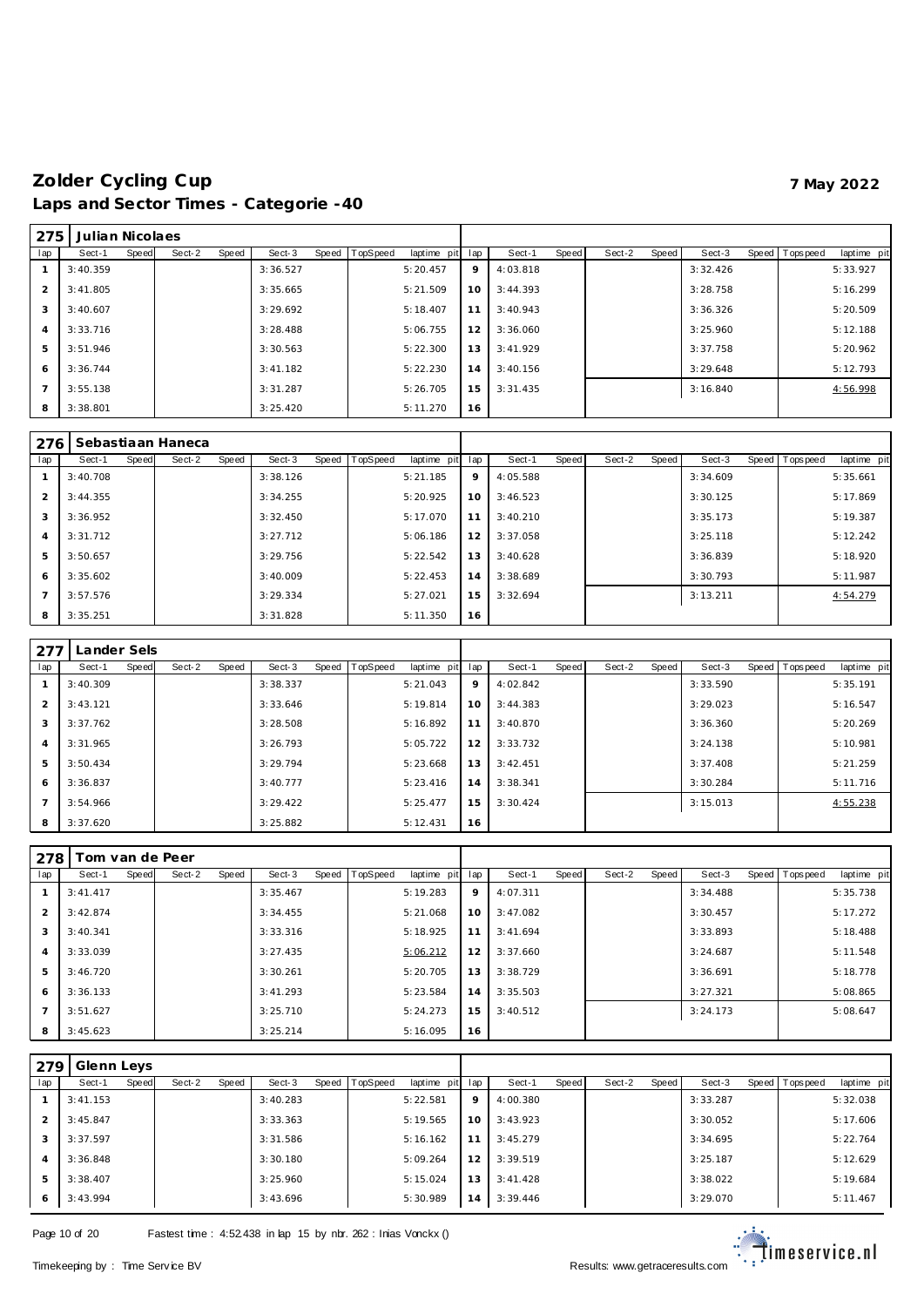|     | 3:55.639 | 3:28.921 | 5:24.918 | $\sim$         | 3:32.572 | 3:20.040 | .0013 |
|-----|----------|----------|----------|----------------|----------|----------|-------|
| . . | 3:39.173 | 3:25.376 | 5:10.749 | $\overline{O}$ |          |          |       |

| 280            | Alexander Cools |       |        |       |          |       |         |             |             |          |       |        |       |          |       |           |             |
|----------------|-----------------|-------|--------|-------|----------|-------|---------|-------------|-------------|----------|-------|--------|-------|----------|-------|-----------|-------------|
| lap            | Sect-1          | Speed | Sect-2 | Speed | Sect-3   | Speed | opSpeed | laptime pit | lap         | Sect-1   | Speed | Sect-2 | Speed | Sect-3   | Speed | Tops peed | laptime pit |
|                | 3:43.334        |       |        |       | 3:39.872 |       |         | 5:24.404    | $\mathsf Q$ | 4:08.355 |       |        |       | 3:34.560 |       |           | 5:36.557    |
| $\overline{2}$ | 3:42.270        |       |        |       | 3:34.331 |       |         | 5:19.914    | $10^{-}$    | 3:45.230 |       |        |       | 3:28.860 |       |           | 5:16.303    |
| 3              | 3:38.465        |       |        |       | 3:31.158 |       |         | 5:17.856    |             | 3:40.126 |       |        |       | 3:35.268 |       |           | 5:19.816    |
| $\overline{4}$ | 3:31.042        |       |        |       | 3:27.769 |       |         | 5:06.475    | 12          | 3:35.979 |       |        |       | 3:24.510 |       |           | 5:11.132    |
| 5              | 3:49.128        |       |        |       | 3:24.196 |       |         | 5:15.640    | 13.         | 3:40.668 |       |        |       | 3:37.511 |       |           | 5:19.972    |
| 6              | 3:42.594        |       |        |       | 3:41.321 |       |         | 5:29.893    | 14          | 3:37.874 |       |        |       | 3:29.634 |       |           | 5:11.347    |
| $\overline{7}$ | 3:56.276        |       |        |       | 3:30.063 |       |         | 5:27.313    | 15.         | 3:32.927 |       |        |       | 3:13.498 |       |           | 4:54.257    |
| 8              | 3:36.682        |       |        |       | 3:25.554 |       |         | 5:10.716    | 16          |          |       |        |       |          |       |           |             |

| 281            |          |       | Ziggy Oversteyns |       |          |       |          |             |     |          |       |        |       |          |                |             |
|----------------|----------|-------|------------------|-------|----------|-------|----------|-------------|-----|----------|-------|--------|-------|----------|----------------|-------------|
| lap            | Sect-1   | Speed | Sect-2           | Speed | Sect-3   | Speed | TopSpeed | laptime pit | lap | Sect-1   | Speed | Sect-2 | Speed | Sect-3   | Speed Topspeed | laptime pit |
|                | 3:41.907 |       |                  |       | 3:39.545 |       |          | 5:23.382    | 9   | 4:04.886 |       |        |       | 3:34.242 |                | 5:35.611    |
| $\overline{2}$ | 3:34.113 |       |                  |       | 3:34.993 |       |          | 5:15.077    | 10  | 3:45.509 |       |        |       | 3:30.247 |                | 5:17.947    |
| 3              | 3:38.261 |       |                  |       | 3:34.993 |       |          | 5:19.943    | 11  | 3:41.033 |       |        |       | 3:35.176 |                | 5:20.211    |
| $\overline{4}$ | 3:35.166 |       |                  |       | 3:28.554 |       |          | 5:09.342    | 12  | 3:37.661 |       |        |       | 3:24.323 |                | 5:11.597    |
| 5              | 3:40.290 |       |                  |       | 3:23.411 |       |          | 5:14.827    | 13  | 3:41.597 |       |        |       | 3:37.625 |                | 5:20.268    |
| 6              | 3:43.310 |       |                  |       | 3:42.927 |       |          | 5:31.397    | 14  | 3:34.768 |       |        |       | 3:28.127 |                | 5:09.881    |
|                | 3:55.698 |       |                  |       | 3:28.999 |       |          | 5:25.957    | 15  | 3:34.390 |       |        |       | 3:15.204 |                | 4:57.462    |
| 8              | 3:37.547 |       |                  |       | 3:24.464 |       |          | 5:09.709    | 16  |          |       |        |       |          |                |             |

| 282            |          |       | Victor Vandebosch |       |          |           |          |             |     |          |       |        |       |          |                |             |
|----------------|----------|-------|-------------------|-------|----------|-----------|----------|-------------|-----|----------|-------|--------|-------|----------|----------------|-------------|
| lap            | Sect-1   | Speed | Sect-2            | Speed | Sect-3   | Speed   T | TopSpeed | laptime pit | lap | Sect-1   | Speed | Sect-2 | Speed | Sect-3   | Speed Topspeed | laptime pit |
|                | 3:40.586 |       |                   |       | 3:39.176 |           |          | 5:21.473    | 9   | 4:04.771 |       |        |       | 3:33.388 |                | 5:34.745    |
| $\overline{2}$ | 3:43.376 |       |                   |       | 3:33.423 |           |          | 5:19.337    | 10  | 3:46.324 |       |        |       | 3:30.178 |                | 5:17.899    |
| 3              | 3:36.975 |       |                   |       | 3:31.570 |           |          | 5:17.078    | 11  | 3:40.194 |       |        |       | 3:34.525 |                | 5:18.982    |
| 4              | 3:28.954 |       |                   |       | 3:25.644 |           |          | 5:04.380    | 12  | 3:34.373 |       |        |       | 3:25.524 |                | 5:12.054    |
| 5              | 3:51.053 |       |                   |       | 3:30.255 |           |          | 5:24.555    | 13  | 3:41.546 |       |        |       | 3:36.978 |                | 5:19.888    |
| 6              | 3:37.180 |       |                   |       | 3:41.612 |           |          | 5:24.336    | 14  | 3:37.895 |       |        |       | 3:29.708 |                | 5:11.334    |
|                | 3:55.448 |       |                   |       | 3:30.276 |           |          | 5:26.510    | 15  | 3:32.911 |       |        |       | 3:18.513 |                | 4:59.395    |
| 8              | 3:37.698 |       |                   |       | 3:25.278 |           |          | 5:10.861    | 16  |          |       |        |       |          |                |             |

| 284 | ander Peinen. |       |        |       |          |       |                 |             |     |          |       |        |       |          |                |             |
|-----|---------------|-------|--------|-------|----------|-------|-----------------|-------------|-----|----------|-------|--------|-------|----------|----------------|-------------|
| lap | Sect-1        | Speed | Sect-2 | Speed | Sect-3   | Speed | <b>TopSpeed</b> | laptime pit | lap | Sect-1   | Speed | Sect-2 | Speed | Sect-3   | Speed Topspeed | laptime pit |
|     | 3:40.564      |       |        |       | 3:38.029 |       |                 | 5:20.763    | 9   | 4:02.439 |       |        |       | 3:33.123 |                | 5:34.338    |
| 2   | 3:43.638      |       |        |       | 3:33.242 |       |                 | 5:19.845    | 10  | 3:44.060 |       |        |       | 3:27.890 |                | 5:15.607    |
| 3   | 3:38.605      |       |        |       | 3:32.105 |       |                 | 5:17.953    | 11  | 3:42.195 |       |        |       | 3:38.280 |                | 5:22.068    |
| 4   | 3:32.220      |       |        |       | 3:28.175 |       |                 | 5:06.727    | 12  | 3:36.852 |       |        |       | 3:25.821 |                | 5:12.335    |
| 5   | 3:44.117      |       |        |       | 3:30.250 |       |                 | 5:21.067    | 13  | 3:41.123 |       |        |       | 3:36.950 |                | 5:19.047    |
| 6   | 3:37.833      |       |        |       | 3:41.573 |       |                 | 5:25.296    | 14  | 3:38.787 |       |        |       | 3:32.594 |                | 5:12.970    |
|     | 3:54.543      |       |        |       | 3:29.987 |       |                 | 5:26.027    | 15  | 3:33.261 |       |        |       | 3:16.601 |                | 4:57.438    |
| 8   | 3:36.025      |       |        |       | 3:25.432 |       |                 | 5:10.654    | 16  |          |       |        |       |          |                |             |

|     | 1330 Stijn de Laet |       |        |       |          |                |                 |    |                     |       |        |       |          |                |             |
|-----|--------------------|-------|--------|-------|----------|----------------|-----------------|----|---------------------|-------|--------|-------|----------|----------------|-------------|
| lap | Sect-1             | Speed | Sect-2 | Speed | Sect-3   | Speed TopSpeed | laptime pit lap |    | Sect-1              | Speed | Sect-2 | Speed | Sect-3   | Speed Topspeed | laptime pit |
|     | 3:40.705           |       |        |       | 3:38.351 |                | 5:21.440        | 91 | 4:07.126            |       |        |       | 3:34.397 |                | 5:35.408    |
|     | 3:46.494           |       |        |       | 3:34.690 |                | 5:20.831        |    | $10 \mid 3:47.380$  |       |        |       | 3:30.378 |                | 5:17.444    |
|     | 3:40.191           |       |        |       | 3:28.135 |                | 5:16.252        |    | $11 \quad 3:42.318$ |       |        |       | 3:35.051 |                | 5:19.617    |

Page 11 of 20 Fastest time : 4:52.438 in lap 15 by nbr. 262 : Inias Vonckx ()

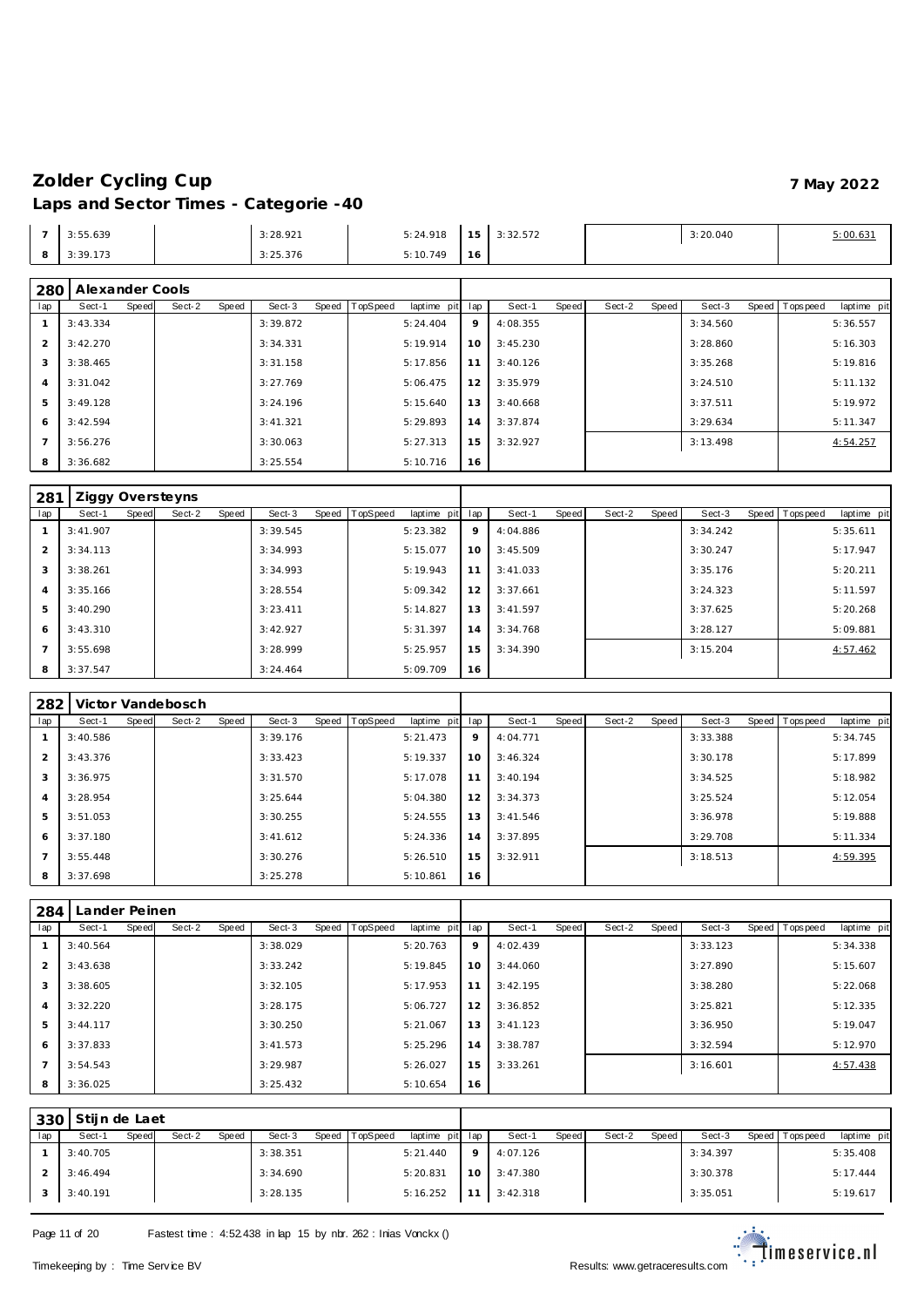| $\overline{A}$ | 3:36.984 | 3:28.644 | 5:07.998 | 12 <sub>1</sub> | 3:38.687 | 3:23.595 | 5:11.262 |
|----------------|----------|----------|----------|-----------------|----------|----------|----------|
| 5              | 3:52.434 | 3:31.276 | 5:21.991 | 13 <sup>1</sup> | 3:42.264 | 3:37.421 | 5:20.178 |
| 6              | 3:38.550 | 3:42.843 | 5:24.095 | 14              | 3:39.722 | 3:29.435 | 5:11.647 |
|                | 3:56.285 | 3:29.690 | 5:26.076 | 15 <sub>1</sub> | 3:33.048 | 3:16.936 | 4:57.655 |
| 8              | 3:40.376 | 3:25.440 | 5:10.416 | 16              |          |          |          |

| 331            |          |       | Joris Costermans |       |          |       |          |             |     |          |       |        |       |          |                |             |
|----------------|----------|-------|------------------|-------|----------|-------|----------|-------------|-----|----------|-------|--------|-------|----------|----------------|-------------|
| lap            | Sect-1   | Speed | Sect-2           | Speed | Sect-3   | Speed | TopSpeed | laptime pit | lap | Sect-1   | Speed | Sect-2 | Speed | Sect-3   | Speed Topspeed | laptime pit |
|                | 3:39.665 |       |                  |       | 3:38.120 |       |          | 5:20.967    | 9   | 4:05.778 |       |        |       | 3:34.163 |                | 5:34.795    |
| 2              | 3:46.902 |       |                  |       | 3:35.091 |       |          | 5:21.329    | 10  | 3:47.021 |       |        |       | 3:30.707 |                | 5:17.804    |
| 3              | 3:38.962 |       |                  |       | 3:28.707 |       |          | 5:16.148    | 11  | 3:41.468 |       |        |       | 3:34.256 |                | 5:19.018    |
| $\overline{4}$ | 3:36.454 |       |                  |       | 3:29.130 |       |          | 5:08.150    | 12  | 3:39.895 |       |        |       | 3:24.730 |                | 5:12.197    |
| 5              | 3:51.217 |       |                  |       | 3:31.008 |       |          | 5:21.354    | 13  | 3:41.085 |       |        |       | 3:35.588 |                | 5:18.329    |
| 6              | 3:38.380 |       |                  |       | 3:42.215 |       |          | 5:24.193    | 14  | 3:36.972 |       |        |       | 3:30.519 |                | 5:11.092    |
| $\overline{7}$ | 3:55.753 |       |                  |       | 3:29.618 |       |          | 5:26.149    | 15  | 3:37.487 |       |        |       | 3:24.180 |                | 5:04.438    |
| 8              | 3:40.365 |       |                  |       | 3:26.121 |       |          | 5:10.987    | 16  |          |       |        |       |          |                |             |

| 332            | Jochem Groenen |       |        |       |          |       |          |             |     |          |       |        |       |          |                |             |
|----------------|----------------|-------|--------|-------|----------|-------|----------|-------------|-----|----------|-------|--------|-------|----------|----------------|-------------|
| lap            | Sect-1         | Speed | Sect-2 | Speed | Sect-3   | Speed | TopSpeed | laptime pit | lap | Sect-1   | Speed | Sect-2 | Speed | Sect-3   | Speed Topspeed | laptime pit |
|                | 3:41.240       |       |        |       | 3:38.772 |       |          | 5:22.226    | 9   | 4:07.175 |       |        |       | 3:34.356 |                | 5:35.690    |
| $\overline{2}$ | 3:44.242       |       |        |       | 3:34.464 |       |          | 5:20.640    | 10  | 3:47.353 |       |        |       | 3:30.762 |                | 5:18.053    |
| 3              | 3:39.028       |       |        |       | 3:27.810 |       |          | 5:15.628    | 11  | 3:41.403 |       |        |       | 3:34.322 |                | 5:18.874    |
| 4              | 3:37.897       |       |        |       | 3:29.985 |       |          | 5:08.999    | 12  | 3:39.898 |       |        |       | 3:24.538 |                | 5:12.254    |
| 5              | 3:51.007       |       |        |       | 3:31.460 |       |          | 5:21.349    | 13  | 3:41.785 |       |        |       | 3:36.927 |                | 5:19.569    |
| 6              | 3:38.125       |       |        |       | 3:42.560 |       |          | 5:24.413    | 14  | 3:39.172 |       |        |       | 3:29.349 |                | 5:11.662    |
|                | 3:55.159       |       |        |       | 3:29.093 |       |          | 5:25.268    | 15  | 3:33.145 |       |        |       | 3:20.199 |                | 5:00.906    |
| 8              | 3:39.809       |       |        |       | 3:25.381 |       |          | 5:10.627    | 16  |          |       |        |       |          |                |             |

| 333            |          |       | Preben Schoeffaerts |       |          |       |          |             |     |          |       |        |       |          |                |             |
|----------------|----------|-------|---------------------|-------|----------|-------|----------|-------------|-----|----------|-------|--------|-------|----------|----------------|-------------|
| lap            | Sect-1   | Speed | Sect-2              | Speed | Sect-3   | Speed | TopSpeed | laptime pit | lap | Sect-1   | Speed | Sect-2 | Speed | Sect-3   | Speed Topspeed | laptime pit |
|                | 3:41.812 |       |                     |       | 3:37.499 |       |          | 5:21.661    | 9   | 4:04.396 |       |        |       | 3:30.926 |                | 5:32.080    |
| $\mathcal{P}$  | 3:43.778 |       |                     |       | 3:33.635 |       |          | 5:20.785    | 10  | 3:48.075 |       |        |       | 3:29.512 |                | 5:19.316    |
| 3              | 3:35.270 |       |                     |       | 3:30.954 |       |          | 5:15.957    | 11  | 3:41.448 |       |        |       | 3:36.427 |                | 5:20.889    |
| $\overline{4}$ | 3:33.233 |       |                     |       | 3:29.572 |       |          | 5:09.006    | 12  | 3:31.424 |       |        |       | 3:25.685 |                | 5:11.121    |
| 5              | 3:44.071 |       |                     |       | 3:23.746 |       |          | 5:15.034    | 13  | 3:40.243 |       |        |       | 3:35.203 |                | 5:17.151    |
| -6             | 3:43.010 |       |                     |       | 3:42.509 |       |          | 5:31.229    | 14  | 3:41.392 |       |        |       | 3:30.921 |                | 5:15.071    |
| $\overline{7}$ | 3:52.710 |       |                     |       | 3:30.924 |       |          | 5:22.839    | 15  | 3:32.997 |       |        |       | 3:18.625 |                | 4:59.679    |
| 8              | 3:37.589 |       |                     |       | 3:31.329 |       |          | 5:13.747    | 16  |          |       |        |       |          |                |             |

| 334 | <b>Tijl Mesotten</b> |       |        |       |          |       |                 |             |     |           |       |        |       |          |                  |             |
|-----|----------------------|-------|--------|-------|----------|-------|-----------------|-------------|-----|-----------|-------|--------|-------|----------|------------------|-------------|
| lap | Sect-1               | Speed | Sect-2 | Speed | Sect-3   | Speed | <b>TopSpeed</b> | laptime pit | lap | Sect-1    | Speed | Sect-2 | Speed | Sect-3   | Speed   Topspeed | laptime pit |
|     | 3:41.159             |       |        |       | 3:38.188 |       |                 | 5:22.031    | 9   | 4:03.556  |       |        |       | 3:33.184 |                  | 5:34.747    |
| 2   | 3:36.217             |       |        |       | 3:35.100 |       |                 | 5:14.525    | 10  | 3:44.554  |       |        |       | 3:30.275 |                  | 5:17.736    |
| 3   | 3:42.029             |       |        |       | 3:37.304 |       |                 | 5:21.634    | 11  | 3:41.299  |       |        |       | 3:35.399 |                  | 5:20.018    |
| 4   | 3:29.267             |       |        |       | 3:24.452 |       |                 | 5:03.323    | 12  | 3:36.876  |       |        |       | 3:25.183 |                  | 5:12.467    |
| 5   | 3:53.564             |       |        |       | 3:30.732 |       |                 | 5:26.201    | 13  | 3: 41.342 |       |        |       | 3:38.109 |                  | 5:20.345    |
| 6   | 3:35.985             |       |        |       | 3:40.759 |       |                 | 5:22.830    | 14  | 3:36.120  |       |        |       | 3:28.472 |                  | 5:09.840    |
|     | 3:55.831             |       |        |       | 3:33.013 |       |                 | 5:26.896    | 15  | 3:33.901  |       |        |       | 3:17.321 |                  | 4:58.484    |
| 8   | 3:36.989             |       |        |       | 3:25.542 |       |                 | 5:10.912    | 16  |           |       |        |       |          |                  |             |

Page 12 of 20 Fastest time : 4:52.438 in lap 15 by nbr. 262 : Inias Vonckx ()

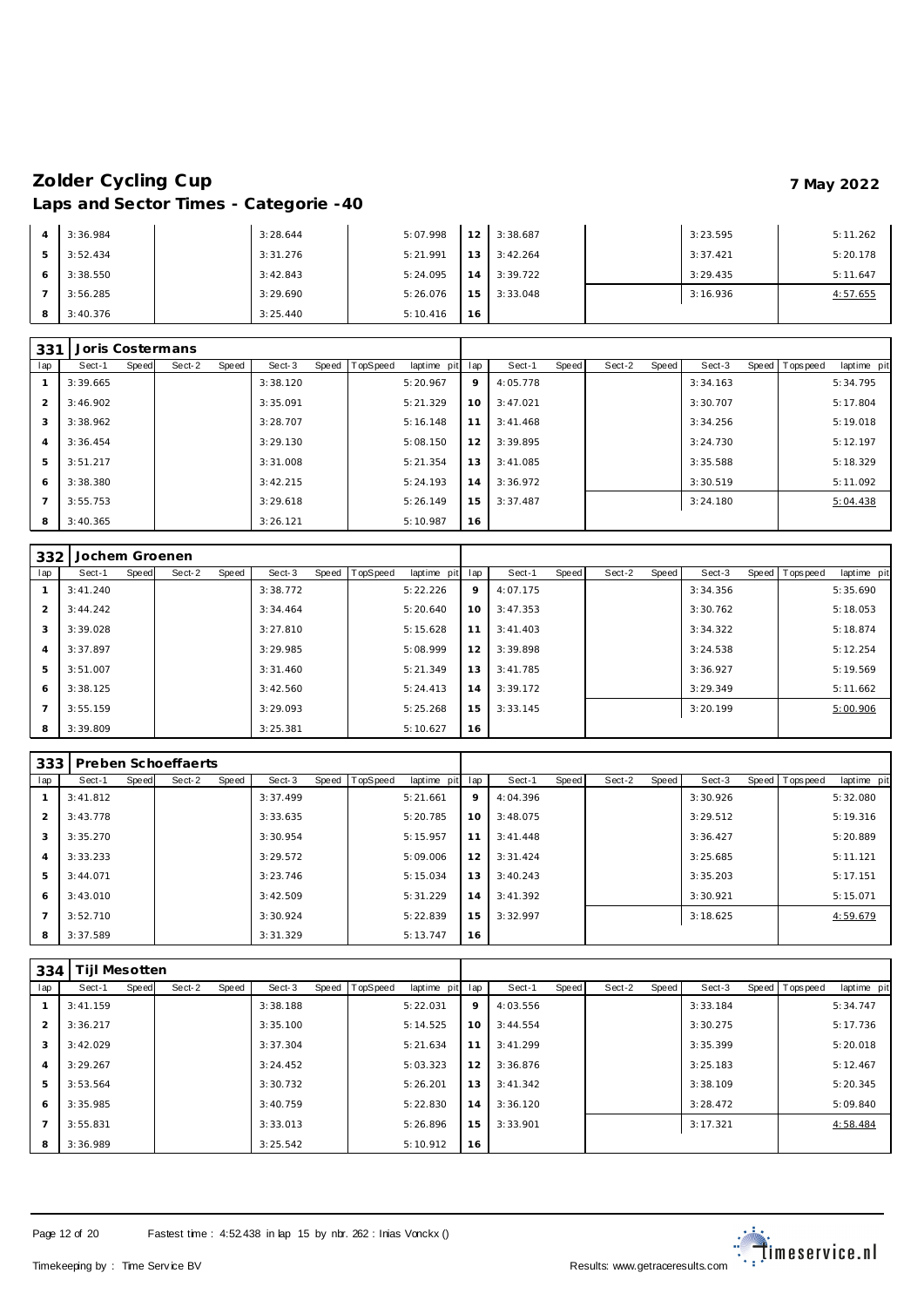| 335            | Daniel Pessara |       |        |       |          |                |             |     |          |       |        |       |          |                |             |
|----------------|----------------|-------|--------|-------|----------|----------------|-------------|-----|----------|-------|--------|-------|----------|----------------|-------------|
| lap            | Sect-1         | Speed | Sect-2 | Speed | Sect-3   | Speed TopSpeed | laptime pit | lap | Sect-1   | Speed | Sect-2 | Speed | Sect-3   | Speed Topspeed | laptime pit |
|                | 3:43.322       |       |        |       | 3:38.528 |                | 5:24.525    | 9   | 4:04.321 |       |        |       | 3:35.249 |                | 5:34.151    |
| 2              | 3:41.719       |       |        |       | 3:34.677 |                | 5:19.852    | 10  | 3:46.623 |       |        |       | 3:31.201 |                | 5:18.055    |
| 3              | 3:40.302       |       |        |       | 3:29.109 |                | 5:17.995    | 11  | 3:40.362 |       |        |       | 3:35.287 |                | 5:19.541    |
| $\overline{4}$ | 3:31.189       |       |        |       | 3:26.931 |                | 5:04.804    | 12  | 3:33.294 |       |        |       | 3:24.019 |                | 5:10.197    |
| 5              | 3:56.217       |       |        |       | 3:30.589 |                | 5:25.469    | 13  | 3:42.149 |       |        |       | 3:38.994 |                | 5:21.525    |
| 6              | 3:37.156       |       |        |       | 3:39.162 |                | 5:19.925    | 14  | 3:37.937 |       |        |       | 3:30.903 |                | 5:12.229    |
|                | 3:59.586       |       |        |       | 3:31.186 |                | 5:30.257    | 15  | 3:31.873 |       |        |       | 3:15.298 |                | 4:55.026    |
| 8              | 3:40.194       |       |        |       | 3:25.329 |                | 5:10.415    | 16  |          |       |        |       |          |                |             |

| 336            | Kristof Janssen |       |        |       |          |       |                 |             |     |           |       |        |       |          |              |           |             |
|----------------|-----------------|-------|--------|-------|----------|-------|-----------------|-------------|-----|-----------|-------|--------|-------|----------|--------------|-----------|-------------|
| lap            | Sect-1          | Speed | Sect-2 | Speed | Sect-3   | Speed | <b>TopSpeed</b> | laptime pit | lap | Sect-1    | Speed | Sect-2 | Speed | Sect-3   | <b>Speed</b> | Tops peed | laptime pit |
|                | 3:39.222        |       |        |       | 3:37.283 |       |                 | 5:20.242    | 9   | 4:06.238  |       |        |       | 3:34.467 |              |           | 5:35.095    |
| $\overline{2}$ | 3:46.794        |       |        |       | 3:35.991 |       |                 | 5:23.118    | 10  | 3:46.604  |       |        |       | 3:30.185 |              |           | 5:17.335    |
| 3              | 3:39.354        |       |        |       | 3:28.846 |       |                 | 5:16.145    | 11  | 3: 41.450 |       |        |       | 3:34.745 |              |           | 5:19.553    |
| 4              | 3:36.007        |       |        |       | 3:28.562 |       |                 | 5:07.322    | 12  | 3:40.401  |       |        |       | 3:24.475 |              |           | 5:12.581    |
| 5              | 3:51.327        |       |        |       | 3:30.676 |       |                 | 5:21.889    | 13  | 3:39.621  |       |        |       | 3:37.167 |              |           | 5:19.350    |
| 6              | 3:38.230        |       |        |       | 3:42.099 |       |                 | 5:24.247    | 14  | 3:38.342  |       |        |       | 3:29.144 |              |           | 5:11.092    |
|                | 3:54.443        |       |        |       | 3:29.804 |       |                 | 5:25.523    | 15  | 3:33.816  |       |        |       | 3:18.410 |              |           | 4:58.952    |
| 8              | 3:40.296        |       |        |       | 3:25.433 |       |                 | 5:10.779    | 16  |           |       |        |       |          |              |           |             |

| 337            | Niels Massie |       |        |       |          |                |             |     |          |       |        |       |          |                |             |
|----------------|--------------|-------|--------|-------|----------|----------------|-------------|-----|----------|-------|--------|-------|----------|----------------|-------------|
| lap            | Sect-1       | Speed | Sect-2 | Speed | Sect-3   | Speed TopSpeed | laptime pit | lap | Sect-1   | Speed | Sect-2 | Speed | Sect-3   | Speed Topspeed | laptime pit |
|                | 3:41.518     |       |        |       | 3:38.876 |                | 5:22.586    | 9   | 4:03.890 |       |        |       | 3:33.175 |                | 5:34.501    |
| 2              | 3:41.929     |       |        |       | 3:34.391 |                | 5:19.839    | 10  | 3:45.916 |       |        |       | 3:30.297 |                | 5:18.099    |
| 3              | 3:37.565     |       |        |       | 3:31.414 |                | 5:16.980    | 11  | 3:40.987 |       |        |       | 3:35.110 |                | 5:20.116    |
| $\overline{4}$ | 3:33.546     |       |        |       | 3:28.886 |                | 5:07.760    | 12  | 3:36.509 |       |        |       | 3:25.083 |                | 5:12.142    |
| 5              | 3:47.777     |       |        |       | 3:29.687 |                | 5:20.356    | 13  | 3:40.209 |       |        |       | 3:37.373 |                | 5:19.500    |
| 6              | 3:37.837     |       |        |       | 3:41.493 |                | 5:25.156    | 14  | 3:37.914 |       |        |       | 3:30.368 |                | 5:12.304    |
| $\overline{7}$ | 3:54.730     |       |        |       | 3:31.088 |                | 5:25.973    | 15  | 3:32.126 |       |        |       | 3:14.533 |                | 4:55.373    |
| 8              | 3:36.946     |       |        |       | 3:25.507 |                | 5:10.998    | 16  |          |       |        |       |          |                |             |

| 338            | Jonas Stickers |              |        |       |          |           |          |             |     |          |       |        |       |          |                |             |
|----------------|----------------|--------------|--------|-------|----------|-----------|----------|-------------|-----|----------|-------|--------|-------|----------|----------------|-------------|
| lap            | Sect-1         | <b>Speed</b> | Sect-2 | Speed | Sect-3   | Speed   T | TopSpeed | laptime pit | lap | Sect-1   | Speed | Sect-2 | Speed | Sect-3   | Speed Topspeed | laptime pit |
|                | 3:39.463       |              |        |       | 3:36.869 |           |          | 5:18.511    | 9   | 4:08.605 |       |        |       | 3:34.036 |                | 5:36.828    |
| 2              | 3:46.510       |              |        |       | 3:33.169 |           |          | 5:21.982    | 10  | 3:45.335 |       |        |       | 3:29.639 |                | 5:16.622    |
| 3              | 3:34.140       |              |        |       | 3:37.729 |           |          | 5:17.622    | 11  | 3:39.420 |       |        |       | 3:35.645 |                | 5:19.231    |
| $\overline{4}$ | 3:35.202       |              |        |       | 3:28.022 |           |          | 5:06.879    | 12  | 3:33.592 |       |        |       | 3:24.976 |                | 5:11.668    |
| 5              | 3:41.367       |              |        |       | 3:24.700 |           |          | 5:15.811    | 13  | 3:41.370 |       |        |       | 3:41.742 |                | 5:21.347    |
| 6              | 3:44.364       |              |        |       | 3:43.019 |           |          | 5:32.074    | 14  | 3:38.935 |       |        |       | 3:28.882 |                | 5:11.093    |
| $\overline{7}$ | 3:51.682       |              |        |       | 3:28.820 |           |          | 5:22.449    | 15  | 3:32.959 |       |        |       | 3:15.010 |                | 4:55.734    |
| 8              | 3:35.414       |              |        |       | 3:32.394 |           |          | 5:13.622    | 16  |          |       |        |       |          |                |             |

| 339            | Nick Vleugels |       |        |       |          |                  |             |     |          |       |        |       |          |                 |             |
|----------------|---------------|-------|--------|-------|----------|------------------|-------------|-----|----------|-------|--------|-------|----------|-----------------|-------------|
| lap            | Sect-1        | Speed | Sect-2 | Speed | Sect-3   | Speed   TopSpeed | laptime pit | lap | Sect-1   | Speed | Sect-2 | Speed | Sect-3   | Speed Tops peed | laptime pit |
|                | 3:40.931      |       |        |       | 3:38.036 |                  | 5:21.281    | 9   | 4:05.744 |       |        |       | 3:33.624 |                 | 5:34.632    |
| 2              | 3:46.162      |       |        |       | 3:35.119 |                  | 5:21.412    | 10  | 3:46.570 |       |        |       | 3:30.620 |                 | 5:17.587    |
| 3              | 3:39.224      |       |        |       | 3:28.416 |                  | 5:15.960    | 11  | 3:40.440 |       |        |       | 3:34.206 |                 | 5:18.844    |
| $\overline{A}$ | 3:35.704      |       |        |       | 3:28.447 |                  | 5:07.349    | 12  | 3:38.461 |       |        |       | 3:25.407 |                 | 5:12.684    |
| 5              | 3:51.929      |       |        |       | 3:31.223 |                  | 5:22.223    | 13  | 3:40.796 |       |        |       | 3:36.094 |                 | 5:18.668    |
| 6              | 3:38.150      |       |        |       | 3:42.023 |                  | 5:23.602    | 14  | 3:37.840 |       |        |       | 3:29.657 |                 | 5:11.668    |

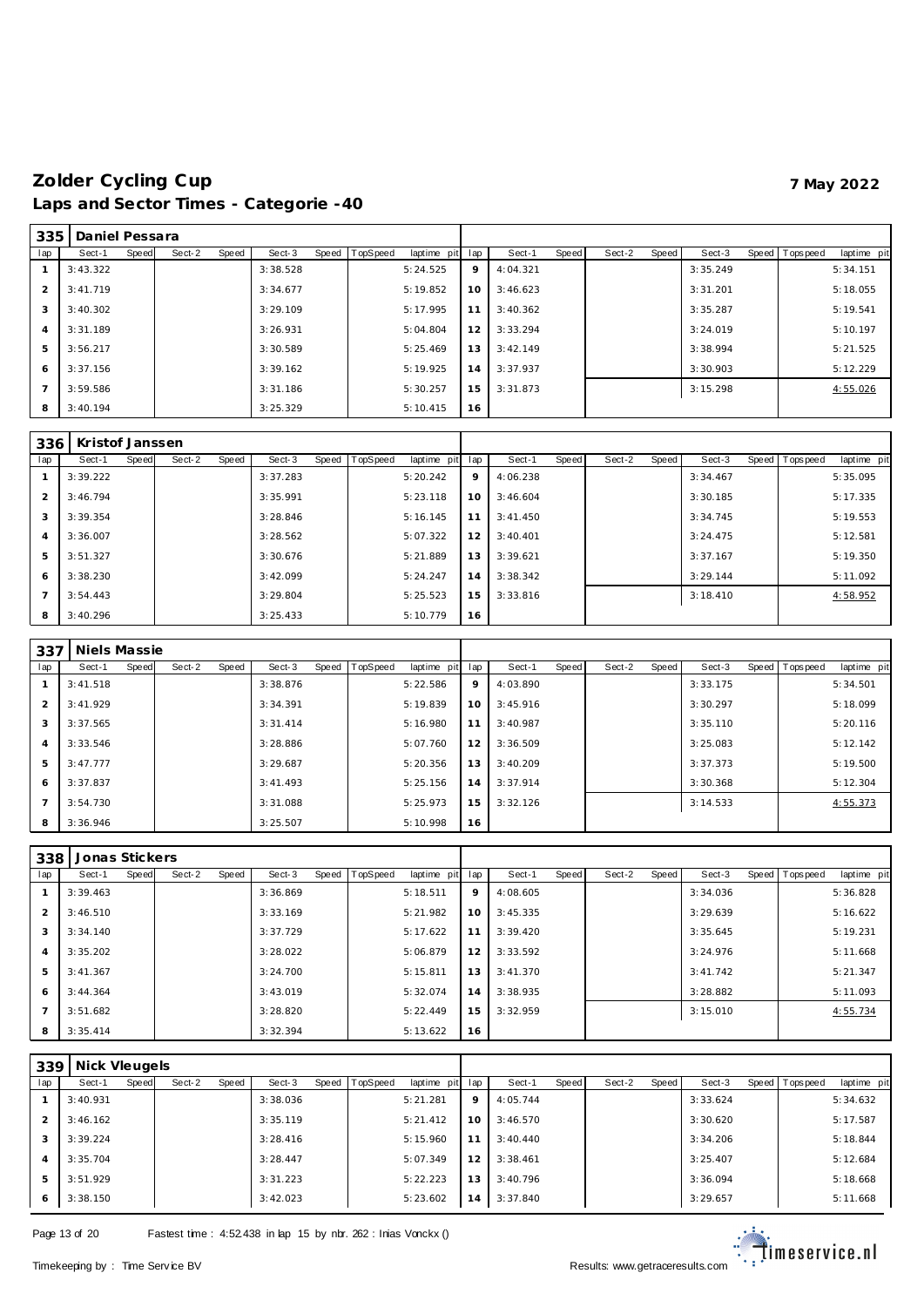| 3:56.344 | 3:29.587 | 5:26.515 | 1 E  <br>$\cdot$ $\cdot$ | 3:33.187 | 3:16.134 | 4:57.895 |
|----------|----------|----------|--------------------------|----------|----------|----------|
| 3:40.343 | 3:25.283 | 5:10.428 | 16.                      |          |          |          |

### **Steven Vermae len**

| 34U            |          |       | <b>JIG VEIT VEITHAGIEL</b> |       |          |       |          |                 |    |          |       |        |       |          |                |             |
|----------------|----------|-------|----------------------------|-------|----------|-------|----------|-----------------|----|----------|-------|--------|-------|----------|----------------|-------------|
| lap            | Sect-1   | Speed | Sect-2                     | Speed | Sect-3   | Speed | TopSpeed | laptime pit lap |    | Sect-1   | Speed | Sect-2 | Speed | Sect-3   | Speed Topspeed | laptime pit |
|                | 3:42.981 |       |                            |       | 3:38.915 |       |          | 5:23.746        | 9  | 4:05.165 |       |        |       | 3:33.751 |                | 5:34.655    |
| $\overline{2}$ | 3:46.432 |       |                            |       | 3:34.856 |       |          | 5:21.860        | 10 | 3:45.944 |       |        |       | 3:30.215 |                | 5:17.475    |
| 3              | 3:38.592 |       |                            |       | 3:28.369 |       |          | 5:15.762        | 11 | 3:41.652 |       |        |       | 3:35.084 |                | 5:20.378    |
| -4             | 3:36.382 |       |                            |       | 3:28.483 |       |          | 5:08.070        | 12 | 3:39.108 |       |        |       | 3:24.471 |                | 5:11.929    |
| 5              | 3:51.978 |       |                            |       | 3:30.893 |       |          | 5:22.023        | 13 | 3:41.776 |       |        |       | 3:36.839 |                | 5:19.493    |
| 6              | 3:36.174 |       |                            |       | 3:41.182 |       |          | 5:22.927        | 14 | 3:39.648 |       |        |       | 3:30.048 |                | 5:12.572    |
|                | 3:55.260 |       |                            |       | 3:29.140 |       |          | 5:25.946        | 15 | 3:33.280 |       |        |       | 3:20.080 |                | 5:00.378    |
| 8              | 3:40.670 |       |                            |       | 3:26.237 |       |          | 5:11.575        | 16 |          |       |        |       |          |                |             |

|                | 342   Marques Reyes |       |        |       |          |       |          |             |     |          |       |        |       |          |                |             |
|----------------|---------------------|-------|--------|-------|----------|-------|----------|-------------|-----|----------|-------|--------|-------|----------|----------------|-------------|
| lap            | Sect-1              | Speed | Sect-2 | Speed | Sect-3   | Speed | TopSpeed | laptime pit | lap | Sect-1   | Speed | Sect-2 | Speed | Sect-3   | Speed Topspeed | laptime pit |
|                | 3:41.115            |       |        |       | 3:37.093 |       |          | 5:20.615    | 8   | 4:06.271 |       |        |       | 3:34.326 |                | 5:35.458    |
| 2              | 4:31.476            |       |        |       | 5:43.131 |       |          | 7:30.037    | 9   | 3:46.706 |       |        |       | 3:30.058 |                | 5:17.399    |
| 3              | 6:37.488            |       |        |       | 4:14.172 |       |          | 8:13.510    | 10  | 3:41.309 |       |        |       | 3:35.412 |                | 5:20.136    |
| $\overline{4}$ | 3:50.707            |       |        |       | 3:30.494 |       |          | 5:23.315    | 11  | 3:38.467 |       |        |       | 3:24.730 |                | 5:12.147    |
| 5              | 3:38.980            |       |        |       | 3:42.363 |       |          | 5:24.605    | 12  | 3:40.453 |       |        |       | 3:36.671 |                | 5:19.342    |
| 6              | 3:54.662            |       |        |       | 3:30.156 |       |          | 5:25.450    | 13  | 3:39.113 |       |        |       | 3:30.466 |                | 5:12.216    |
|                | 3:37.972            |       |        |       | 3:25.569 |       |          | 5:10.850    | 14  | 3:32.856 |       |        |       | 3:17.458 |                | 4:57.765    |

| 343            | Pierre Delhaes |       |        |       |          |                  |             |     |          |       |        |       |          |                |             |
|----------------|----------------|-------|--------|-------|----------|------------------|-------------|-----|----------|-------|--------|-------|----------|----------------|-------------|
| lap            | Sect-1         | Speed | Sect-2 | Speed | Sect-3   | Speed   TopSpeed | laptime pit | lap | Sect-1   | Speed | Sect-2 | Speed | Sect-3   | Speed Topspeed | laptime pit |
|                | 3:40.798       |       |        |       | 3:38.040 |                  | 5:21.418    | 9   | 4:07.240 |       |        |       | 3:33.940 |                | 5:35.780    |
| 2              | 3:47.412       |       |        |       | 3:35.239 |                  | 5:21.406    | 10  | 3:46.758 |       |        |       | 3:30.588 |                | 5:17.603    |
| 3              | 3:39.335       |       |        |       | 3:28.748 |                  | 5:16.092    | 11  | 3:40.831 |       |        |       | 3:34.471 |                | 5:18.872    |
| $\overline{4}$ | 3:36.419       |       |        |       | 3:28.341 |                  | 5:07.593    | 12  | 3:39.321 |       |        |       | 3:23.801 |                | 5:11.683    |
| 5              | 3:51.916       |       |        |       | 3:30.957 |                  | 5:21.747    | 13  | 3:41.862 |       |        |       | 3:37.136 |                | 5:19.959    |
| 6              | 3:38.026       |       |        |       | 3:42.700 |                  | 5:24.490    | 14  | 3:39.625 |       |        |       | 3:29.660 |                | 5:11.933    |
|                | 3:55.639       |       |        |       | 3:29.265 |                  | 5:25.605    | 15  | 3:34.982 |       |        |       | 3:20.017 |                | 5:00.623    |
| 8              | 3:40.237       |       |        |       | 3:25.722 |                  | 5:10.496    | 16  |          |       |        |       |          |                |             |

| 344            | Kurt Houben |       |        |       |          |       |                 |             |     |          |       |        |       |          |                 |             |
|----------------|-------------|-------|--------|-------|----------|-------|-----------------|-------------|-----|----------|-------|--------|-------|----------|-----------------|-------------|
| lap            | Sect-1      | Speed | Sect-2 | Speed | Sect-3   | Speed | <b>TopSpeed</b> | laptime pit | lap | Sect-1   | Speed | Sect-2 | Speed | Sect-3   | Speed Tops peed | laptime pit |
|                | 3:39.407    |       |        |       | 3:37.710 |       |                 | 5:20.310    | 9   | 4:04.372 |       |        |       | 3:33.393 |                 | 5:34.319    |
| 2              | 3:43.885    |       |        |       | 3:33.865 |       |                 | 5:20.094    | 10  | 3:44.812 |       |        |       | 3:29.846 |                 | 5:17.544    |
| 3              | 3:39.463    |       |        |       | 3:30.121 |       |                 | 5:17.816    | 11  | 3:41.343 |       |        |       | 3:36.608 |                 | 5:20.726    |
| $\overline{4}$ | 3:33.285    |       |        |       | 3:28.810 |       |                 | 5:06.885    | 12  | 3:36.485 |       |        |       | 3:24.783 |                 | 5:11.765    |
| 5              | 3:50.882    |       |        |       | 3:30.690 |       |                 | 5:22.340    | 13  | 3:41.296 |       |        |       | 3:37.091 |                 | 5:19.693    |
| 6              | 3:37.362    |       |        |       | 3:41.655 |       |                 | 5:23.841    | 14  | 3:37.965 |       |        |       | 3:30.296 |                 | 5:12.190    |
| $\overline{7}$ | 3:55.542    |       |        |       | 3:30.086 |       |                 | 5:26.095    | 15  | 3:31.762 |       |        |       | 3:12.506 |                 | 4:52.544    |
| 8              | 3:37.089    |       |        |       | 3:25.130 |       |                 | 5:10.017    | 16  |          |       |        |       |          |                 |             |

| 345 | Kevin Willems |       |        |       |          |       |          |                 |                 |          |       |        |       |          |                |             |
|-----|---------------|-------|--------|-------|----------|-------|----------|-----------------|-----------------|----------|-------|--------|-------|----------|----------------|-------------|
| lap | Sect-1        | Speed | Sect-2 | Speed | Sect-3   | Speed | TopSpeed | laptime pit lap |                 | Sect-1   | Speed | Sect-2 | Speed | Sect-3   | Speed Topspeed | laptime pit |
|     | 3:41.447      |       |        |       | 3:38.688 |       |          | 5:22.216        | $\circ$         | 4:04.394 |       |        |       | 3:33.882 |                | 5:35.206    |
|     | 3:43.624      |       |        |       | 3:33.875 |       |          | 5:19.940        | 10 <sup>1</sup> | 3:46.127 |       |        |       | 3:30.334 |                | 5:18.021    |
|     | 3:39.910      |       |        |       | 3:29.823 |       |          | 5:18.275        |                 | 3:40.443 |       |        |       | 3:35.529 |                | 5:19.839    |
| 4   | 3:34.634      |       |        |       | 3:28.470 |       |          | 5:07.387        | 12 <sub>1</sub> | 3:36.857 |       |        |       | 3:24.719 |                | 5:12.111    |

Page 14 of 20 Fastest time : 4:52.438 in lap 15 by nbr. 262 : Inias Vonckx ()

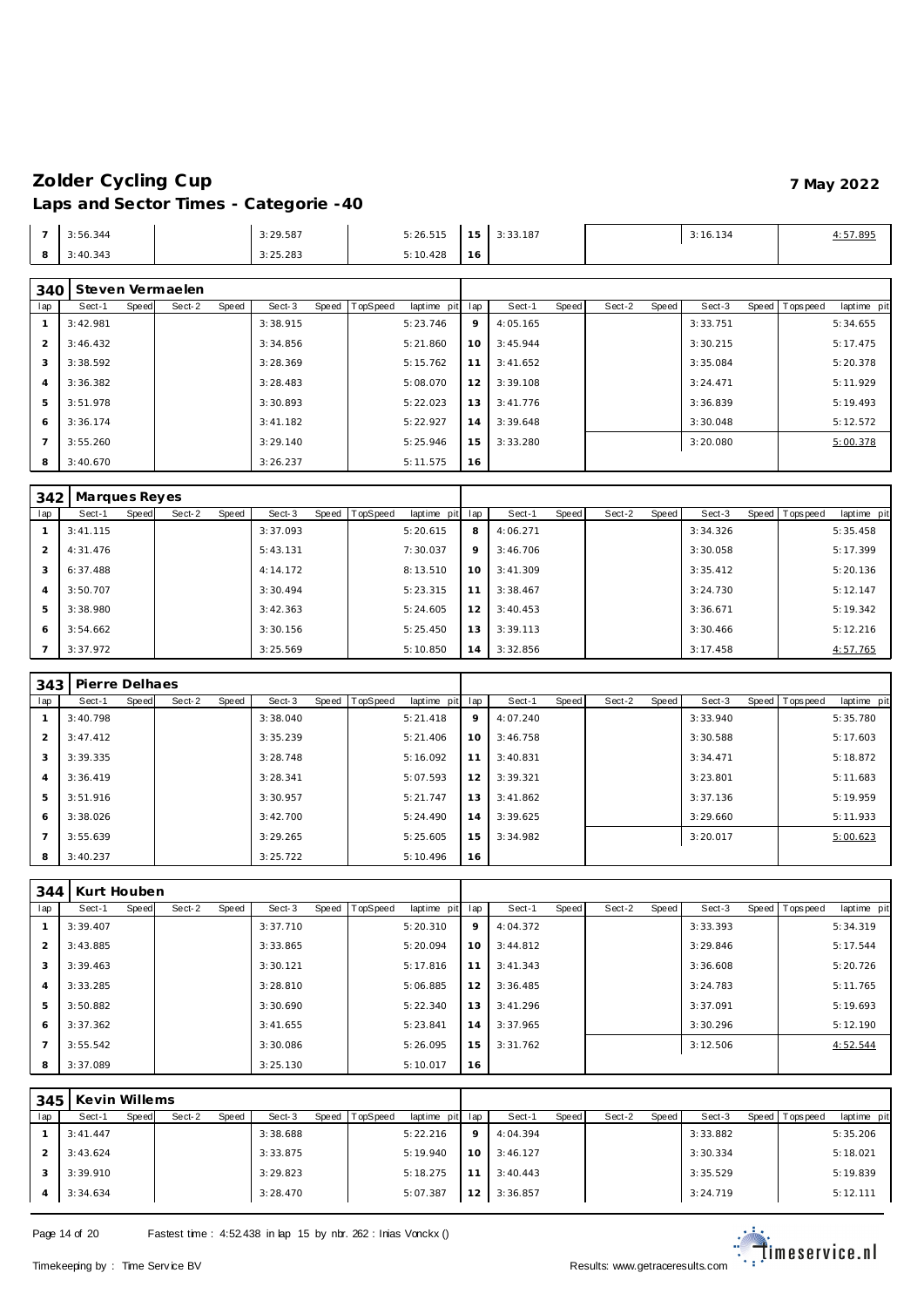| 3:47.554 | 3:28.929 | 5:19.579 |                 | $13 \mid 3:41.875$ | 3:36.907 | 5:19.442 |
|----------|----------|----------|-----------------|--------------------|----------|----------|
| 3:38.604 | 3:42.233 | 5:25.381 | 14              | 3:38.085           | 3:29.849 | 5:11.906 |
| 3:55.073 | 3:29.429 | 5:26.130 | 15 <sup>1</sup> | 3:32.804           | 3:13.181 | 4:53.598 |
| 3:36.958 | 3:25.257 | 5:10.215 | 16              |                    |          |          |

| 346            | Filip Willems |       |        |       |          |                |             |     |          |       |        |       |          |                |             |
|----------------|---------------|-------|--------|-------|----------|----------------|-------------|-----|----------|-------|--------|-------|----------|----------------|-------------|
| lap            | Sect-1        | Speed | Sect-2 | Speed | Sect-3   | Speed TopSpeed | laptime pit | lap | Sect-1   | Speed | Sect-2 | Speed | Sect-3   | Speed Topspeed | laptime pit |
|                | 3:42.258      |       |        |       | 3:39.559 |                | 5:23.405    | 9   | 4:04.265 |       |        |       | 3:32.997 |                | 5:34.520    |
| 2              | 3:44.088      |       |        |       | 3:33.294 |                | 5:19.926    | 10  | 3:44.065 |       |        |       | 3:28.561 |                | 5:16.069    |
| 3              | 3:37.710      |       |        |       | 3:29.158 |                | 5:16.416    | 11  | 3:41.253 |       |        |       | 3:35.904 |                | 5:20.320    |
| $\overline{4}$ | 3:34.461      |       |        |       | 3:28.922 |                | 5:08.058    | 12  | 3:34.134 |       |        |       | 3:24.162 |                | 5:11.556    |
| 5              | 3:47.391      |       |        |       | 3:27.884 |                | 5:19.564    | 13  | 3:41.812 |       |        |       | 3:37.429 |                | 5:20.596    |
| 6              | 3:39.612      |       |        |       | 3:42.142 |                | 5:26.640    | 14  | 3:37.642 |       |        |       | 3:29.268 |                | 5:11.170    |
|                | 3:55.987      |       |        |       | 3:29.656 |                | 5:26.740    | 15  | 3:33.118 |       |        |       | 3:11.372 |                | 4:52.591    |
| 8              | 3:38.874      |       |        |       | 3:25.196 |                | 5:10.715    | 16  |          |       |        |       |          |                |             |

| 347            | Pieter Reekmans |       |        |       |          |       |          |             |     |          |       |        |       |          |                |             |
|----------------|-----------------|-------|--------|-------|----------|-------|----------|-------------|-----|----------|-------|--------|-------|----------|----------------|-------------|
| lap            | Sect-1          | Speed | Sect-2 | Speed | Sect-3   | Speed | TopSpeed | laptime pit | lap | Sect-1   | Speed | Sect-2 | Speed | Sect-3   | Speed Topspeed | laptime pit |
|                | 3:43.732        |       |        |       | 3:40.637 |       |          | 5:24.918    |     | 4:55.267 |       |        |       | 4:46.558 |                | 7:07.498    |
|                | 3:50.634        |       |        |       | 4:05.366 |       |          | 5:50.401    | 8   | 5:00.022 |       |        |       | 4:21.548 |                | 6:49.812    |
| 3              | 4:50.748        |       |        |       | 4:43.980 |       |          | 7:01.885    | 9   | 4:56.261 |       |        |       | 4:47.868 |                | 7:10.291    |
| $\overline{A}$ | 5:07.284        |       |        |       | 4:58.388 |       |          | 7:24.718    | 10  | 4:58.590 |       |        |       | 4:48.144 |                | 7:14.632    |
| 5              | 4:43.955        |       |        |       | 4:21.314 |       |          | 6:52.728    | 11  | 4:46.300 |       |        |       | 4:15.971 |                | 6:36.209    |
| 6              | 4:56.414        |       |        |       | 4:49.237 |       |          | 7:13.622    | 12  | 4:57.911 |       |        |       | 4:55.463 |                | 7:12.650    |

| 348 | Sean van Houtte |       |        |       |          |           |                 |             |     |          |       |        |       |          |                |             |
|-----|-----------------|-------|--------|-------|----------|-----------|-----------------|-------------|-----|----------|-------|--------|-------|----------|----------------|-------------|
| lap | Sect-1          | Speed | Sect-2 | Speed | Sect-3   | Speed   T | <b>TopSpeed</b> | laptime pit | lap | Sect-1   | Speed | Sect-2 | Speed | Sect-3   | Speed Topspeed | laptime pit |
|     | 3:41.593        |       |        |       | 3:39.415 |           |                 | 5:22.904    | 9   | 4:06.975 |       |        |       | 3:34.180 |                | 5:35.714    |
| 2   | 3:43.778        |       |        |       | 3:34.359 |           |                 | 5:20.144    | 10  | 3:47.192 |       |        |       | 3:30.658 |                | 5:17.726    |
| 3   | 3:39.168        |       |        |       | 3:28.846 |           |                 | 5:17.146    | 11  | 3:41.945 |       |        |       | 3:34.476 |                | 5:19.284    |
| 4   | 3:34.328        |       |        |       | 3:28.645 |           |                 | 5:07.540    | 12  | 3:38.851 |       |        |       | 3:24.568 |                | 5:12.381    |
| 5   | 3:50.831        |       |        |       | 3:31.582 |           |                 | 5:21.630    | 13  | 3:41.681 |       |        |       | 3:36.997 |                | 5:19.640    |
| 6   | 3:38.337        |       |        |       | 3:42.321 |           |                 | 5:24.316    | 14  | 3:38.684 |       |        |       | 3:29.755 |                | 5:11.569    |
|     | 3:56.697        |       |        |       | 3:29.474 |           |                 | 5:26.174    | 15  | 3:34.037 |       |        |       | 3:18.514 |                | 4:59.310    |
| 8   | 3:39.889        |       |        |       | 3:25.069 |           |                 | 5:10.284    | 16  |          |       |        |       |          |                |             |

| 349            | Bjorn Jacquemyn |       |        |       |          |                |             |     |          |       |        |       |          |                |             |
|----------------|-----------------|-------|--------|-------|----------|----------------|-------------|-----|----------|-------|--------|-------|----------|----------------|-------------|
| lap            | Sect-1          | Speed | Sect-2 | Speed | Sect-3   | Speed TopSpeed | laptime pit | lap | Sect-1   | Speed | Sect-2 | Speed | Sect-3   | Speed Topspeed | laptime pit |
|                | 3:45.227        |       |        |       | 3:30.214 |                | 5:18.235    | 9   | 3:39.131 |       |        |       | 3:27.471 |                | 5:12.514    |
| $\overline{2}$ | 3:51.362        |       |        |       | 3:33.270 |                | 5:27.673    | 10  | 3:45.690 |       |        |       | 3:29.732 |                | 5:19.780    |
| 3              | 3:36.961        |       |        |       | 3:22.912 |                | 5:06.588    | 11  | 3:47.080 |       |        |       | 3:35.201 |                | 5:25.551    |
| 4              | 3:42.913        |       |        |       | 3:28.964 |                | 5:17.897    | 12  | 3:51.790 |       |        |       | 3:41.262 |                | 5:32.481    |
| 5              | 3: 41.451       |       |        |       | 3:24.892 |                | 5:16.719    | 13  | 3:38.938 |       |        |       | 3:36.898 |                | 5:19.143    |
| 6              | 3:42.557        |       |        |       | 3:43.437 |                | 5:30.326    | 14  | 3:37.346 |       |        |       | 3:30.133 |                | 5:11.836    |
|                | 3:53.139        |       |        |       | 3:28.633 |                | 5:21.566    | 15  | 3:33.049 |       |        |       | 3:13.237 |                | 4:53.326    |
| 8              | 3:34.806        |       |        |       | 3:25.254 |                | 5:09.451    | 16  |          |       |        |       |          |                |             |

| 351 | Kristof Meuris |       |        |       |          |       |          |                 |    |          |              |        |       |          |       |             |             |
|-----|----------------|-------|--------|-------|----------|-------|----------|-----------------|----|----------|--------------|--------|-------|----------|-------|-------------|-------------|
| lap | Sect-1         | Speed | Sect-2 | Speed | Sect-3   | Speed | TopSpeed | laptime pit lap |    | Sect-1   | <b>Speed</b> | Sect-2 | Speed | Sect-3   | Speed | T ops pee d | laptime pit |
|     | 3: 41.429      |       |        |       | 3:38.664 |       |          | 5:21.545        |    | 4:07.537 |              |        |       | 3:35.081 |       |             | 5:36.871    |
|     | 3:43.751       |       |        |       | 3:34.519 |       |          | 5:20.267        | 10 | 3:46.924 |              |        |       | 3:29.942 |       |             | 5:17.363    |
|     | 3:38.853       |       |        |       | 3:29.706 |       |          | 5:17.323        |    | 3:41.873 |              |        |       | 3:35.089 |       |             | 5:19.658    |

Page 15 of 20 Fastest time : 4:52.438 in lap 15 by nbr. 262 : Inias Vonckx ()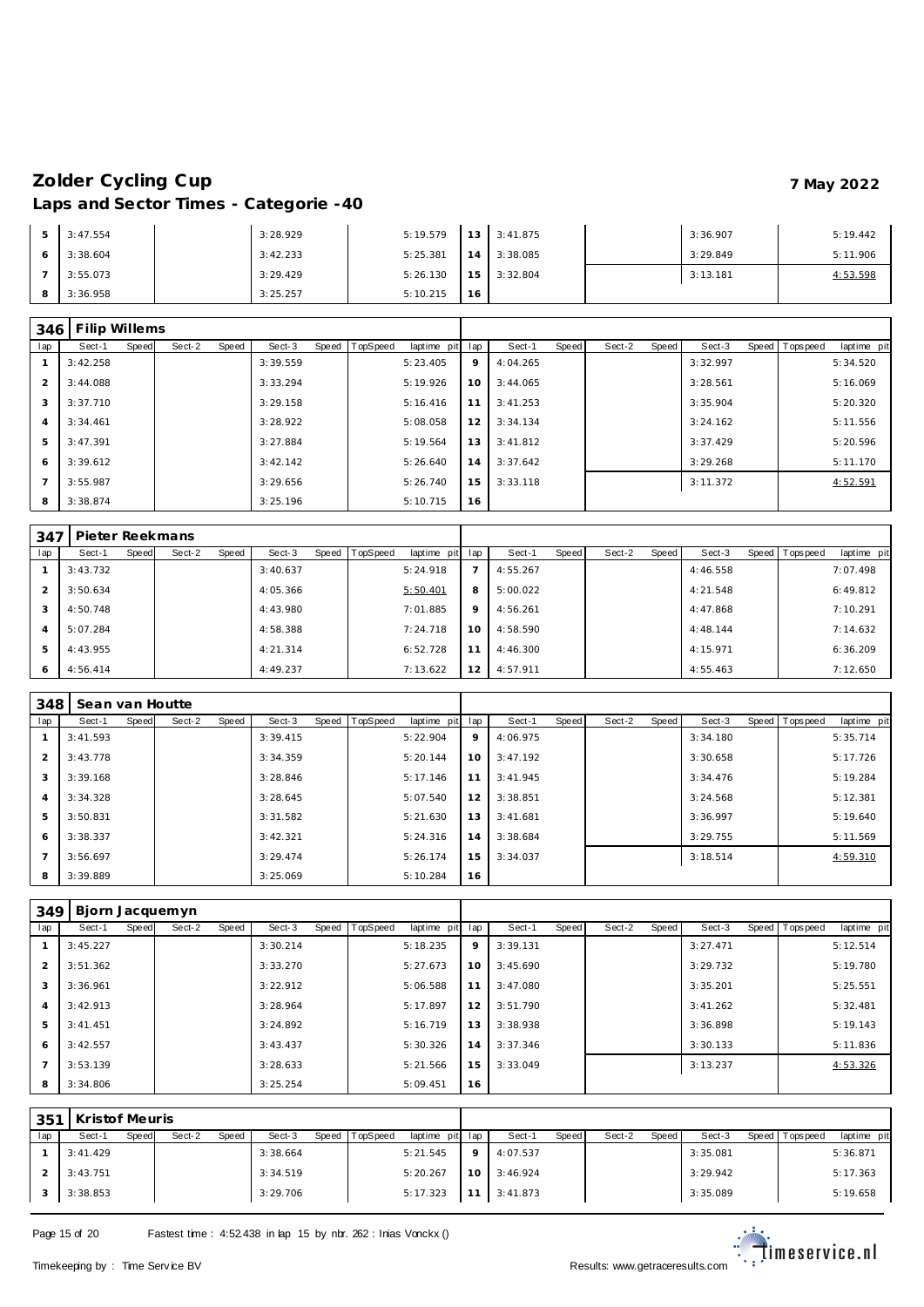| $\overline{A}$ | 3:34.685 | 3:29.283 | 5:07.935 | 12 <sub>1</sub> | 3:37.960 | 3:24.825 | 5:12.192 |
|----------------|----------|----------|----------|-----------------|----------|----------|----------|
| 5              | 3:48.750 | 3:31.094 | 5:21.098 | 13 <sup>1</sup> | 3:40.418 | 3:36.734 | 5:18.972 |
| 6              | 3:38.099 | 3:41.853 | 5:23.857 | 14 <sup>1</sup> | 3:38.228 | 3:30.402 | 5:12.118 |
|                | 3:55.291 | 3:28.313 | 5:24.756 | 15 <sup>1</sup> | 3:32.273 | 3:15.412 | 4:55.684 |
| 8              | 3:35.618 | 3:28.077 | 5:11.263 | 16              |          |          |          |

| 352 |           |       | Thomas Karwath |       |          |       |          |                 |         |          |       |        |       |          |                 |             |
|-----|-----------|-------|----------------|-------|----------|-------|----------|-----------------|---------|----------|-------|--------|-------|----------|-----------------|-------------|
| lap | Sect-1    | Speed | Sect-2         | Speed | Sect-3   | Speed | TopSpeed | laptime pit lap |         | Sect-1   | Speed | Sect-2 | Speed | Sect-3   | Speed Tops peed | laptime pit |
|     | 3: 41.441 |       |                |       | 3:38.571 |       |          | 5:21.482        | 6       | 5:05.331 |       |        |       | 4:51.979 |                 | 7:20.754    |
|     | 3:46.366  |       |                |       | 3:35.905 |       |          | 5:21.244        |         | 4:29.866 |       |        |       | 4:52.000 |                 | 7:09.336    |
|     | 3:41.594  |       |                |       | 3:28.939 |       |          | 5:16.898        | 8       | 5:13.580 |       |        |       | 4:59.365 |                 | 7:29.321    |
|     | 4:14.418  |       |                |       | 4:29.691 |       |          | 6:19.848        | $\circ$ | 4:55.763 |       |        |       | 4:39.697 |                 | 7:02.926    |
|     | 4:54.762  |       |                |       | 4:45.817 |       |          | 7:06.791        | 10      | 3:52.907 |       |        |       | 3:24.648 |                 | 5:25.037    |

| 353            | Jan Laureys |       |        |       |          |                |             |     |           |       |        |       |          |                |             |
|----------------|-------------|-------|--------|-------|----------|----------------|-------------|-----|-----------|-------|--------|-------|----------|----------------|-------------|
| lap            | Sect-1      | Speed | Sect-2 | Speed | Sect-3   | Speed TopSpeed | laptime pit | lap | Sect-1    | Speed | Sect-2 | Speed | Sect-3   | Speed Topspeed | laptime pit |
|                | 3:41.431    |       |        |       | 3:38.326 |                | 5:22.019    | 9   | 4:00.815  |       |        |       | 3:33.914 |                | 5:35.223    |
| $\overline{2}$ | 3:43.626    |       |        |       | 3:34.072 |                | 5:20.487    | 10  | 3:45.663  |       |        |       | 3:29.623 |                | 5:17.699    |
| 3              | 3:37.711    |       |        |       | 3:29.868 |                | 5:16.713    | 11  | 3:40.306  |       |        |       | 3:35.707 |                | 5:20.031    |
| $\overline{4}$ | 3:29.679    |       |        |       | 3:27.310 |                | 5:05.406    | 12  | 3:34.091  |       |        |       | 3:23.849 |                | 5:11.173    |
| 5              | 3:52.778    |       |        |       | 3:30.013 |                | 5:23.969    | 13  | 3: 41.844 |       |        |       | 3:37.561 |                | 5:19.855    |
| 6              | 3:37.623    |       |        |       | 3:42.160 |                | 5:24.837    | 14  | 3:38.200  |       |        |       | 3:31.662 |                | 5:11.732    |
| $\overline{7}$ | 3:54.155    |       |        |       | 3:28.863 |                | 5:24.921    | 15  | 3:31.046  |       |        |       | 3:39.517 |                | 5:18.779    |
| 8              | 3:30.513    |       |        |       | 3:30.367 |                | 5:10.389    | 16  |           |       |        |       |          |                |             |

| 354            | Gertjan van Ham |       |        |       |          |       |          |                 |    |          |       |        |       |          |                |             |
|----------------|-----------------|-------|--------|-------|----------|-------|----------|-----------------|----|----------|-------|--------|-------|----------|----------------|-------------|
| lap            | Sect-1          | Speed | Sect-2 | Speed | Sect-3   | Speed | TopSpeed | laptime pit lap |    | Sect-1   | Speed | Sect-2 | Speed | Sect-3   | Speed Topspeed | laptime pit |
|                | 3:41.169        |       |        |       | 3:39.382 |       |          | 5:22.755        | 9  | 4:05.764 |       |        |       | 3:34.707 |                | 5:35.899    |
| $\overline{2}$ | 3:44.274        |       |        |       | 3:34.812 |       |          | 5:20.773        | 10 | 3:46.308 |       |        |       | 3:29.921 |                | 5:17.515    |
| 3              | 3:35.928        |       |        |       | 3:30.912 |       |          | 5:14.750        | 11 | 3:40.937 |       |        |       | 3:34.799 |                | 5:19.487    |
| $\overline{A}$ | 3:34.626        |       |        |       | 3:28.166 |       |          | 5:06.994        | 12 | 3:37.411 |       |        |       | 3:25.192 |                | 5:11.968    |
| 5              | 3:47.970        |       |        |       | 3:31.319 |       |          | 5:21.943        | 13 | 3:41.164 |       |        |       | 3:38.463 |                | 5:20.518    |
| 6              | 3:37.018        |       |        |       | 3:42.309 |       |          | 5:25.165        | 14 | 3:39.501 |       |        |       | 3:29.755 |                | 5:11.624    |
|                | 3:54.651        |       |        |       | 3:31.832 |       |          | 5:25.788        | 15 | 3:34.613 |       |        |       | 3:28.662 |                | 5:09.384    |
| 8              | 3:38.075        |       |        |       | 3:25.133 |       |          | 5:11.172        | 16 |          |       |        |       |          |                |             |

| 355            | īom Princen |              |        |       |          |       |          |             |     |          |       |        |       |          |                |             |
|----------------|-------------|--------------|--------|-------|----------|-------|----------|-------------|-----|----------|-------|--------|-------|----------|----------------|-------------|
| lap            | Sect-1      | <b>Speed</b> | Sect-2 | Speed | Sect-3   | Speed | TopSpeed | laptime pit | lap | Sect-1   | Speed | Sect-2 | Speed | Sect-3   | Speed Topspeed | laptime pit |
|                | 3:41.696    |              |        |       | 3:38.992 |       |          | 5:23.205    | 9   | 4:06.822 |       |        |       | 3:34.032 |                | 5:35.830    |
| $\overline{2}$ | 3:41.973    |              |        |       | 3:31.271 |       |          | 5:17.448    | 10  | 3:46.337 |       |        |       | 3:30.141 |                | 5:17.184    |
| 3              | 3:39.254    |              |        |       | 3:30.864 |       |          | 5:18.795    | 11  | 3:39.966 |       |        |       | 3:35.043 |                | 5:19.447    |
| $\overline{4}$ | 3:31.545    |              |        |       | 3:28.131 |       |          | 5:06.722    | 12  | 3:37.457 |       |        |       | 3:24.542 |                | 5:11.909    |
| 5              | 3:51.718    |              |        |       | 3:29.680 |       |          | 5:22.465    | 13  | 3:41.112 |       |        |       | 3:37.461 |                | 5:19.739    |
| 6              | 3:38.093    |              |        |       | 3:40.726 |       |          | 5:22.969    | 14  | 3:38.250 |       |        |       | 3:29.200 |                | 5:11.784    |
|                | 3:56.508    |              |        |       | 3:30.321 |       |          | 5:27.519    | 15  | 3:32.809 |       |        |       | 3:13.958 |                | 4:54.638    |
| 8              | 3:38.328    |              |        |       | 3:25.260 |       |          | 5:10.690    | 16  |          |       |        |       |          |                |             |

| $-357$ |          |       | Dries van Aerschot |       |          |       |          |                 |           |                     |       |        |       |          |                 |             |
|--------|----------|-------|--------------------|-------|----------|-------|----------|-----------------|-----------|---------------------|-------|--------|-------|----------|-----------------|-------------|
| lap    | Sect-1   | Speed | Sect-2             | Speed | Sect-3   | Speed | TopSpeed | laptime pit lap |           | Sect-1              | Speed | Sect-2 | Speed | Sect-3   | Speed Tops peed | laptime pit |
|        | 3:41.022 |       |                    |       | 3:38.698 |       |          | 5:22.173        | $\circ$ 1 | 4:06.435            |       |        |       | 3:34.115 |                 | 5:35.732    |
|        | 3:44.961 |       |                    |       | 3:33.390 |       |          | 5:20.010        | 10        | 3:46.891            |       |        |       | 3:30.396 |                 | 5:17.969    |
|        | 3:38.933 |       |                    |       | 3:29.510 |       |          | 5:17.241        |           | $11 \quad 3:40.945$ |       |        |       | 3:34.132 |                 | 5:18.987    |

Page 16 of 20 Fastest time : 4:52.438 in lap 15 by nbr. 262 : Inias Vonckx ()

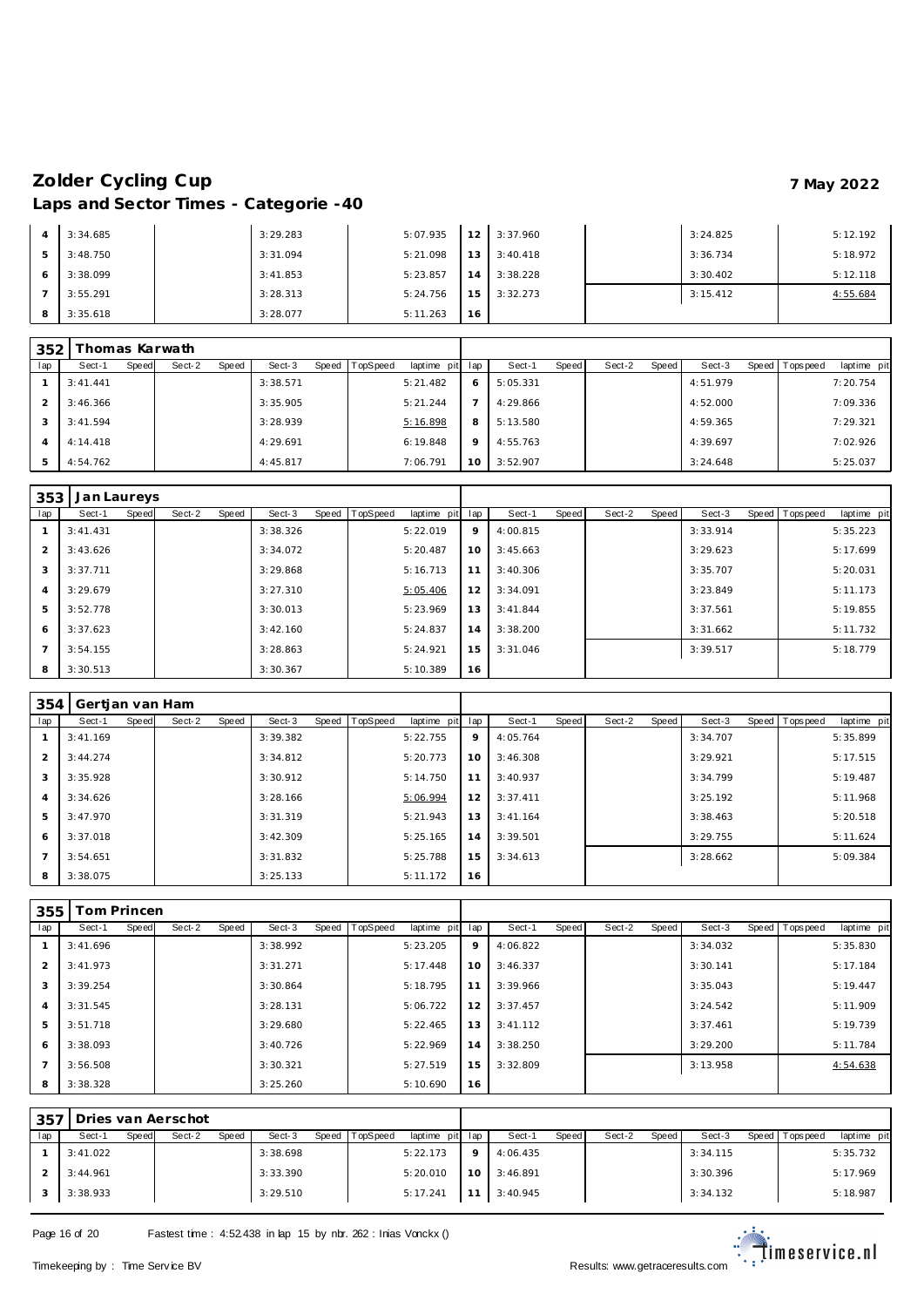|   | 3:34.786 | 3:28.571 | 5:07.932 | 12 <sub>1</sub> | 3:38.317 | 3:24.812 | 5:12.477 |
|---|----------|----------|----------|-----------------|----------|----------|----------|
| 5 | 3:50.173 | 3:30.491 | 5:20.598 | 13 <sub>1</sub> | 3:41.530 | 3:37.577 | 5:20.140 |
|   | 3:38.978 | 3:42.251 | 5:24.798 | 14              | 3:38.362 | 3:29.379 | 5:11.448 |
|   | 3:55.613 | 3:28.428 | 5:25.009 | 151             | 3:33.138 | 3:15.631 | 4:56.569 |
| 8 | 3:37.658 | 3:25.509 | 5:11.060 | 16              |          |          |          |

| 358            | Bram Markey |       |        |       |          |       |          |             |     |          |       |        |       |          |                   |             |
|----------------|-------------|-------|--------|-------|----------|-------|----------|-------------|-----|----------|-------|--------|-------|----------|-------------------|-------------|
| lap            | Sect-1      | Speed | Sect-2 | Speed | Sect-3   | Speed | TopSpeed | laptime pit | lap | Sect-1   | Speed | Sect-2 | Speed | Sect-3   | Speed   Tops peed | laptime pit |
|                | 3:41.245    |       |        |       | 3:37.103 |       |          | 5:21.799    | 9   | 4:03.950 |       |        |       | 3:34.672 |                   | 5:35.074    |
| 2              | 3:44.998    |       |        |       | 3:33.989 |       |          | 5:21.835    | 10  | 3:48.207 |       |        |       | 3:30.268 |                   | 5:18.200    |
| 3              | 3:39.185    |       |        |       | 3:30.207 |       |          | 5:17.631    | 11  | 3:41.331 |       |        |       | 3:34.995 |                   | 5:19.633    |
| $\overline{4}$ | 3:33.501    |       |        |       | 3:29.266 |       |          | 5:07.185    | 12  | 3:37.265 |       |        |       | 3:24.803 |                   | 5:12.233    |
| 5              | 3:47.500    |       |        |       | 3:31.054 |       |          | 5:20.796    | 13  | 3:40.821 |       |        |       | 3:37.660 |                   | 5:19.742    |
| 6              | 3:40.351    |       |        |       | 3:42.779 |       |          | 5:26.262    | 14  | 3:34.903 |       |        |       | 3:29.830 |                   | 5:09.783    |
| $\overline{7}$ | 3:55.561    |       |        |       | 3:29.238 |       |          | 5:25.320    | 15  | 3:33.864 |       |        |       | 3:24.798 |                   | 5:06.070    |
| 8              | 3:36.817    |       |        |       | 3:25.240 |       |          | 5:09.556    | 16  |          |       |        |       |          |                   |             |

| 360 | Jelle Kennis |       |        |       |          |       |          |             |     |          |       |        |       |          |                |             |
|-----|--------------|-------|--------|-------|----------|-------|----------|-------------|-----|----------|-------|--------|-------|----------|----------------|-------------|
| lap | Sect-1       | Speed | Sect-2 | Speed | Sect-3   | Speed | TopSpeed | laptime pit | lap | Sect-1   | Speed | Sect-2 | Speed | Sect-3   | Speed Topspeed | laptime pit |
|     | 3:40.205     |       |        |       | 3:38.337 |       |          | 5:21.019    | 9   | 4:04.679 |       |        |       | 3:34.405 |                | 5:34.672    |
| 2   | 3:43.283     |       |        |       | 3:34.867 |       |          | 5:20.308    | 10  | 3:48.031 |       |        |       | 3:31.123 |                | 5:18.946    |
| 3   | 3:38.919     |       |        |       | 3:28.911 |       |          | 5:16.881    | 11  | 3:40.732 |       |        |       | 3:34.190 |                | 5:18.636    |
| 4   | 3:34.561     |       |        |       | 3:28.883 |       |          | 5:07.783    | 12  | 3:38.868 |       |        |       | 3:24.272 |                | 5:12.354    |
| 5   | 3:48.555     |       |        |       | 3:30.815 |       |          | 5:21.143    | 13  | 3:41.603 |       |        |       | 3:37.130 |                | 5:19.692    |
| 6   | 3:38.835     |       |        |       | 3:42.221 |       |          | 5:24.785    | 14  | 3:38.261 |       |        |       | 3:29.501 |                | 5:11.586    |
|     | 3:56.065     |       |        |       | 3:29.397 |       |          | 5:26.721    | 15  | 3:33.039 |       |        |       | 3:15.826 |                | 4:56.340    |
| 8   | 3:40.046     |       |        |       | 3:24.976 |       |          | 5:10.080    | 16  |          |       |        |       |          |                |             |

| 361            |          |       | Wouter Vander Mast |       |          |       |          |             |     |          |       |        |       |          |                |             |
|----------------|----------|-------|--------------------|-------|----------|-------|----------|-------------|-----|----------|-------|--------|-------|----------|----------------|-------------|
| lap            | Sect-1   | Speed | Sect-2             | Speed | Sect-3   | Speed | TopSpeed | laptime pit | lap | Sect-1   | Speed | Sect-2 | Speed | Sect-3   | Speed Topspeed | laptime pit |
|                | 3:41.873 |       |                    |       | 3:33.444 |       |          | 5:17.357    | 9   | 4:00.826 |       |        |       | 3:33.803 |                | 5:35.022    |
| $\overline{2}$ | 3:47.407 |       |                    |       | 3:34.115 |       |          | 5:25.109    | 10  | 3:43.777 |       |        |       | 3:25.901 |                | 5:13.640    |
| 3              | 3:37.783 |       |                    |       | 3:28.131 |       |          | 5:15.193    | 11  | 3:43.780 |       |        |       | 3:38.484 |                | 5:23.360    |
| $\overline{4}$ | 3:32.380 |       |                    |       | 3:28.887 |       |          | 5:06.400    | 12  | 3:31.969 |       |        |       | 3:24.811 |                | 5:11.753    |
| 5              | 3:43.200 |       |                    |       | 3:24.204 |       |          | 5:17.867    | 13  | 3:40.328 |       |        |       | 3:34.490 |                | 5:17.423    |
| -6             | 3:42.827 |       |                    |       | 3:42.947 |       |          | 5:29.660    | 14  | 3:40.393 |       |        |       | 3:31.536 |                | 5:15.453    |
|                | 3:54.381 |       |                    |       | 3:30.772 |       |          | 5:25.115    | 15  | 3:30.329 |       |        |       | 3:15.261 |                | 4:55.236    |
| 8              | 3:35.767 |       |                    |       | 3:30.551 |       |          | 5:12.446    | 16  |          |       |        |       |          |                |             |

| 362            | David Vanwijck |              |        |       |          |                |             |     |          |       |        |       |          |                 |             |
|----------------|----------------|--------------|--------|-------|----------|----------------|-------------|-----|----------|-------|--------|-------|----------|-----------------|-------------|
| lap            | Sect-1         | <b>Speed</b> | Sect-2 | Speed | Sect-3   | Speed TopSpeed | laptime pit | lap | Sect-1   | Speed | Sect-2 | Speed | Sect-3   | Speed Tops peed | laptime pit |
|                | 3:41.272       |              |        |       | 3:38.030 |                | 5:21.704    | 9   | 4:03.886 |       |        |       | 3:31.703 |                 | 5:32.534    |
| $\overline{2}$ | 3:43.269       |              |        |       | 3:33.572 |                | 5:20.830    | 10  | 3:44.850 |       |        |       | 3:27.507 |                 | 5:16.592    |
| 3              | 3:33.842       |              |        |       | 3:30.329 |                | 5:14.296    | 11  | 3:43.642 |       |        |       | 3:34.297 |                 | 5:21.340    |
| 4              | 3:33.911       |              |        |       | 3:29.483 |                | 5:09.762    | 12  | 3:38.018 |       |        |       | 3:27.095 |                 | 5:14.738    |
| 5              | 3:42.654       |              |        |       | 3:23.778 |                | 5:14.982    | 13  | 3:40.740 |       |        |       | 3:39.037 |                 | 5:20.853    |
| 6              | 3:43.332       |              |        |       | 3:42.692 |                | 5:31.130    | 14  | 3:37.609 |       |        |       | 3:28.895 |                 | 5:10.857    |
|                | 3:54.171       |              |        |       | 3:30.195 |                | 5:24.005    | 15  | 3:33.430 |       |        |       | 3:15.515 |                 | 4:56.890    |
| 8              | 3:32.456       |              |        |       | 3:31.381 |                | 5:12.556    | 16  |          |       |        |       |          |                 |             |

Page 17 of 20 Fastest time : 4:52.438 in lap 15 by nbr. 262 : Inias Vonckx ()

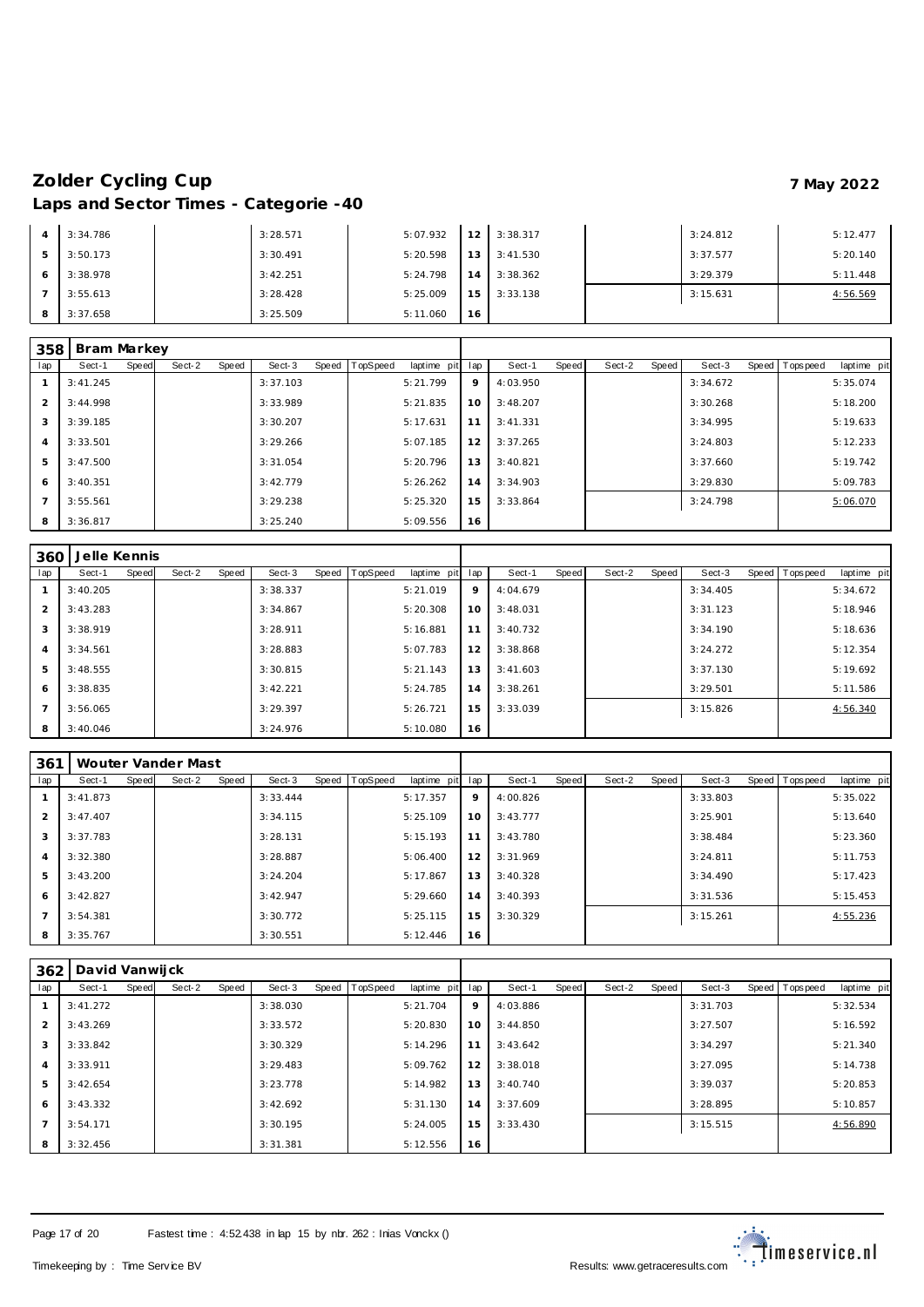| 363            | Dieter Laenen |       |        |       |          |                |             |     |          |       |        |       |          |                |             |
|----------------|---------------|-------|--------|-------|----------|----------------|-------------|-----|----------|-------|--------|-------|----------|----------------|-------------|
| lap            | Sect-1        | Speed | Sect-2 | Speed | Sect-3   | Speed TopSpeed | laptime pit | lap | Sect-1   | Speed | Sect-2 | Speed | Sect-3   | Speed Topspeed | laptime pit |
|                | 3:41.766      |       |        |       | 3:39.242 |                | 5:22.864    | 9   | 4:06.582 |       |        |       | 3:33.002 |                | 5:34.963    |
| 2              | 3:44.742      |       |        |       | 3:32.453 |                | 5:18.891    | 10  | 3:47.266 |       |        |       | 3:29.072 |                | 5:16.842    |
| 3              | 3:36.077      |       |        |       | 3:29.950 |                | 5:15.278    | 11  | 3:41.831 |       |        |       | 3:35.891 |                | 5:20.712    |
| $\overline{4}$ | 3:37.201      |       |        |       | 3:27.960 |                | 5:09.287    | 12  | 3:35.608 |       |        |       | 3:25.389 |                | 5:11.888    |
| 5              | 3:47.033      |       |        |       | 3:30.861 |                | 5:21.558    | 13  | 3:41.688 |       |        |       | 3:36.782 |                | 5:19.584    |
| 6              | 3:40.324      |       |        |       | 3:43.288 |                | 5:26.854    | 14  | 3:38.045 |       |        |       | 3:33.012 |                | 5:12.498    |
|                | 3:54.562      |       |        |       | 3:28.778 |                | 5:24.146    | 15  | 3:33.200 |       |        |       | 3:14.804 |                | 4:55.609    |
| 8              | 3:37.704      |       |        |       | 3:25.728 |                | 5:11.141    | 16  |          |       |        |       |          |                |             |

| 364            | Kobe Dierckx |       |        |       |          |       |                 |             |     |          |       |        |       |          |                |             |
|----------------|--------------|-------|--------|-------|----------|-------|-----------------|-------------|-----|----------|-------|--------|-------|----------|----------------|-------------|
| lap            | Sect-1       | Speed | Sect-2 | Speed | Sect-3   | Speed | <b>TopSpeed</b> | laptime pit | lap | Sect-1   | Speed | Sect-2 | Speed | Sect-3   | Speed Topspeed | laptime pit |
|                | 3:42.003     |       |        |       | 3:39.165 |       |                 | 5:23.224    | 9   | 4:02.308 |       |        |       | 3:33.854 |                | 5:34.714    |
| $\mathcal{P}$  | 3:43.790     |       |        |       | 3:34.391 |       |                 | 5:20.450    | 10  | 3:43.181 |       |        |       | 3:28.447 |                | 5:16.060    |
| 3              | 3:37.790     |       |        |       | 3:30.767 |       |                 | 5:17.165    | 11  | 3:41.852 |       |        |       | 3:37.703 |                | 5:22.215    |
| $\overline{4}$ | 3:33.129     |       |        |       | 3:28.759 |       |                 | 5:06.766    | 12  | 3:33.719 |       |        |       | 3:24.204 |                | 5:11.345    |
| 5              | 3:51.073     |       |        |       | 3:29.505 |       |                 | 5:21.281    | 13  | 3:42.408 |       |        |       | 3:37.829 |                | 5:21.272    |
| 6              | 3:35.844     |       |        |       | 3:39.823 |       |                 | 5:21.769    | 14  | 3:36.862 |       |        |       | 3:29.865 |                | 5:11.672    |
|                | 3:57.960     |       |        |       | 3:28.466 |       |                 | 5:27.037    | 15  | 3:32.812 |       |        |       | 3:14.994 |                | 4:55.965    |
| 8              | 3:35.738     |       |        |       | 3:27.912 |       |                 | 5:11.338    | 16  |          |       |        |       |          |                |             |

| 365            | <b>Biorn Schoeters</b> |       |        |       |          |       |          |             |     |          |       |        |       |          |                |             |
|----------------|------------------------|-------|--------|-------|----------|-------|----------|-------------|-----|----------|-------|--------|-------|----------|----------------|-------------|
| lap            | Sect-1                 | Speed | Sect-2 | Speed | Sect-3   | Speed | TopSpeed | laptime pit | lap | Sect-1   | Speed | Sect-2 | Speed | Sect-3   | Speed Topspeed | laptime pit |
|                | 3:40.684               |       |        |       | 3:38.979 |       |          | 5:21.275    | 9   | 4:03.275 |       |        |       | 3:33.604 |                | 5:34.705    |
| 2              | 3:42.722               |       |        |       | 3:33.918 |       |          | 5:19.338    | 10  | 3:43.724 |       |        |       | 3:29.897 |                | 5:17.408    |
| 3              | 3:35.113               |       |        |       | 3:36.422 |       |          | 5:16.156    | 11  | 3:41.120 |       |        |       | 3:37.082 |                | 5:21.335    |
| $\overline{4}$ | 3:32.879               |       |        |       | 3:28.714 |       |          | 5:08.597    | 12  | 3:36.748 |       |        |       | 3:23.181 |                | 5:11.141    |
| 5              | 3:47.269               |       |        |       | 3:29.729 |       |          | 5:21.246    | 13  | 3:40.058 |       |        |       | 3:33.396 |                | 5:15.324    |
| 6              | 3:36.324               |       |        |       | 3:38.791 |       |          | 5:21.723    | 14  | 3:43.263 |       |        |       | 3:31.024 |                | 5:16.703    |
| $\overline{7}$ | 3:57.956               |       |        |       | 3:29.461 |       |          | 5:29.512    | 15  | 3:36.464 |       |        |       | 3:27.794 |                | 5:07.832    |
| 8              | 3:34.946               |       |        |       | 3:25.205 |       |          | 5:09.887    | 16  |          |       |        |       |          |                |             |

| 366            | Yannick van Erp |              |        |       |          |       |                 |             |     |          |       |        |       |          |                 |             |
|----------------|-----------------|--------------|--------|-------|----------|-------|-----------------|-------------|-----|----------|-------|--------|-------|----------|-----------------|-------------|
| lap            | Sect-1          | <b>Speed</b> | Sect-2 | Speed | Sect-3   | Speed | <b>TopSpeed</b> | laptime pit | lap | Sect-1   | Speed | Sect-2 | Speed | Sect-3   | Speed Tops peed | laptime pit |
|                | 3:41.410        |              |        |       | 3:38.385 |       |                 | 5:22.160    | 9   | 4:05.399 |       |        |       | 3:34.208 |                 | 5:34.968    |
| 2              | 3:45.713        |              |        |       | 3:34.740 |       |                 | 5:21.086    | 10  | 3:45.809 |       |        |       | 3:30.203 |                 | 5:17.527    |
| 3              | 3:38.913        |              |        |       | 3:29.054 |       |                 | 5:16.383    | 11  | 3:40.927 |       |        |       | 3:35.607 |                 | 5:20.081    |
| $\overline{4}$ | 3:35.158        |              |        |       | 3:29.180 |       |                 | 5:07.244    | 12  | 3:37.723 |       |        |       | 3:24.376 |                 | 5:11.718    |
| 5              | 3:51.034        |              |        |       | 3:30.429 |       |                 | 5:21.899    | 13  | 3:39.578 |       |        |       | 3:36.322 |                 | 5:18.592    |
| 6              | 3:36.488        |              |        |       | 3:41.742 |       |                 | 5:23.376    | 14  | 3:38.691 |       |        |       | 3:30.041 |                 | 5:12.481    |
| $\overline{7}$ | 3:55.341        |              |        |       | 3:30.186 |       |                 | 5:26.654    | 15  | 3:32.114 |       |        |       | 3:15.158 |                 | 4:55.497    |
| 8              | 3:38.139        |              |        |       | 3:25.134 |       |                 | 5:10.384    | 16  |          |       |        |       |          |                 |             |

| 367            | Nick Goos |       |        |       |          |       |          |             |     |          |       |        |       |          |       |           |             |
|----------------|-----------|-------|--------|-------|----------|-------|----------|-------------|-----|----------|-------|--------|-------|----------|-------|-----------|-------------|
| lap            | Sect-1    | Speed | Sect-2 | Speed | Sect-3   | Speed | TopSpeed | laptime pit | lap | Sect-1   | Speed | Sect-2 | Speed | Sect-3   | Speed | Tops peed | laptime pit |
|                | 3:41.745  |       |        |       | 3:38.056 |       |          | 5:22.072    | 9   | 4:03.259 |       |        |       | 3:28.769 |       |           | 5:29.874    |
| 2              | 3:43.580  |       |        |       | 3:33.594 |       |          | 5:20.524    | 10  | 3:48.462 |       |        |       | 3:28.672 |       |           | 5:20.476    |
| 3              | 3:36.576  |       |        |       | 3:28.755 |       |          | 5:15.080    | 11  | 3:42.387 |       |        |       | 3:37.381 |       |           | 5:21.668    |
| $\overline{4}$ | 3:31.385  |       |        |       | 3:26.264 |       |          | 5:05.496    | 12  | 3:36.232 |       |        |       | 3:25.326 |       |           | 5:12.670    |
| 5              | 3:50.240  |       |        |       | 3:23.672 |       |          | 5:18.748    | 13  | 3:40.764 |       |        |       | 3:37.213 |       |           | 5:19.648    |
| 6              | 3:43.354  |       |        |       | 3:41.849 |       |          | 5:30.960    | 14  | 3:37.888 |       |        |       | 3:29.788 |       |           | 5:11.531    |

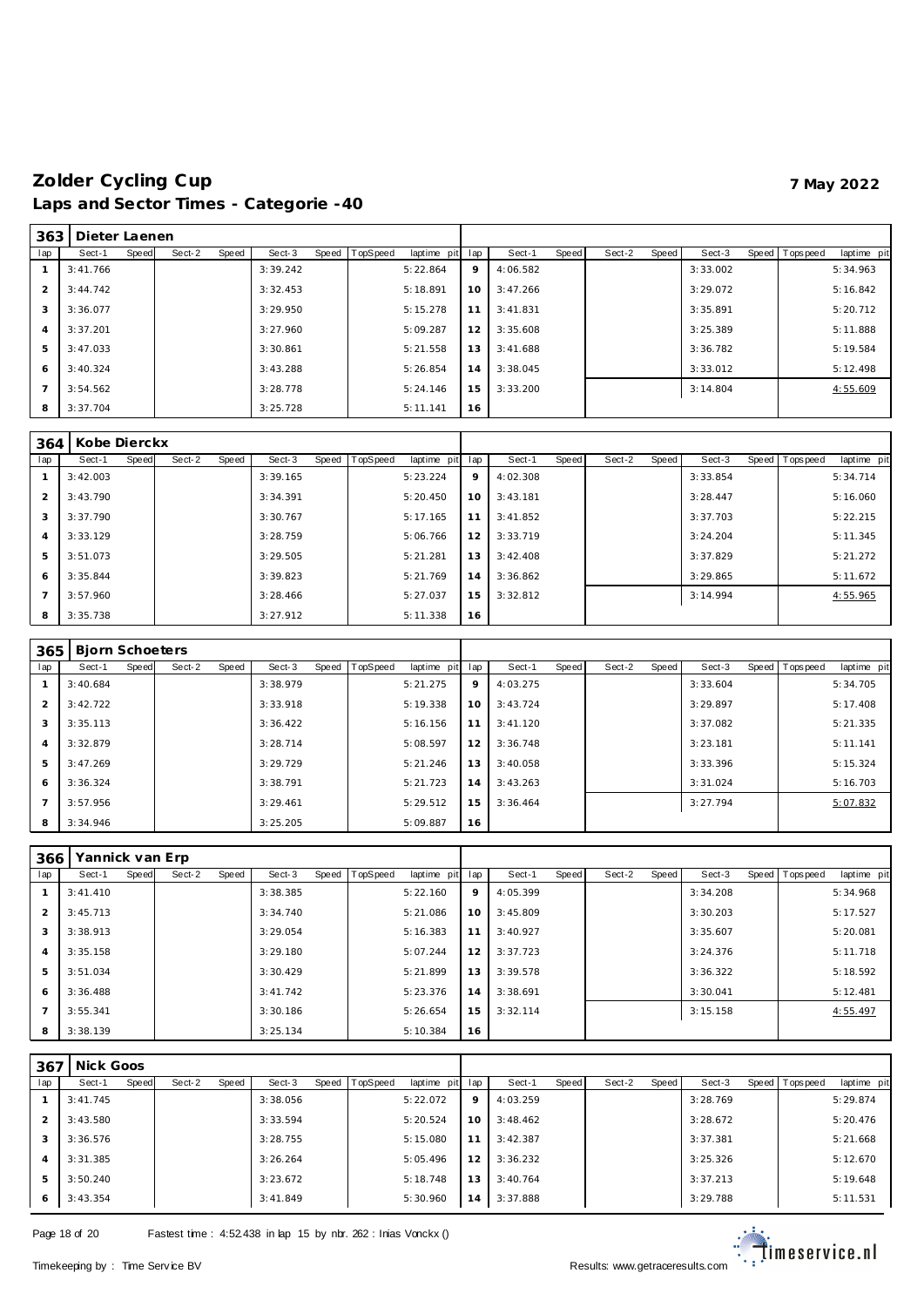| - | 3:56.036 | 3:29.966 | 5:26.825 | 15 <sub>1</sub><br>- - | 3:32.441 | 3:13.641 | 4:54.484 |
|---|----------|----------|----------|------------------------|----------|----------|----------|
| ັ | 3:34.590 | 3:25.464 | 5:10.159 | 16                     |          |          |          |

### **Stijn van den Bosch**

| 300 I |          |       | <b>JULIE VALLUELL DUSCHI</b> |       |          |       |          |                 |    |          |       |        |       |          |                |             |
|-------|----------|-------|------------------------------|-------|----------|-------|----------|-----------------|----|----------|-------|--------|-------|----------|----------------|-------------|
| lap   | Sect-1   | Speed | Sect-2                       | Speed | Sect-3   | Speed | TopSpeed | laptime pit lap |    | Sect-1   | Speed | Sect-2 | Speed | Sect-3   | Speed Topspeed | laptime pit |
|       | 3:41.210 |       |                              |       | 3:37.966 |       |          | 5:21.815        | 9  | 4:05.474 |       |        |       | 3:33.591 |                | 5:34.812    |
|       | 3:43.323 |       |                              |       | 3:33.470 |       |          | 5:20.439        | 10 | 3:43.957 |       |        |       | 3:28.671 |                | 5:16.225    |
| 3     | 3:38.082 |       |                              |       | 3:29.505 |       |          | 5:16.786        | 11 | 3:41.792 |       |        |       | 3:37.516 |                | 5:20.999    |
| 4     | 3:30.332 |       |                              |       | 3:25.497 |       |          | 5:04.475        | 12 | 3:33.880 |       |        |       | 3:24.671 |                | 5:11.728    |
| 5     | 3:45.487 |       |                              |       | 3:23.350 |       |          | 5:17.829        | 13 | 3:41.072 |       |        |       | 3:36.436 |                | 5:17.641    |
| 6     | 3:43.358 |       |                              |       | 3:42.274 |       |          | 5:30.633        | 14 | 3:40.127 |       |        |       | 3:30.244 |                | 5:14.603    |
|       | 3:54.249 |       |                              |       | 3:30.292 |       |          | 5:24.222        | 15 | 3:32.467 |       |        |       | 3:12.157 |                | 4:52.632    |
| 8     | 3:36.912 |       |                              |       | 3:30.947 |       |          | 5:13.324        | 16 |          |       |        |       |          |                |             |

| 369 |          |       | Stefaan Sprengers |       |          |       |          |             |     |          |       |        |       |          |       |          |             |
|-----|----------|-------|-------------------|-------|----------|-------|----------|-------------|-----|----------|-------|--------|-------|----------|-------|----------|-------------|
| lap | Sect-1   | Speed | Sect-2            | Speed | Sect-3   | Speed | TopSpeed | laptime pit | lap | Sect-1   | Speed | Sect-2 | Speed | Sect-3   | Speed | Topspeed | laptime pit |
|     | 3:40.838 |       |                   |       | 3:38.235 |       |          | 5:21.524    | 9   | 4:06.710 |       |        |       | 3:34.415 |       |          | 5:35.141    |
| 2   | 3:46.578 |       |                   |       | 3:35.209 |       |          | 5:21.143    | 10  | 3:47.346 |       |        |       | 3:30.457 |       |          | 5:17.545    |
| 3   | 3:40.055 |       |                   |       | 3:28.235 |       |          | 5:15.961    | 11  | 3:42.116 |       |        |       | 3:34.584 |       |          | 5:19.391    |
| 4   | 3:36.929 |       |                   |       | 3:28.799 |       |          | 5:07.992    | 12  | 3:39.904 |       |        |       | 3:24.328 |       |          | 5:12.001    |
| 5   | 3:52.103 |       |                   |       | 3:31.170 |       |          | 5:21.721    | 13  | 3:41.932 |       |        |       | 3:36.694 |       |          | 5:19.545    |
| 6   | 3:38.610 |       |                   |       | 3:42.741 |       |          | 5:24.304    | 14  | 3:39.500 |       |        |       | 3:29.453 |       |          | 5:11.807    |
|     | 3:55.753 |       |                   |       | 3:29.484 |       |          | 5:26.037    | 15  | 3:35.356 |       |        |       | 3:34.084 |       |          | 5:14.723    |
| 8   | 3:40.179 |       |                   |       | 3:25.913 |       |          | 5:10.649    | 16  |          |       |        |       |          |       |          |             |

| 371 | Michael Schmidt |       |        |       |          |       |                 |             |     |          |       |        |       |          |                  |             |
|-----|-----------------|-------|--------|-------|----------|-------|-----------------|-------------|-----|----------|-------|--------|-------|----------|------------------|-------------|
| lap | Sect-1          | Speed | Sect-2 | Speed | Sect-3   | Speed | <b>TopSpeed</b> | laptime pit | lap | Sect-1   | Speed | Sect-2 | Speed | Sect-3   | Speed   Topspeed | laptime pit |
|     | 3:42.729        |       |        |       | 3:37.404 |       |                 | 5:22.806    | 9   | 4:01.688 |       |        |       | 3:32.450 |                  | 5:33.765    |
|     | 3:42.800        |       |        |       | 3:34.838 |       |                 | 5:21.057    | 10  | 3:44.572 |       |        |       | 3:28.515 |                  | 5:16.872    |
| 3   | 3:39.150        |       |        |       | 3:30.530 |       |                 | 5:18.198    | 11  | 3:41.615 |       |        |       | 3:36.231 |                  | 5:19.875    |
|     | 3:29.981        |       |        |       | 3:25.283 |       |                 | 5:04.006    | 12  | 3:34.624 |       |        |       | 3:24.569 |                  | 5:12.265    |
| 5   | 3:49.457        |       |        |       | 3:25.858 |       |                 | 5:18.824    | 13  | 3:41.897 |       |        |       | 3:36.923 |                  | 5:19.454    |
| 6   | 3: 41.412       |       |        |       | 3:39.766 |       |                 | 5:27.352    | 14  | 3:39.272 |       |        |       | 3:30.045 |                  | 5:13.182    |
|     | 3:59.377        |       |        |       | 3:31.583 |       |                 | 5:29.796    | 15  | 3:33.113 |       |        |       | 3:21.893 |                  | 5:02.930    |
| 8   | 3:35.376        |       |        |       | 3:24.746 |       |                 | 5:10.053    | 16  |          |       |        |       |          |                  |             |

| 372            | Louis Eggers |       |        |       |           |                |             |     |          |       |        |       |          |                |             |
|----------------|--------------|-------|--------|-------|-----------|----------------|-------------|-----|----------|-------|--------|-------|----------|----------------|-------------|
| lap            | Sect-1       | Speed | Sect-2 | Speed | Sect-3    | Speed TopSpeed | laptime pit | lap | Sect-1   | Speed | Sect-2 | Speed | Sect-3   | Speed Topspeed | laptime pit |
|                | 3:41.580     |       |        |       | 3:38.486  |                | 5:21.769    | 9   | 4:04.541 |       |        |       | 3:34.347 |                | 5:35.107    |
| $\overline{2}$ | 3:43.038     |       |        |       | 3:33.921  |                | 5:20.456    | 10  | 3:46.222 |       |        |       | 3:30.298 |                | 5:18.119    |
| 3              | 3:37.382     |       |        |       | 3:30.780  |                | 5:16.690    | 11  | 3:40.429 |       |        |       | 3:35.734 |                | 5:20.020    |
| $\overline{4}$ | 3:32.519     |       |        |       | 3:27.587  |                | 5:06.690    | 12  | 3:36.720 |       |        |       | 3:24.357 |                | 5:11.471    |
| 5              | 3:49.771     |       |        |       | 3:29.070  |                | 5:21.729    | 13  | 3:40.941 |       |        |       | 3:37.146 |                | 5:19.703    |
| 6              | 3:38.086     |       |        |       | 3: 41.407 |                | 5:24.676    | 14  | 3:38.213 |       |        |       | 3:29.650 |                | 5:11.746    |
| $\overline{7}$ | 3:56.777     |       |        |       | 3:29.387  |                | 5:26.384    | 15  | 3:32.668 |       |        |       | 3:13.677 |                | 4:53.911    |
| 8              | 3:37.405     |       |        |       | 3:25.443  |                | 5:11.203    | 16  |          |       |        |       |          |                |             |

| 373' | Daan Swinnen |       |        |       |          |                |                 |         |                     |       |        |       |          |                 |             |
|------|--------------|-------|--------|-------|----------|----------------|-----------------|---------|---------------------|-------|--------|-------|----------|-----------------|-------------|
| lap  | Sect-1       | Speed | Sect-2 | Speed | Sect-3   | Speed TopSpeed | laptime pit lap |         | Sect-1              | Speed | Sect-2 | Speed | Sect-3   | Speed Tops peed | laptime pit |
|      | 3: 41.114    |       |        |       | 3:38.718 |                | 5:22.399        | $\circ$ | 4:07.317            |       |        |       | 3:34.560 |                 | 5:36.345    |
|      | 3:46.569     |       |        |       | 3:35.037 |                | 5:21.633        |         | $10 \quad 3:47.263$ |       |        |       | 3:31.169 |                 | 5:18.105    |
|      | 3:38.325     |       |        |       | 3:29.294 |                | 5:16.204        |         | $11 \quad 3:40.964$ |       |        |       | 3:34.360 |                 | 5:18.396    |

Page 19 of 20 Fastest time : 4:52.438 in lap 15 by nbr. 262 : Inias Vonckx ()

imeservice.nl